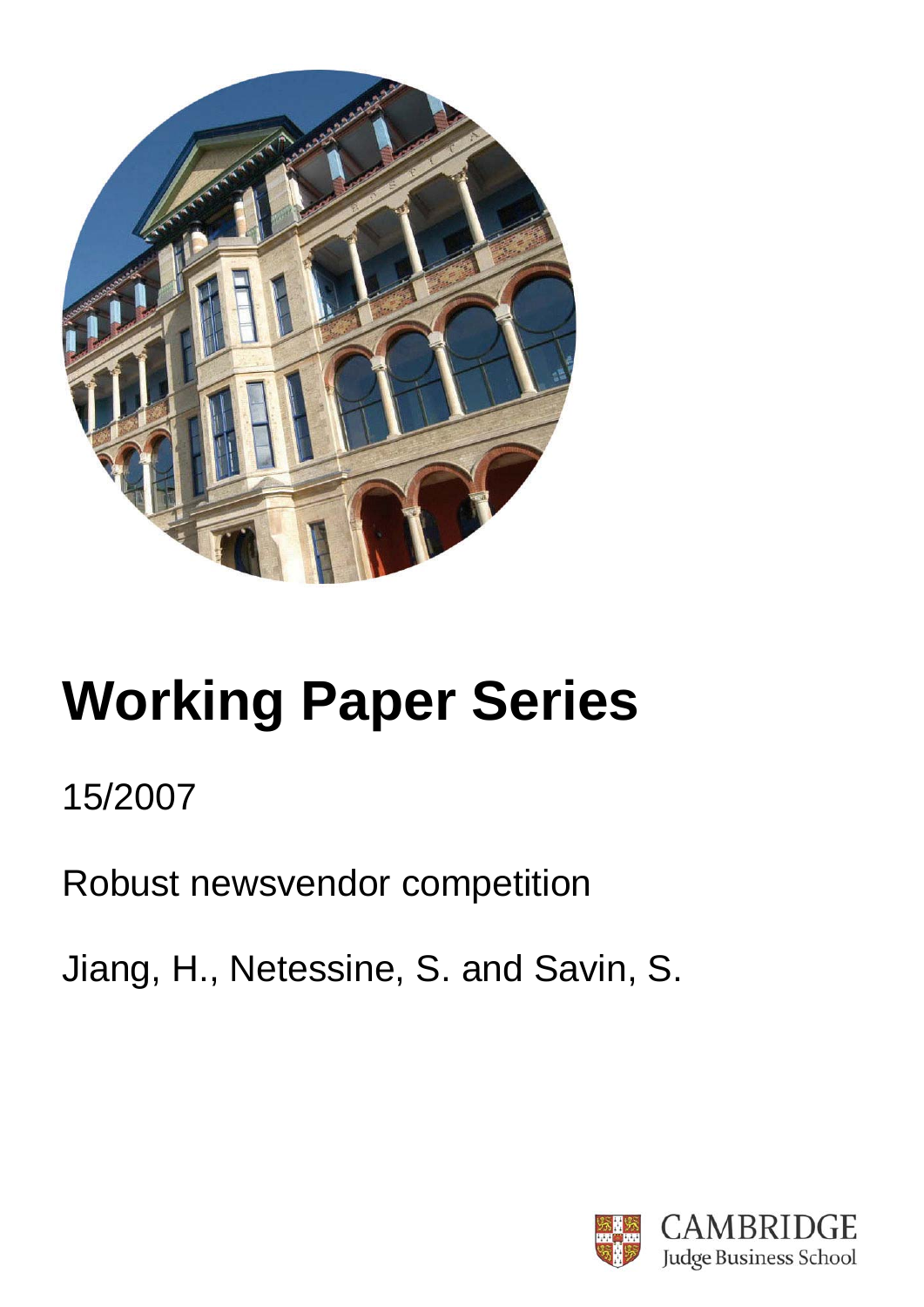These papers are produced by Judge Business School, University of Cambridge. They are circulated for discussion purposes only. Their contents should be considered preliminary and are not to be quoted without the authors' permission.

Author contact details are as follows:

Houyuan Jiang Judge Business School University of Cambridge h.jiang@jbs.cam.ac.uk

Serguei Netessine Wharton School of Business University of Pennsylvania netessine@wharton.upenn.edu

Sergei V Savin Columbia Business School New York svs30@columbia.edu

Please address enquiries about the series to:

Research Support Manager Judge Business School Trumpington Street Cambridge CB2 1AG, UK Tel: 01223 760546 Fax: 01223 339701 E-mail: research-support@jbs.cam.ac.uk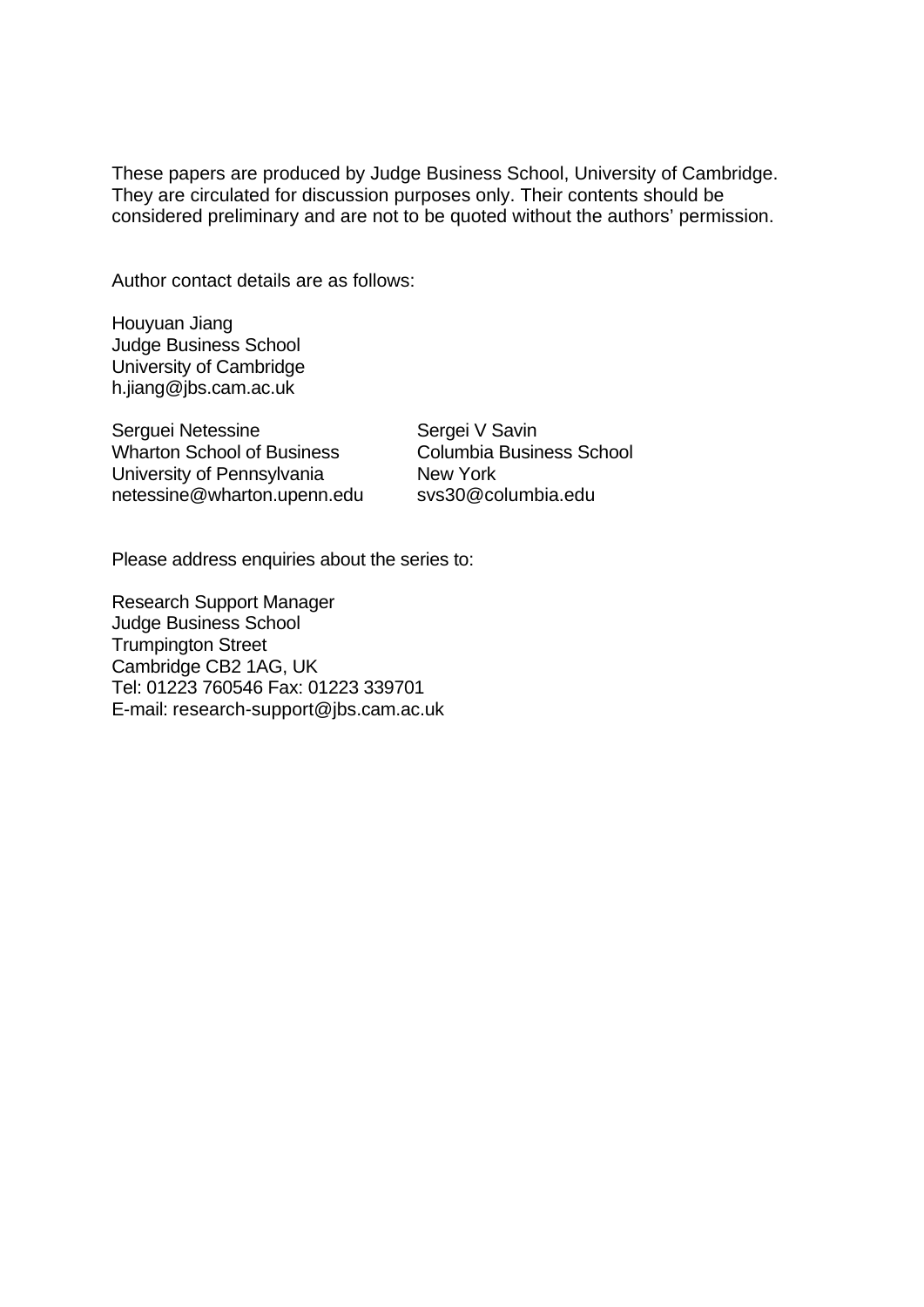# Robust Newsvendor Competition

Houyuan Jiang<sup>∗</sup> , Serguei Netessine† , and Sergei Savin‡

June 2007

#### Abstract

We analyze competition among newsvendors when the only information competitors possess about the nature of future demand realizations is the support of demand distributions. In such a setting, traditional expectation-based optimization criteria may not be adequate. In our analysis, we focus on several alternative criteria used in the robust optimization literature, such as relative and absolute regret, as well as worst-case performance. Using these robust criteria, we establish the unique Nash equilibrium solution for a (symmetric) game with an arbitrary number of players. In addition, we obtain closed-form, intuitive expressions for the optimal order quantities which allow us to gain insight into the nature of robust competition. We show that the ex-ante and ex-post versions of the competitive newsvendor problem are equivalent under the worst-case or the absolute regret or the relative regret criterion. Numerical analysis indicates that, among different robust approaches, absolute regret minimization offers the most sensible alternative when demand distribution is unknown.

Keywords: Robust optimization, newsvendor competition, absolute regret, relative regret.

<sup>∗</sup> Judge Business School, University of Cambridge.

<sup>†</sup>The Wharton School of Business, University of Pennsylvania.

<sup>‡</sup>Graduate School of Business, Columbia University.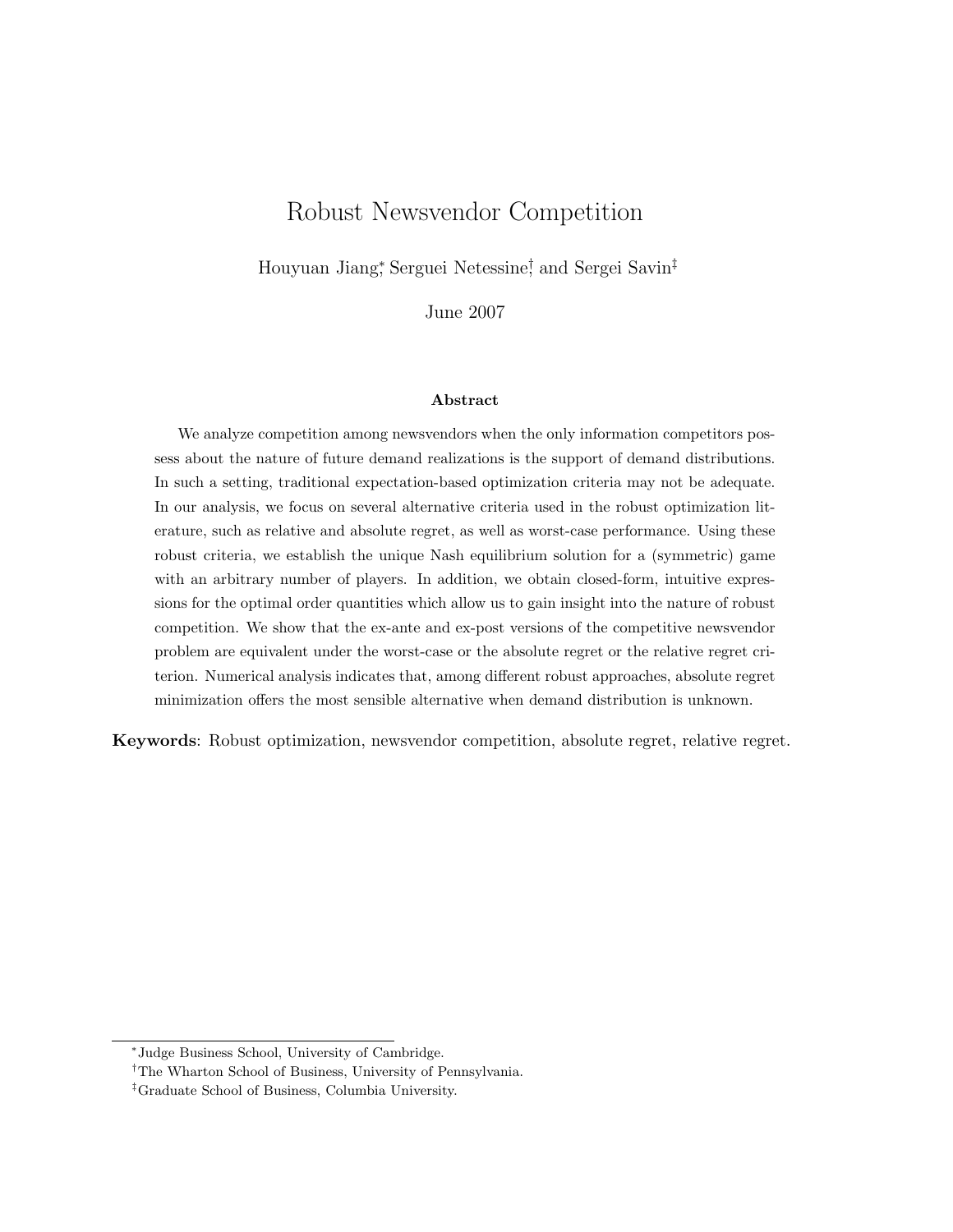# 1 Introduction

Classical operations management models often assume that a decision maker has complete knowledge of the distributions of uncertain parameters (typically, consumer demand for products or services). This is a sensible assumption for most mature products when historical demand information is available and there is sufficient reason to believe that future demand distribution can be forecasted using historical information. Even in cases when historical demand information is unavailable and the product is new, expert judgments can be solicited to predict the distribution of future demand. However, in many practical settings such an approach is either impractical or unreliable. For example, expert predictions of demand uncertainty are known to be biased (see, for example, Soll and Klayman [30]) and very little is known about experts' ability to predict the shape of the demand distribution. Realization of such limitations has led in recent years to the rapid development of a new kind of stochastic optimization paradigm which is based on the notion of "robustness." A robust solution typically ensures a certain level of performance irrespective of the underlying distributions of the involved random parameters.

The difficulty in forecasting demand for a single product is most extreme in multi-item problems, one example of which is stock-out-based demand substitution. In the classical incarnation of this problem consumers arrive with a product preference in mind (we call this the *primary* demand). If their primary product is out of stock, consumers may substitute it with one of the alternatives (the secondary demand). Demand substitution is pervasive, for example, in retail situations, and its importance is well-documented. A recent survey of retailers has found that, of the customers who do not find what they want on the shelf, 40% either defer the purchase or go to a competitor store to find the item (see Andraski and Haedicke [2]). Naturally, demand substitution needs to be accounted for when optimizing inventory management. For this purpose, extensive literature on demand substitution has been developed which relies on the knowledge of the joint probability of the primary demand distribution as well as the substitution behavior of consumers. Naturally, estimation of such joint multivariate demand distribution is a non-trivial task even in the presence of historical demand information. The reason is that the retailer is typically unable to observe whether the product has been purchased because it was the first-choice product or because the customer substituted some other out-of-stock product. These practical considerations drive our effort to apply a robust optimization approach to the multi-item inventory model with demand substitution.

As a basis of our analysis, we use the demand substitution model pioneered by McGillivray and Silver [18] and first studied in the competitive framework by Parlar [23]. In this model, consumers arrive with a product preference in mind, and a fixed proportion of these consumers wishing to purchase product i substitute product j for it if product i is out of stock. We focus on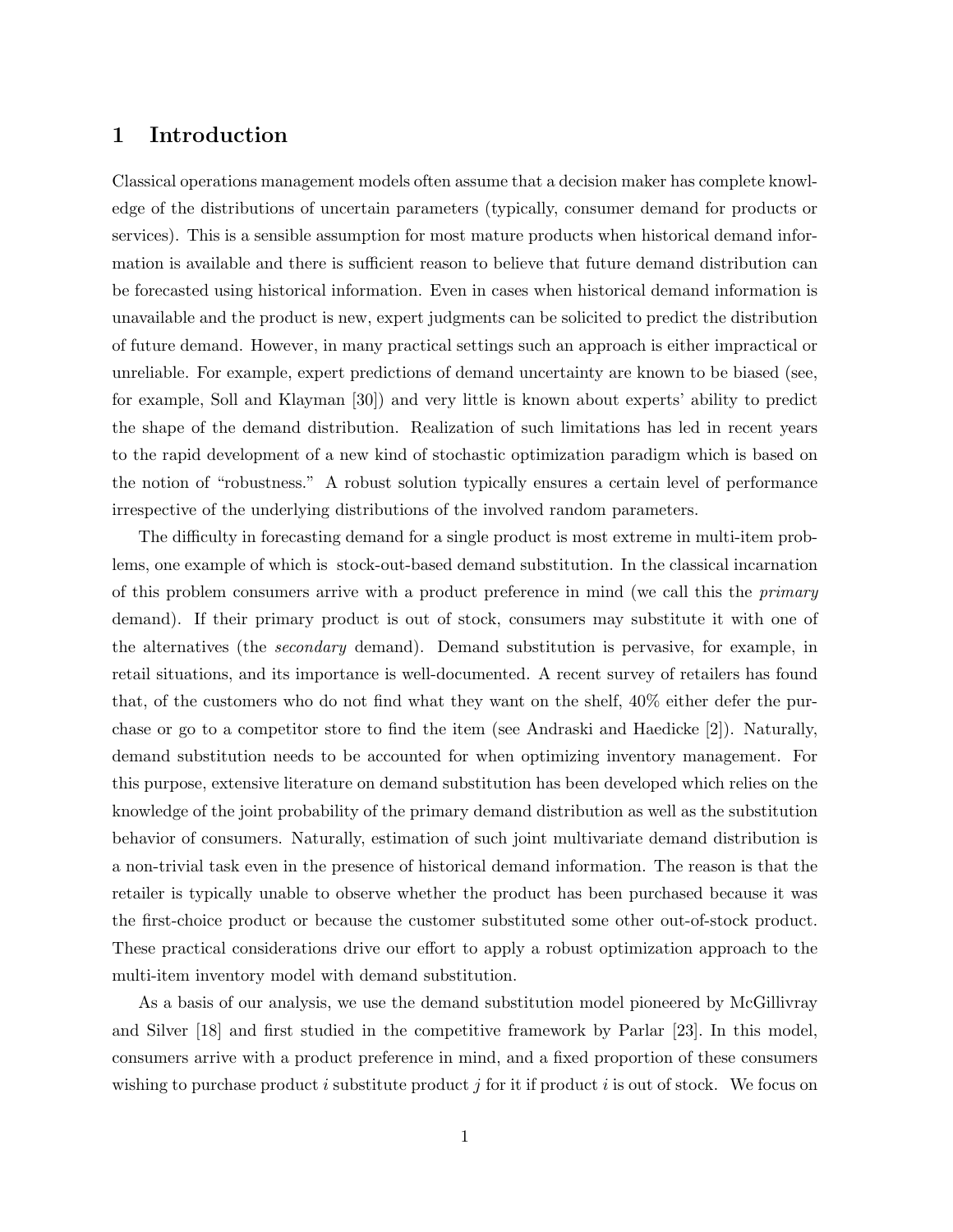the competitive, single-period version of this problem, which is often referred to as "competitive newsvendors." Instead of assuming that the primary demand distribution is known, we base our analysis only on the assumption that the support for the primary demand distribution is known. We then use several robust optimization criteria to find the Nash equilibrium of this game. Specifically, we use the maximin approach, the absolute (ex-post and ex-ante) regret minimization, and the relative (ex-post and ex-ante) regret minimization. We show that the maximin approach is unsatisfactory for analyzing this game because it results in the same solution with and without competition. On the other hand, both the absolute and the relative regret minimizations produce closed-form solutions which are amenable to interpretations. Moreover, we show that, although the absolute and the relative regret solutions differ, ex-ante and ex-post solutions coincide for each of these two regret alternatives. These solutions can be interpreted as intuitive modifications of the noncompetitive newsvendor solution. Numerical experiments indicate that the absolute regret minimization approach is quite sensible in that, while producing robust outcomes, it also results in solutions that are not far off from the solution obtained when demand distribution is known and the expected profit is maximized. Thus, we argue, robust optimization approaches are instrumental in gaining deeper insights into the newsvendor competition problem. The key contribution of this paper is in that it not only develops a methodology to study the newsvendor competition problem in settings where only the support of the demand distribution is known but also shows that this seemingly more difficult problem often possesses a solution more tractable than the solution of the problem with known demand distribution.

# 2 Literature Survey

Two research streams that are closely related to our work study, respectively, demand substitution under competition and robust stochastic optimization. Studies of demand substitution in the context of single-period models with demand uncertainty were pioneered by McGillivray and Silver [18]. A large number of papers followed this cornerstone work but we only survey papers in this stream that focus on strategic interactions under demand substitution. Parlar [23] is the first paper to study demand substitution under competition for two players. Wang and Parlar [32] extend this analysis to three players while Netessine and Rudi [20] generalize it to an arbitrary number of players. Kraiselburd et al. [14] study contracting in a supply chain when retailers compete through demand spillovers. Netessine and Zhang [22] generalize this analysis to complementary products, and Netessine and Shumsky [21] analyze competition with spillovers between two airlines that segment customers into two classes. In addition to the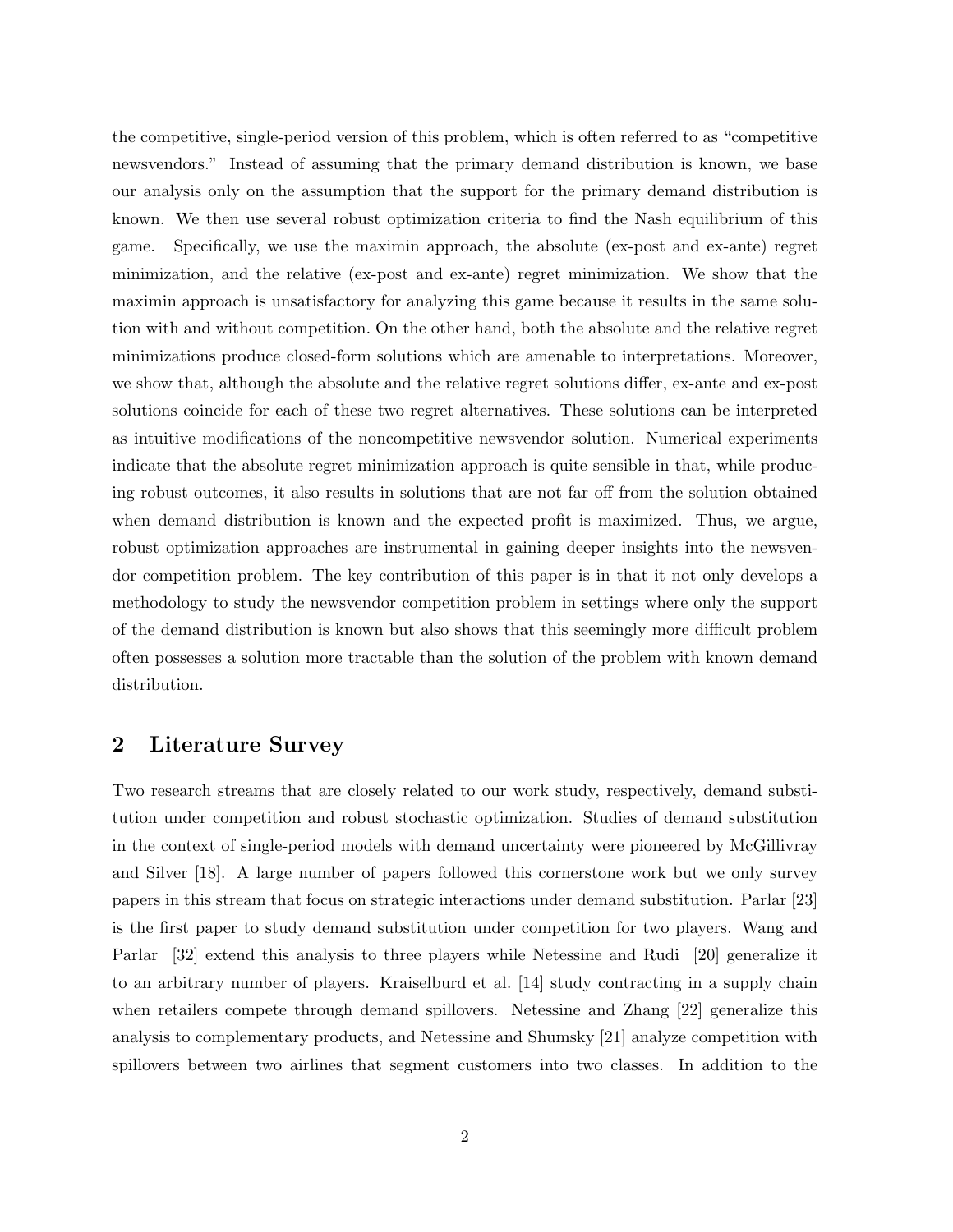widely studied basic model of McGillivray and Silver [18], other, more sophisticated models of demand substitution have been proposed (e.g., Lippman and McCardle [16], Mahajan and van Ryzin [17], and Bernstein and Federgruen [6]). However, in our analysis we focus on the most basic model of demand substitution. Two papers, Anupindi et al. [3] and Kok and Fisher [13], offer demand estimation procedures for substitution models but under centralized inventory management. These papers indicate that accurate demand estimation is far from trivial even for centralized inventory management of substitutable products.

The extant literature offers several robust optimization approaches. The earliest is probably the maximin approach of Scarf [29], who investigates a firm's decision to select an order quantity to maximize its worst-case profit under demand uncertainty. Scarf assumes that only mean and standard deviation of future demand is known. Scarf [29] and, later, Gallego and Moon [10] demonstrate that the worst-case distribution is discrete with two mass points and obtain the expressions for the optimal order quantity and for the resulting profit. To correct for the overly conservative nature of such an approach to profit maximization, Ben-Tal and Nemirovski [5] and, later, Bertsimas and Sim [8] employ the notion of "budget of uncertainty."

An example of a less conservative robust optimization criterion is the so-called minimaxregret introduced by Savage [28]. Under this criterion, a firm minimizes the maximum absolute regret of making a suboptimal decision. In the stochastic inventory model the absolute regret can be defined before or after the demand realization which results, respectively, in ex-ante or ex-post versions of regret minimization. Morris and Yi [19], Kasugai and Kasegai [12], and Vairaktarakis [31] study the notion of minimax absolute ex-post regret for the newsvendor problem. Perakis and Roels [24] and Yue et al. [33] study the minimax absolute ex-ante regret newsvendor problem and derive the optimal order quantities in the presence of limited demand information, such as the moments (mean and variance) or the shape (support, symmetry and unimodality) of the demand distribution. Perakis and Roels [25] point out that the minimax absolute ex-ante regret approach parallels the entropy maximization studied by Jaynes [11] and hence is intuitively appealing. Eren and Maglaras [9] use entropy maximization to update the booking limits for a revenue management problem while obtaining demand information.

A third variety of the robust profit optimization deals with the notion of relative regret. Zhu et al. [34] derive the optimal order quantities in the newsvendor model under the relative regret criterion when support of the distribution and either mean or the standard deviation of demand are known. Ball and Queyranne [4] use relative regret in the context of a single-leg revenue management problem. This work is extended by Lan et al. [15] who consider both relative and absolute regrets and propose new static and dynamic booking control policies for a single-leg, multiple-fare class problem in cases when only upper/lower bounds on demand are available.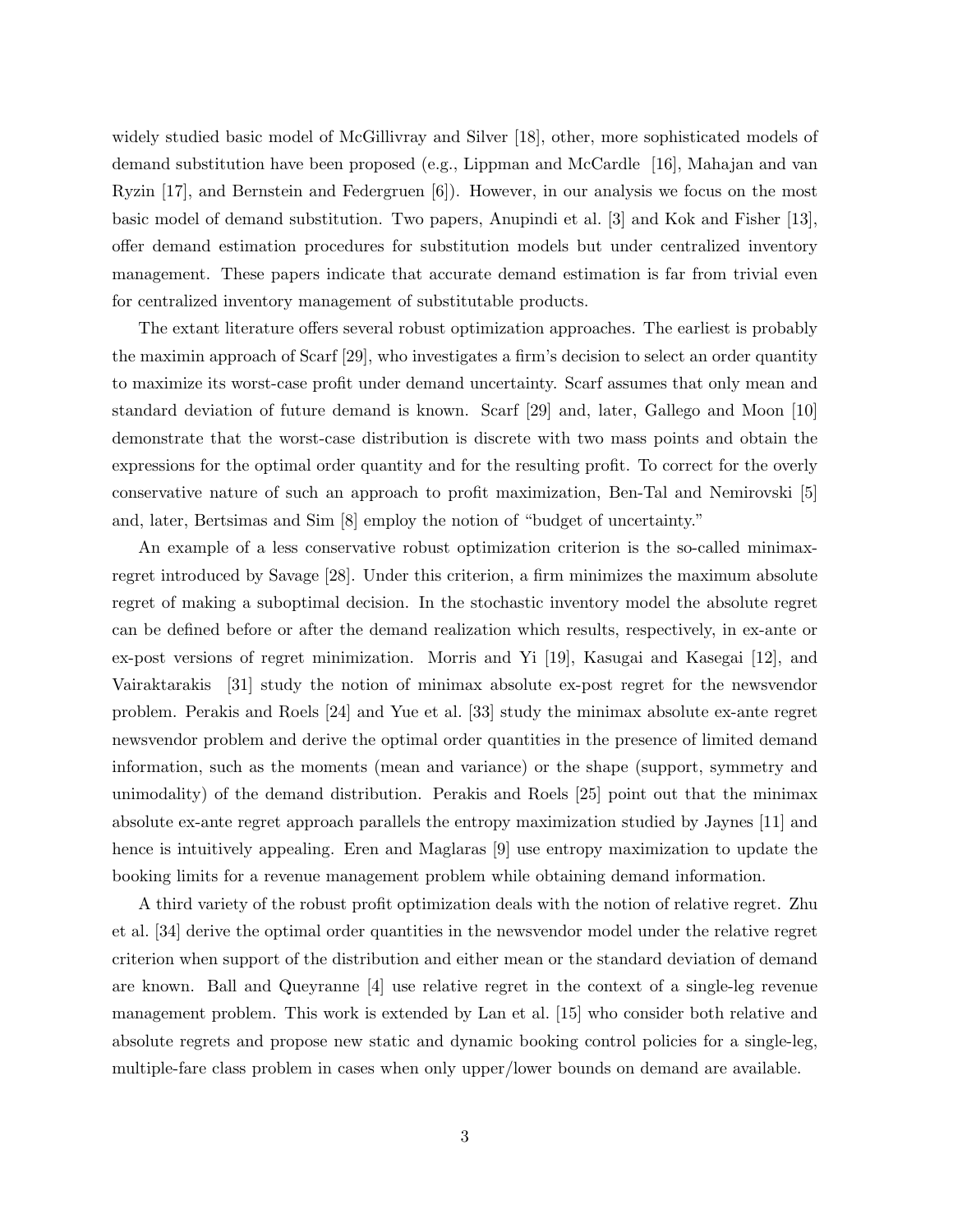As is evident from our survey, analysis of robust policies has been almost exclusively limited to the monopolistic setting with a couple of exceptions. Aghassi and Bertsimas [1] introduce the notion of robust games based on the worst-case analysis. They show the existence of mixedstrategies Nash equilibria with or without private information, compute mixed-strategies Nash equilibria, and provide comparisons between robust and Bayesian games. Another exception is Perakis and Roels [26], who study a two-echelon supply chain under unknown demand distribution and price-only contract. This paper is, perhaps, the closest to ours, because in one instance (section 6) Perakis and Roels study a supply chain with symmetric competing newsvendors. But Perakis and Roels [26] assume that demand distribution possesses the increasing generalized failure rate property whereas we assume that the support of the distribution is known. Furthermore, they do not model demand overflow/substitution and instead reallocate excess demand using an approach similar to the one in Lippman and McCardle [16]. In another related paper, Lan et al. [15] study the single-leg revenue management problem under both the absolute and the relative regret minimization criteria and, similar to our work, assume that only the support of the demand distribution is known.

# 3 The Model

Consider a market populated by N newsvendors, each selling a different product. For newsvendor  $i = 1, ..., N$ , we denote the product selling price and procurement costs by  $p_i$  and  $c_i$ , respectively. We assume that customers arrive with a product preference in mind so that each newsvendor faces random primary demand denoted by  $D_i$  with the support  $[A_i, B_i]$ . Moreover, if product i is out of stock, a proportion  $o_{ji}$  of customers unsatisfied by newsvendor i "spills over" to (substitutes) newsvendor j. We will assume throughout that  $\sum_{j\neq i}o_{ji}\leq 1$  for any  $i=1,...,N$ . Given the set of product order quantities  $\mathbf{Q} = (Q_1, ..., Q_N)$  selected by newsvendors at the beginning of the period and the set of potential demand distributions  $\mathbf{F} = (F_1, ..., F_N)$ , the total expected profit for newsvendor  $i$  is given by

$$
\Pi_i(\mathbf{Q}, \mathbf{F}) = -c_i Q_i + p_i E_{\mathbf{F}} \left[ \min(D_i^E, Q_i) \right],\tag{1}
$$

where  $D_i^E = D_i + \sum_{j \neq i} o_{ij} (D_j - Q_j)^+$  is the effective demand for newsvendor *i*, which accounts for the demand spillover from other newsvendors. For convenience, we will denote by  $\left[ A_i, B_i^E \right]$ support of demand distribution for  $D_i^E$  where  $B_i^E = B_i + \sum_{j\neq i} o_{ij} (B_j - Q_j)^+$ . We will use  $D$  to denote the domain for the demand distributions  $\bf{F}$ . Note that (1) reduces to the classical newsvendor profit functions when  $o_{ij} = 0$  for all  $j \neq i$ . For the game-theoretic analysis below, it is convenient to introduce the following commonly used "i−centered" notation for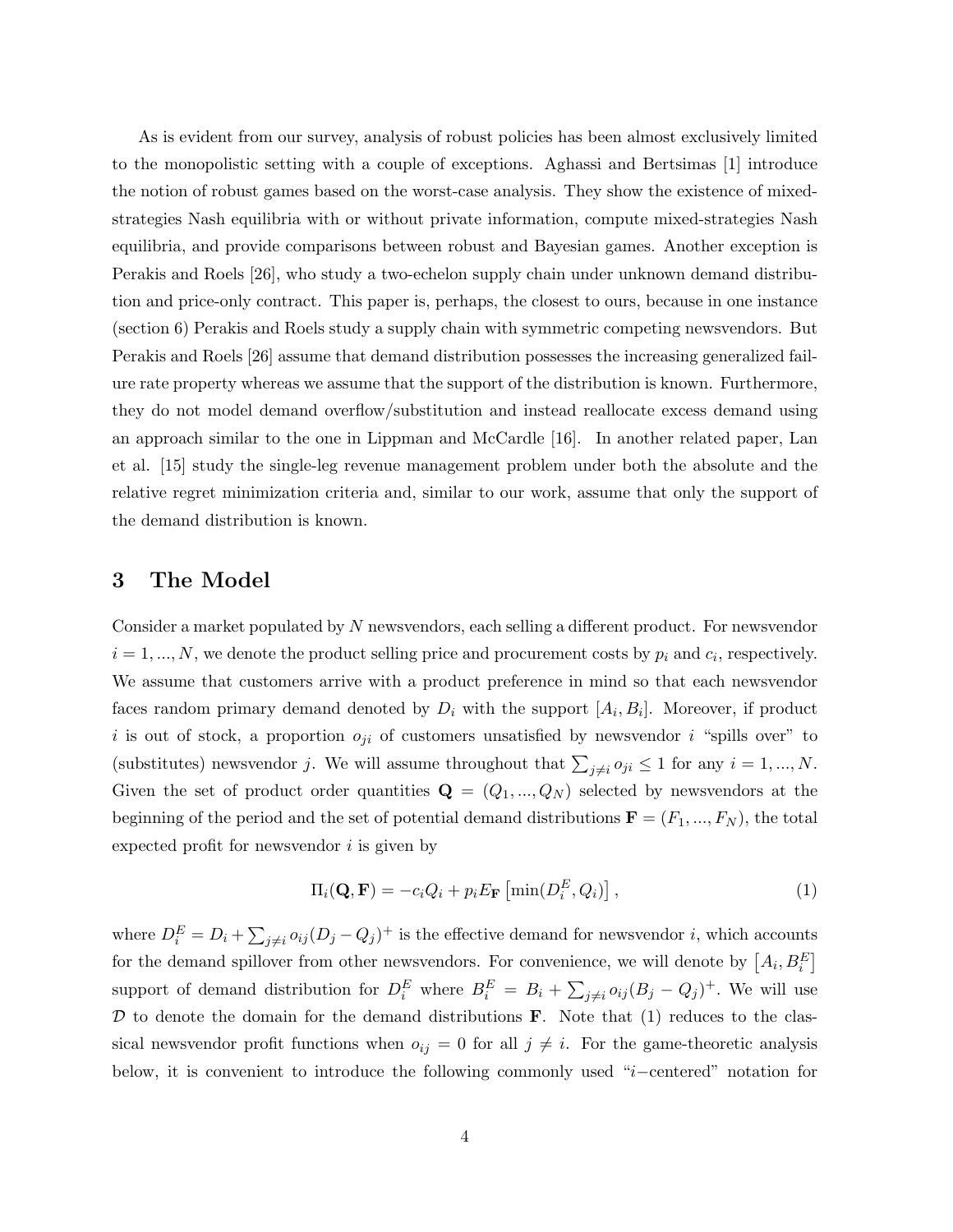${\bf Q} = (Q_1, ..., Q_N)$  and  ${\bf F} = (F_1, ..., F_N)$ :  ${\bf Q} = (Q_i, {\bf Q}_{-i})$  and  ${\bf F} = (F_i, {\bf F}_{-i})$ . In traditional analysis of the newsvendor game (see Netessine and Rudi [20]) newsvendor  $i$  selects  $Q_i$  to maximize her expected profit by solving the following maximization problem:

$$
\max_{Q_i \ge 0} \Pi_i(Q_i, \mathbf{Q}_{-i}, \mathbf{F}), \forall i
$$
\n(2)

in which  $\mathbf{Q}_{-i}$  and **F** are assumed to be given. Here we revisit the solution of this problem:

**Proposition 1** For the newsvendor game defined in  $(2)$ :

(a) (Netessine and Rudi [20]) For any known continuous demand distribution  $\bf{F}$ , there exists a Nash equilibrium solution  $Q^*$  satisfying the following optimality equations:

$$
P(D_i \le Q_i^*) - P\left(D_i < Q_i^* < D_i + \sum_{j \neq i} o_{ij} (D_j - Q_j^*)^+\right) = (p_i - c_i) / p_i, \forall i. \tag{3}
$$

(b) Consider a symmetric two-player game with uniformly distributed demand: i.e., let  $A_i =$ A,  $B_i = B$ ,  $c_i = c$ ,  $p_i = p$ , and  $o_{ij} = \gamma$ ,  $i, j = 1, 2$ . Then the unique Nash equilibrium is

$$
Q^* = \begin{cases} B + (B - A) \left( 1 - \sqrt{1 + 2\gamma c/p} \right) / \gamma, & \text{if } (2 + 3\gamma)p \ge 2c(1 + \gamma)^2, \\ A + (B - A)\sqrt{2\gamma(p - c)/(1 + 2\gamma)p}, & \text{otherwise.} \end{cases}
$$
(4)

In particular, when  $\gamma = 0$ ,  $Q^* = (c/p)A + (1 - c/p)B$ .

We state Proposition 1 to illustrate two points. First, if demand distribution is known, the equilibrium solution is quite complex and can be stated only implicitly: one must solve a system of simultaneous equations (3) with each equation involving multidimensional integrals over the regions that themselves depend on the values of decision variables. Likewise, any parametric sensitivity analysis is quite complex in this case because it requires implicit differentiation of the system of equations. The second part of Proposition 1 illustrates that, when the simplest possible distributional form (the uniform distribution), as well as problem symmetry is assumed, the problem becomes more tractable, although even in this case one has to worry about different solutions in certain parameter ranges. This example with uniform demand distribution is useful because, without the effect of competition through demand spillovers, absolute regret minimization in the newsvendor problem coincides with the solution that uses uniform demand distribution (see also Vairaktarakis [31]). As will be evident shortly, this is not the case in competitive models.

The rest of the paper is organized as follows. Section 4 studies a newsvendor game under the worst-case (or maximin) criterion. We prove that, under this criterion, the ex-ante maximin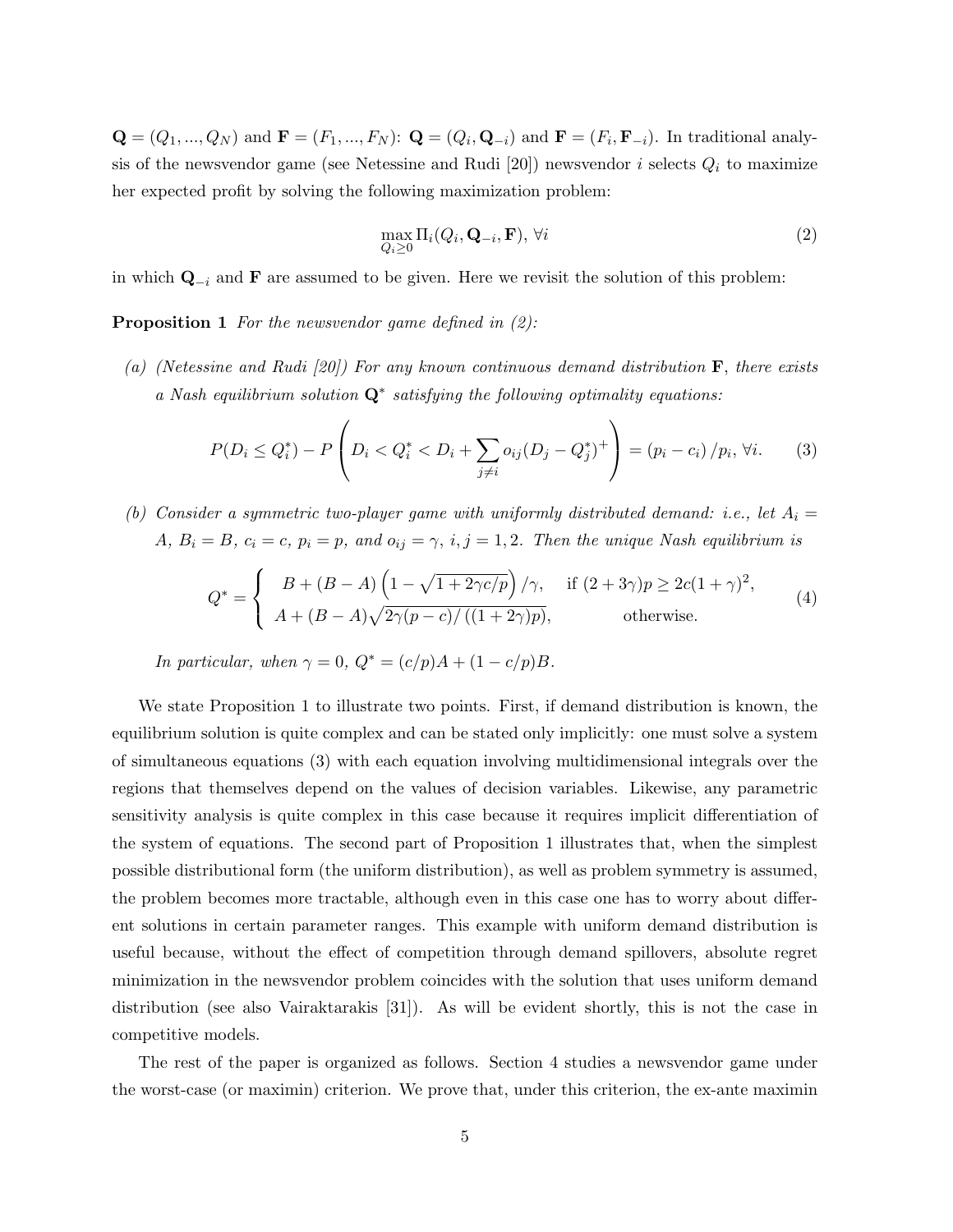problem and the ex-post maximin problem are equivalent and then show that the solution with and without competition is the same. In section 5.1, we introduce a newsvendor game in which participants minimize the absolute ex-ante regret and find its solution. In section 5.2, we prove the equivalence between the newsvendor games under the absolute ex-post and ex-ante regret minimization criteria. In section 6.1 we analytically solve a minimax relative ex-post regret problem, and in section 6.2 we show that a minimax relative ex-ante regret problem is equivalent to a maximin relative ex-post regret problem. Computational comparisons between the robust approaches and the traditional approach which maximizes expected profits are presented in section 7. We conclude with a summary of our findings in section 8.

# 4 The Maximin (Worst-Case) Approach

We begin with the most conservative of all robust optimization approaches, the maximin criterion. Under the ex-ante maximin approach, newsvendor  $i$  determines the optimal order quantity by solving the following optimization problem:

$$
\max_{Q_i \ge 0} \left( \min_{\mathbf{F} \in \mathcal{D}} \left( -c_i Q_i + p_i E_{\mathbf{F}}[\min(D_i^E, Q_i)] \right) \right),\tag{5}
$$

hence the term "maximin." Clearly, this approach is very conservative in that the newsvendor seeks protection against the worst possible outcome. Likewise, under the ex-post maximin approach, newsvendor  $i$  determines the optimal quantity by solving the following optimization problem:

$$
\max_{Q_i \ge 0} \left( \min_{\mathbf{D} \in [\mathbf{A}, \mathbf{B}]} \left( -c_i Q_i + p_i \min(D_i^E, Q_i) \right) \right). \tag{6}
$$

The following proposition establishes equivalence of these two formulations and finds the Nash equilibrium order quantities.

- **Proposition 2** (a) The optimal value for the ex-ante maximin problem (5) is attained at a point in the interval  $[A_i, B_i^E]$ .
	- (b) The optimal value for the inner minimization problem of  $(5)$  is achieved at **F** such that for newsvendor i,  $F_i$  has a discrete distribution with a unit impulse at  $A_i$ .
	- (c) Both ex-ante and ex-post maximin problems are equivalent in the sense that for newsvendor i, both problems have the same objective function with respect to  $Q_i$  and hence the same unique Nash equilibrium solution, such that  $Q_i^* = A_i$ ,  $\forall i$ .

We see that the Nash equilibrium solution under the maximin criterion is somewhat unappealing: essentially, each firm's stocking quantity is set at the point of lowest possible demand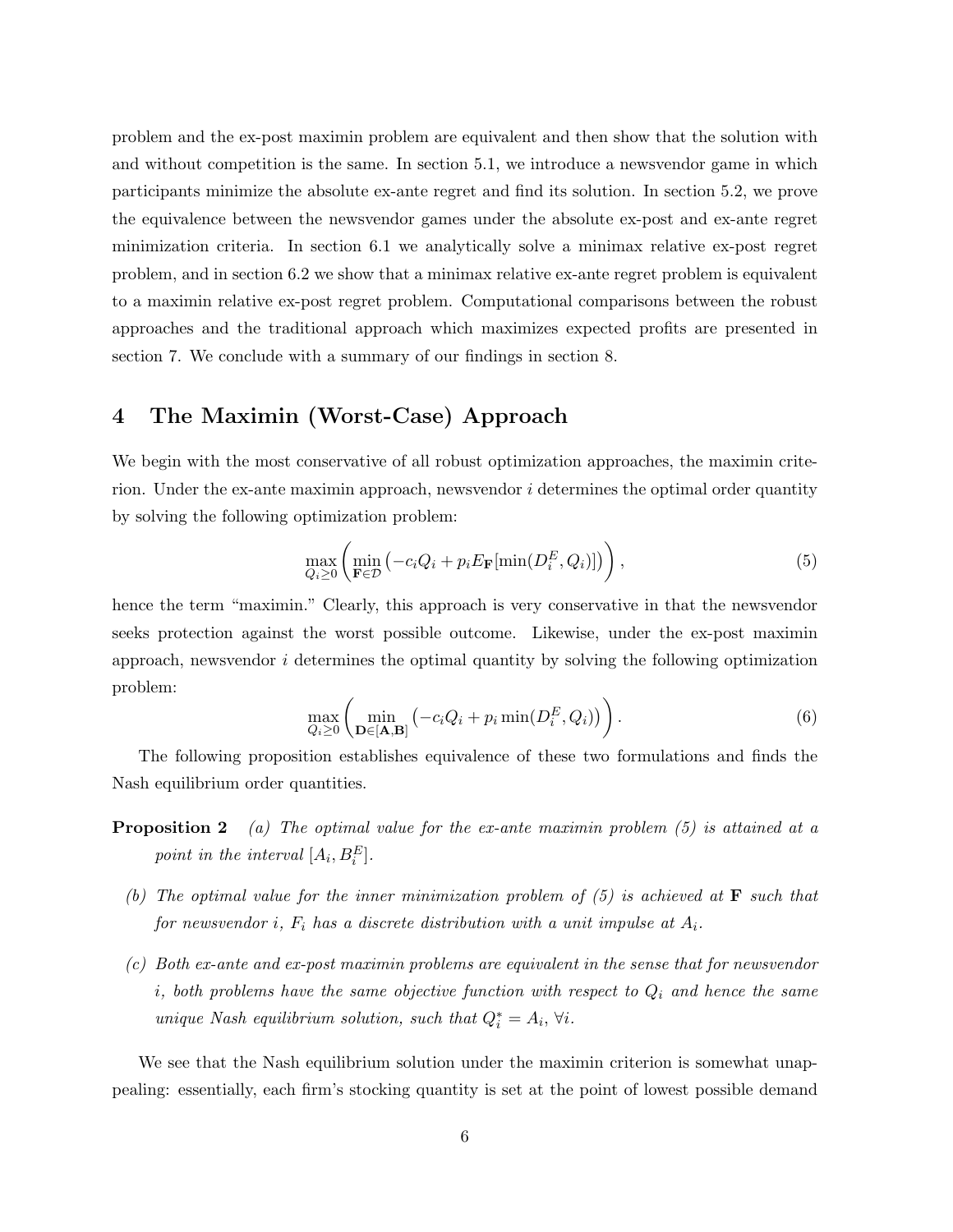realization. This solution essentially ignores demand substitution and competition – indeed, it is easy to demonstrate that a stand-alone newsvendor would stock inventory in a similar way. Moreover, any N newsvendors under the centralized inventory management would stock inventory in the exact same way. We conclude that the overly conservative nature of the maximin criterion may limit its applicability when modeling competitive situations such as ours.

# 5 Absolute Regret Criterion

In this section we apply the absolute regret criterion to the newsvendor competition problem. This robust optimization approach was studied in the context of the classical newsvendor problem by Vairaktarakis [31] and further developed by Perakis and Roels [24].

#### 5.1 Absolute Ex-Ante Regret

We define the absolute ex-ante regret for newsvendor  $i$  as

$$
\Delta_i^{\text{ea}}(\mathbf{Q}, \mathbf{F}) = \max_{\widehat{Q}_i \ge 0} \left( \Pi_i(\widehat{Q}_i, \mathbf{Q}_{-i}, \mathbf{F}) - \Pi_i(Q_i, \mathbf{Q}_{-i}, \mathbf{F}) \right).
$$
(7)

Given this definition, the minimax absolute ex-ante regret minimization problem for newsvendor i can be stated as follows:

$$
R^{\text{ea}}\left(\mathbf{Q}_{-i}\right) = \min_{Q_i \ge 0} \left( \max_{\mathbf{F} \in \mathcal{D}} \left( \Delta_i^{\text{ea}}\left(\mathbf{Q}, \mathbf{F}\right) \right) \right). \tag{8}
$$

Reverting the order of the two maximizations in (8), we obtain an equivalent formulation:

$$
\min_{Q_i \geq 0} \left( \max_{\widehat{Q}_i \geq 0} \left( \max_{\mathbf{F} \in \mathcal{D}} \left( \Pi_i(\widehat{Q}_i, \mathbf{Q}_{-i}, \mathbf{F}) - \Pi_i(Q_i, \mathbf{Q}_{-i}, \mathbf{F}) \right) \right) \right)
$$
\n
$$
= \min_{Q_i \geq 0} \left( \max_{\widehat{Q}_i \geq 0} \left( c_i(Q_i - \widehat{Q}_i) + p_i \max_{\mathbf{F} \in \mathcal{D}} \left( E_{\mathbf{F}} \left[ \min(D_i^E, \widehat{Q}_i) \right] - E_{\mathbf{F}} \left[ \min(D_i^E, Q_i) \right] \right) \right) \right). \tag{9}
$$

The feasible regions for both  $Q_i$  and  $Q_i$  in the optimization problems (7) and (9) can be reduced as shown in the following lemma:

**Lemma 1** (a) The optimal value for the optimization problem with respect to  $\hat{Q}_i$  is attained at a point in the interval  $[A_i, B_i^E], \forall i$ .

(b) The optimal value for the optimization problem with respect to  $Q_i$  is attained at a point in the interval  $[A_i, B_i^E], \forall i$ .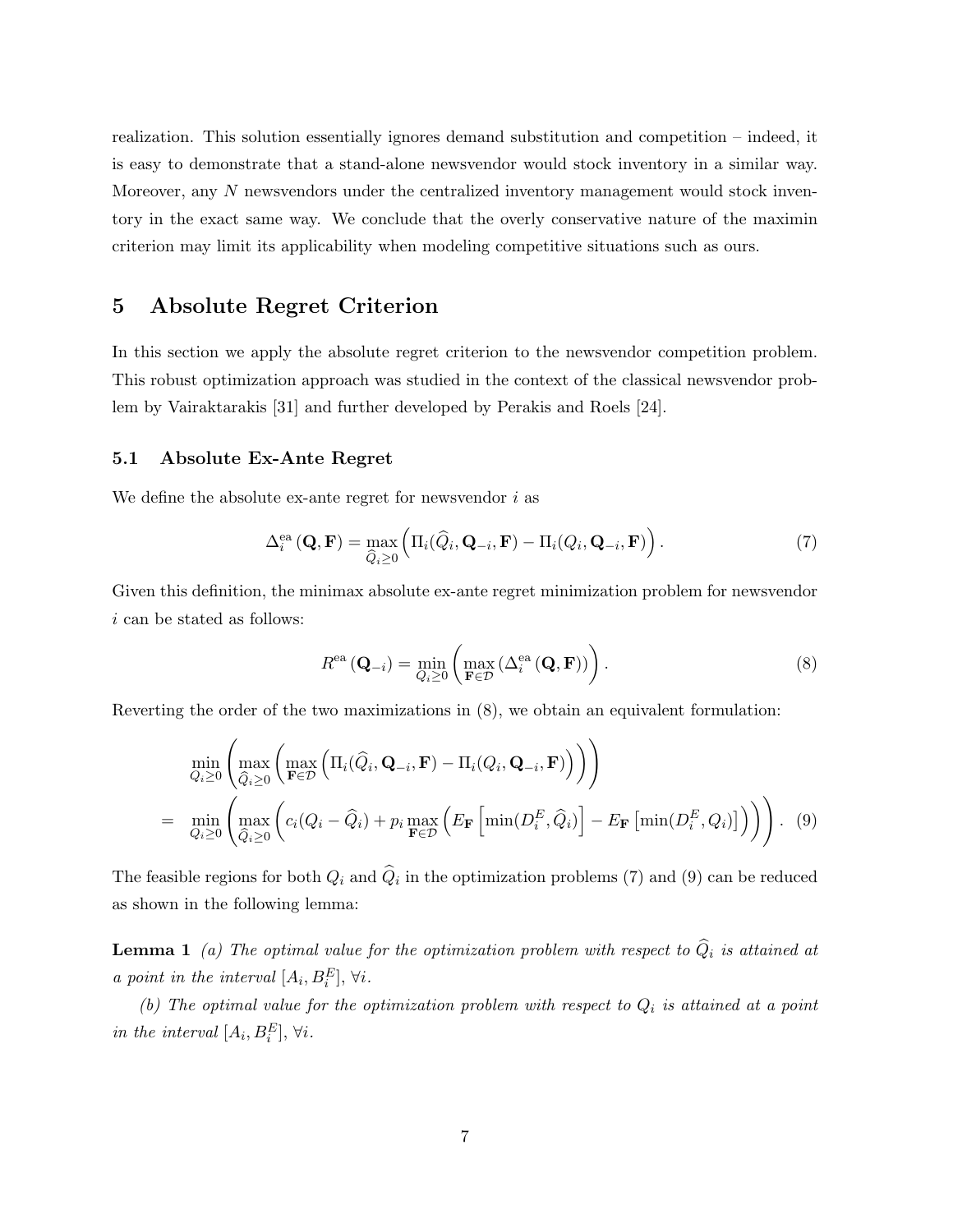In view of this result, we can simplify the problem, which now becomes

$$
\min_{A_i \le Q_i \le B_i^E} \left( \max_{A_i \le \widehat{Q}_i \le B_i^E} \left( c_i (Q_i - \widehat{Q}_i) + p_i \max_{\mathbf{F} \in \mathcal{D}} \left( E_{\mathbf{F}} \left[ \min(D_i^E, \widehat{Q}_i) \right] - E_{\mathbf{F}} \left[ \min(D_i^E, Q_i) \right] \right) \right) \right).
$$
\n(10)

In the following proposition we solve the inner maximization problem in (10) analytically.

**Proposition 3** Consider two sets of order quantities  $\{Q_i\}$  and  $\left\{\widehat{Q}_i\right\}$  such that  $A_i \leq Q_i \leq B_i^E$ and  $A_i \leq \widehat{Q}_i \leq B_i^E$  for all i, and define the set of values  $\left\{\widehat{D}_i\right\}$  such that

$$
\widehat{Q}_i = \widehat{D}_i + \sum_{j \neq i} o_{ij} (\widehat{D}_j - Q_j)^+.
$$
\n(11)

Further, consider a particular joint probability distribution  $\hat{F}$  for the demand of all newsvendors such that  $\widehat{F}_i$  is a unit impulse probability distribution with mass at  $\widehat{D}_i$  for all i. Then  $\widehat{F}$  is the optimal solution to the inner maximization problem of the minimax absolute ex-ante regret  $problem\,\,(10):\,\,\max_{\mathbf{F}\in\mathcal{D}}\Big(\Pi_{i}(\widehat{Q}_{i},\mathbf{Q}_{-i},\mathbf{F})-\Pi_{i}(Q_{i},\mathbf{Q}_{-i},\mathbf{F})\Big).$ 

This finding is consistent with Perakis and Roels [24] and Bertsimas and Popescu [7], who show that the inner maximization problem in (10) is equivalent to a moment-bound problem so that the distribution achieving the maximum regret is discrete with a single mass point. If we use this observation, the following proposition identifies the Nash equilibrium in this problem and is the key result of this section.

**Proposition 4** (a) The best response function of newsvendor i is uniquely determined by  $Q_i^* =$  $\overline{c_i}$  $\frac{c_i}{p_i}A_i + \frac{p_i - c_i}{p_i}$  $\frac{-c_i}{p_i}B_i^E$ .

(b) There exists a Nash equilibrium solution satisfying the following system of nonlinear and non-smooth equations:

$$
Q_i^* = \frac{c_i}{p_i} A_i + \frac{p_i - c_i}{p_i} \left( B_i + \sum_{j \neq i} o_{ij} (B_j - Q_j^*)^+ \right), \forall i.
$$
 (12)

Note that (12) generalizes the solution to the classical newsvendor problem under the regret minimization criterion, which can be obtained by letting  $o_{ij} \equiv 0, \forall i, j$ . In this case,  $Q_i^{NV} =$  $\frac{c_i}{c_i}$  $\frac{c_i}{p_i}A_i + \frac{p_i - c_i}{p_i}$  $\frac{-c_i}{p_i}B_i, \forall i$ , a solution that coincides with that of Vairaktarakis [31]. This solution can be thought of as the weighted average of the lower and the upper bounds on demand distribution. As Vairaktarakis notes, this solution can also be obtained by assuming that demand distribution is uniform on  $[A_i, B_i]$ . Note, however, that the competitive newsvendor solution differs from the solution obtained in Proposition 1 that uses the uniform demand distribution. Instead, the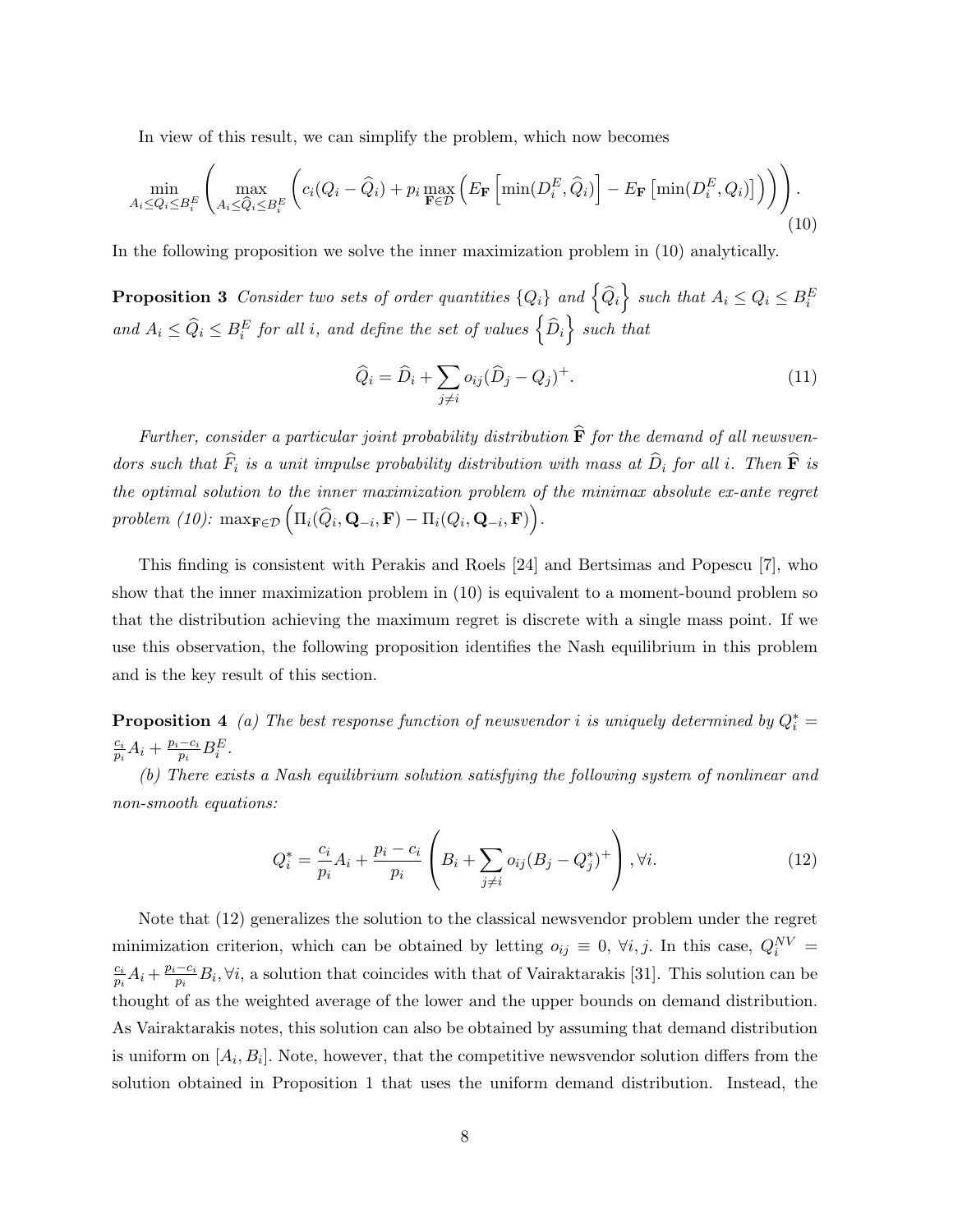upper bound  $B_i$  is increased to  $B_i^E$  to account for substitution. It is easily verified that each competing newsvendor stocks a higher quantity than  $Q_i^{NV}$  because of the higher upper bound on demand distribution. As is evident from Proposition 4, absolute regret minimization allows us to obtain a simple yet intuitive solution for the competitive newsvendor problem. However, even this simple solution is implicit, since equilibrium decisions appear both on the left- and the right-hand side of (12). In two special cases we are able to obtain closed-form solutions for this game with an arbitrary number of players.

Proposition 5 (a) Suppose that

$$
\sum_{j \neq i} \frac{o_{ij}c_j}{p_j}(B_j - A_j) \le \frac{c_i}{p_i - c_i}(B_i - A_i), \forall i.
$$
\n(13)

Then  $Q_i^* \leq B_i$  and the unique Nash equilibrium  $\mathbf{Q}^*$  can be obtained as follows. Define

$$
\mathbf{A} = \begin{vmatrix}\n1 & o_{12}(1 - \frac{c_1}{p_1}) & \cdots & o_{1N}(1 - \frac{c_1}{p_1}) \\
o_{21}(1 - \frac{c_2}{p_2}) & 1 & \cdots & o_{2N}(1 - \frac{c_2}{p_2}) \\
\cdots & \cdots & \cdots & \cdots \\
o_{N1}(1 - \frac{c_N}{p_N}) & o_{N2}(1 - \frac{c_N}{p_N}) & \cdots & 1\n\end{vmatrix},
$$
\n
$$
\mathbf{B}_i = \begin{vmatrix}\n1 & o_{12}(1 - \frac{c_1}{p_1}) & \cdots & o_{1,i-1}(1 - \frac{c_1}{p_1}) & \sigma_{i1} & \cdots & o_{1N}(1 - \frac{c_1}{p_1}) \\
o_{21}(1 - \frac{c_2}{p_2}) & 1 & \cdots & o_{2,i-1}(1 - \frac{c_2}{p_2}) & \sigma_{i2} & \cdots & o_{2N}(1 - \frac{c_2}{p_2}) \\
\cdots & \cdots & \cdots & \cdots & \cdots & \cdots \\
o_{N1}(1 - \frac{c_N}{p_N}) & o_{N2}(1 - \frac{c_N}{p_N}) & \cdots & o_{N,i-1}(1 - \frac{c_N}{p_N}) & \sigma_{iN} & \cdots & 1\n\end{vmatrix},
$$
\nwhere  $\sigma_{ij} = \frac{p_i B_i - c_i (B_i - A_i)}{p_i} + (1 - \frac{c_N}{p_N}) \sum_{j \neq i} o_{ij} B_j$ . Then the equilibrium solution is:

$$
Q_i^* = \frac{\det \mathbf{B}_i}{\det \mathbf{A}}, \forall i.
$$
 (14)

- (b) There exists at least one newsvendor i<sub>0</sub> such that  $Q_{i_0}^* \leq B_{i_0}$ .
- (c) Consider a symmetric game, such that  $A_i = A$ ,  $B_i = B$ ,  $c_i = c$ ,  $p_i = p$ , and  $o_{ij} = o$ ,  $\forall i, j$ , and let  $\hat{p} = p + o(p - c) (N - 1)$ . Then, the unique Nash equilibrium is given by

$$
Q_i^* = \frac{c}{\hat{p}}A + \frac{\hat{p} - c}{\hat{p}}B, \forall i.
$$
\n(15)

In (a), we have a closed-form solution to the game in a case when each optimal stocking quantity does not exceed the upper bound on the primary demand distribution. This assumption is quite reasonable in settings where substitution proportions  $o_{ij}$  are relatively small. In these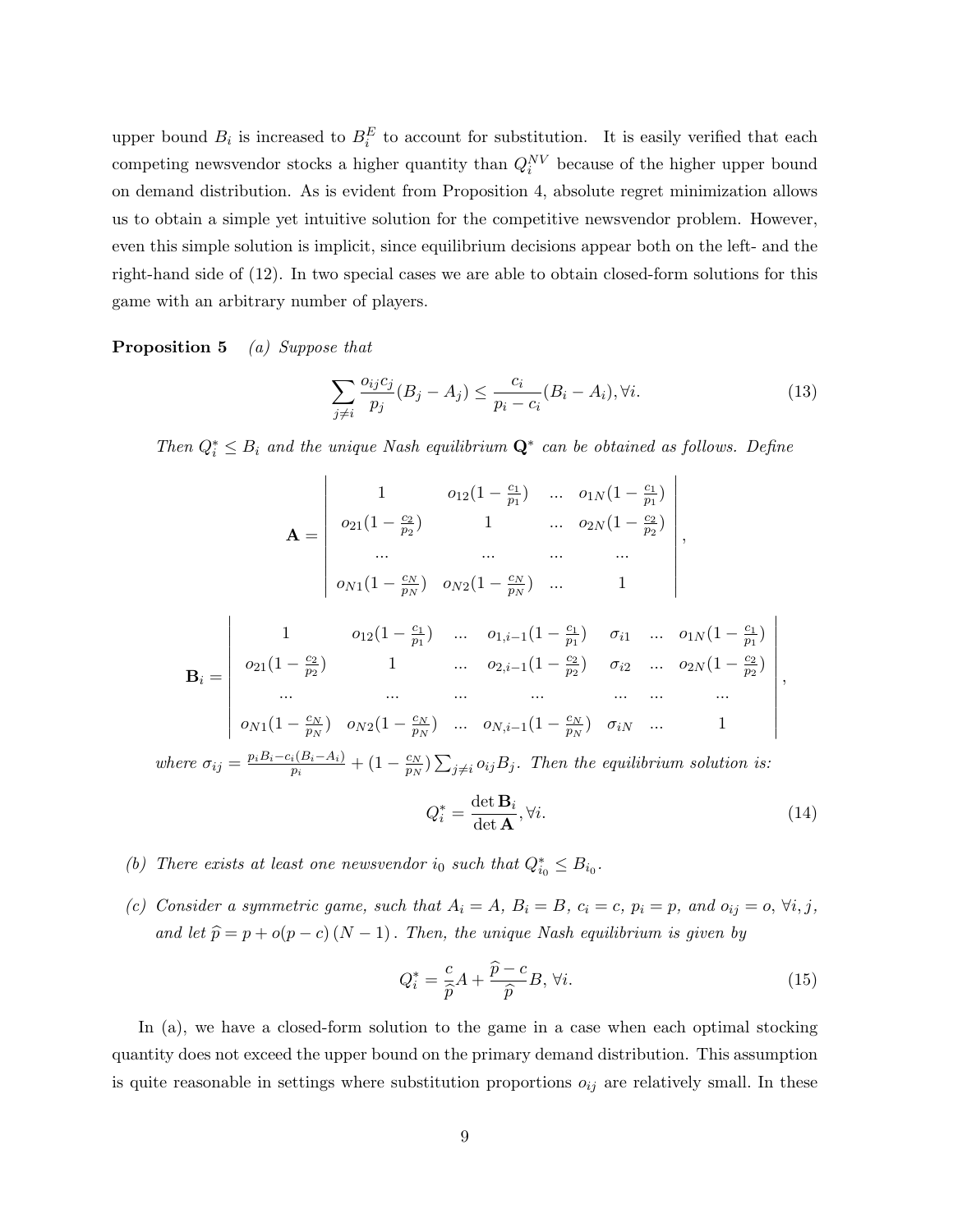settings, the solution is obtained by solving a system of linear equations. In (b) we show that at least one stocking quantity will not exceed the upper bound on the primary demand distribution. This result is intuitive: all newsvendors together would not stock more than the upper bound on the aggregate demand. Finally, in (c) we have a simple closed-form solution for the symmetric game. Such a simple solution arises from considering cases (a) and (b) together: when the problem is symmetric, it is easy to demonstrate that all equilibrium order quantities will not exceed upper bounds on the primary demand and, therefore, the solution in (a) applies. Furthermore, this solution takes a particularly intuitive form: it replicates the simple newsvendor solution but with an adjusted price  $\hat{p}$  that accounts for demand substitution. This dependence results in simple comparative statics: the equilibrium stocking quantity is clearly increasing in  $\hat{p}$ and hence it is also increasing in substituting fraction  $o$  and the number of newsvendors  $(N-1)$ , approaching the upper bound  $B$  on demand distribution. To conclude this section, we obtain a closed-form solution for a problem with arbitrary cost/revenue parameters but with only two newsvendors.

**Proposition 6** Let  $N = 2$ , and for  $i, j = 1, 2, i \neq j$ , define

$$
\overline{o}_{ij} = \left(\frac{c_i/p_i}{1 - c_i/p_i}\right) \frac{(B_i - A_i)}{(B_j - A_j) c_j/p_j}.
$$
\n(16)

Note that it is impossible to have both  $o_{ij} > \overline{o}_{ij}$  and  $o_{ji} > \overline{o}_{ji}$ .

(a) If  $o_{ij} \leq \overline{o}_{ij}$  and  $o_{ji} \leq \overline{o}_{ji}$ , the unique Nash equilibrium is

$$
Q_i^* = \frac{\frac{c_i}{p_i}A_i + \left(1 - \frac{c_i}{p_i}\right)B_i + \left(1 - \frac{c_i}{p_i}\right)\frac{c_j}{p_j}o_{ij}(B_j - A_j) - \left(1 - \frac{c_i}{p_i}\right)\left(1 - \frac{c_j}{p_j}\right)o_{ij}o_{ji}B_i}{1 - \left(1 - \frac{c_i}{p_i}\right)\left(1 - \frac{c_j}{p_j}\right)o_{ij}o_{ji}}, \ i = 1, 2.
$$
\n(17)

Furthermore,  $Q_i^* \leq B_i$  and  $Q_j^* \leq B_j$ .

(b) If  $o_{ij} \leq \overline{o}_{ij}$  and  $o_{ji} > \overline{o}_{ji}$ , the unique Nash equilibrium is

$$
Q_i^* = \frac{c_i}{p_i} A_i + \left(1 - \frac{c_i}{p_i}\right) B_i,
$$
  
\n
$$
Q_j^* = \frac{c_j}{p_j} A_j + \left(1 - \frac{c_j}{p_j}\right) B_j + \left(1 - \frac{c_j}{p_j}\right) o_{ji} \frac{c_i}{p_i} (B_i - A_i).
$$
\n(18)

Furthermore,  $Q_i^* \leq B_i$  and  $Q_j^* > B_j$ .

The last proposition provides additional insights into the equilibrium solution for asymmetric newsvendors. Threshold values for substitution fractions (16) play the same role as condition (13): when both substitution fractions are small enough, as in case (a), both competing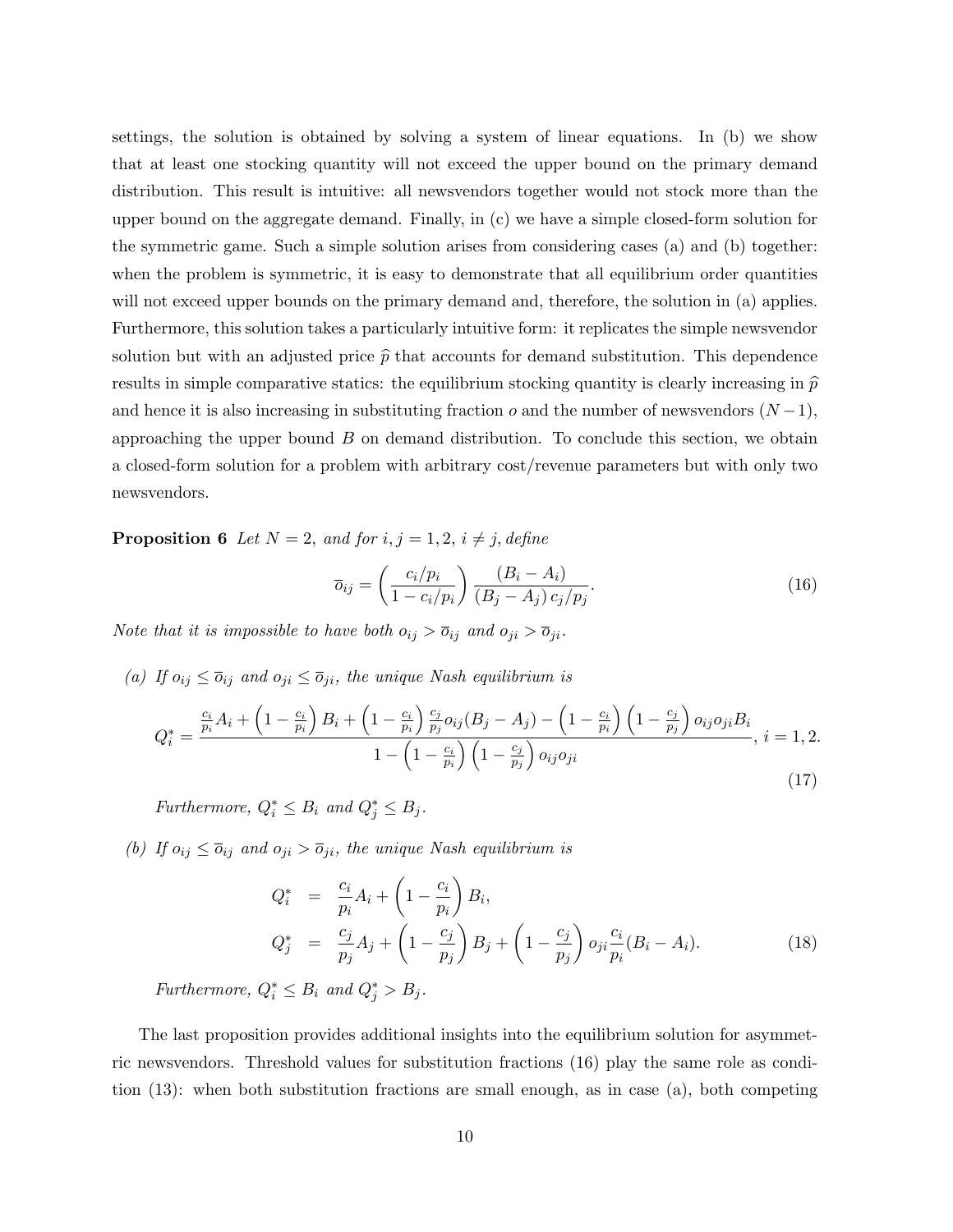newsvendors select stocking quantities exceeding the newsvendor solution but lower than the upper bound on the primary demand. The solution in this case is obtained by evaluating (14) and the resulting expression is quite easy to interpret. The first two terms in the numerator  $\overline{c_i}$  $\frac{c_i}{p_i}A_i + \left(1-\frac{c_i}{p_i}\right)$  $\overline{p_i}$  $B_i$  reflect the classical newsvendor solution that the newsvendor would follow when faced with the primary demand only. The third term  $\left(1 - \frac{c_i}{n}\right)$ pi  $\sum_{i=1}^{n}$  $\frac{c_j}{p_j}o_{ij}(B_j-A_j)$  accounts for demand overflow from retailer  $j$  to retailer  $i$ . Clearly, the stocking quantity is higher if more customers are willing to substitute (higher  $o_{ij}$ ), if support of demand distribution for retailer j is bigger (higher  $B_j - A_j$ ), if retailer i earns a higher margin or if retailer j earns a lower margin (because in this case retailer  $j$  stocks less and there is a higher likelihood of overflow demand). Finally, the fourth term  $\left(1 - \frac{c_i}{n}\right)$  $\left(\frac{c_i}{p_i}\right)\left(1-\frac{c_j}{p_j}\right)$  $p_j$  $\partial_{0i}$  o<sub>ij</sub> $O_{ji}B_i$  indicates that the stocking quantity is reduced because of substitution from retailer  $i$  to retailer  $j$  resulting in a higher stocking quantity for retailer  $i$  and, as a result of competitive interactions, lower demand and stocking quantity for retailer i. In case (b), when substitution fractions are asymmetric (one higher and one lower than the thresholds), one of the newsvendors elects to stock more than the upper bound on its primary demand. Thus, the second newsvendor does not expect any demand spillovers and elects to stock the classical newsvendor quantity  $Q_i^{NV}$ . Clearly, in this case the solution does not depend on one of the substitution fractions,  $o_{ij}$ . This simple and intuitive reflection of competitive interactions is not available in newsvendor competition models that assume knowledge of demand distribution (Netessine and Rudi [20], Lippman and McCardle [16]).

#### 5.2 Absolute Ex-Post Regret

As opposed to the ex-ante regret, the ex-post regret is determined after the demand realization is known. In this subsection we demonstrate that the ex-post absolute regret minimization problem results in the same solution as the ex-ante absolute regret minimization problem and hence the same insights apply. In particular, it is easy to see that, given inventory levels  $\mathbf{Q}_{-i}$  for all other newsvendors and demand realization  $\mathbf{D} = (D_1, \dots, D_N)$ , the best policy for newsvendor i is to order a product quantity  $D_i^E = D_i + \sum_{j \neq i} o_{ij} (D_j - Q_j)^+$  in order to match supply with demand exactly. This policy produces  $(p_i - c_i)D_i^E$  in profits and any deviation from this amount will be the ex-post regret. Thus, we can formally define the absolute ex-post regret for newsvendor  $i$  as

$$
\Omega_i(\widehat{Q}_i, \mathbf{Q}_{-i}, \mathbf{D}) - \Omega_i(Q_i, \mathbf{Q}_{-i}, \mathbf{D}) = (p_i - c_i)D_i^E - p_i \min(D_i^E, Q_i) + c_i Q_i,
$$
\n(19)

where  $\Omega_i(Q_i, \mathbf{Q}_{-i}, \mathbf{D}) = p_i \min(D_i^E, Q_i) - c_i Q_i$  and  $\hat{Q}_i = D_i^E$ . We then define the minimax absolute ex-post regret minimization problem for newsvendor i as

$$
\min_{Q_i \geq 0} \left( \max_{\mathbf{D} \in [\mathbf{A}, \mathbf{B}]} \left( \Omega_i(\widehat{Q}_i, \mathbf{Q}_{-i}, \mathbf{D}) - \Omega_i(Q_i, \mathbf{Q}_{-i}, \mathbf{D}) \right) \right).
$$
\n(20)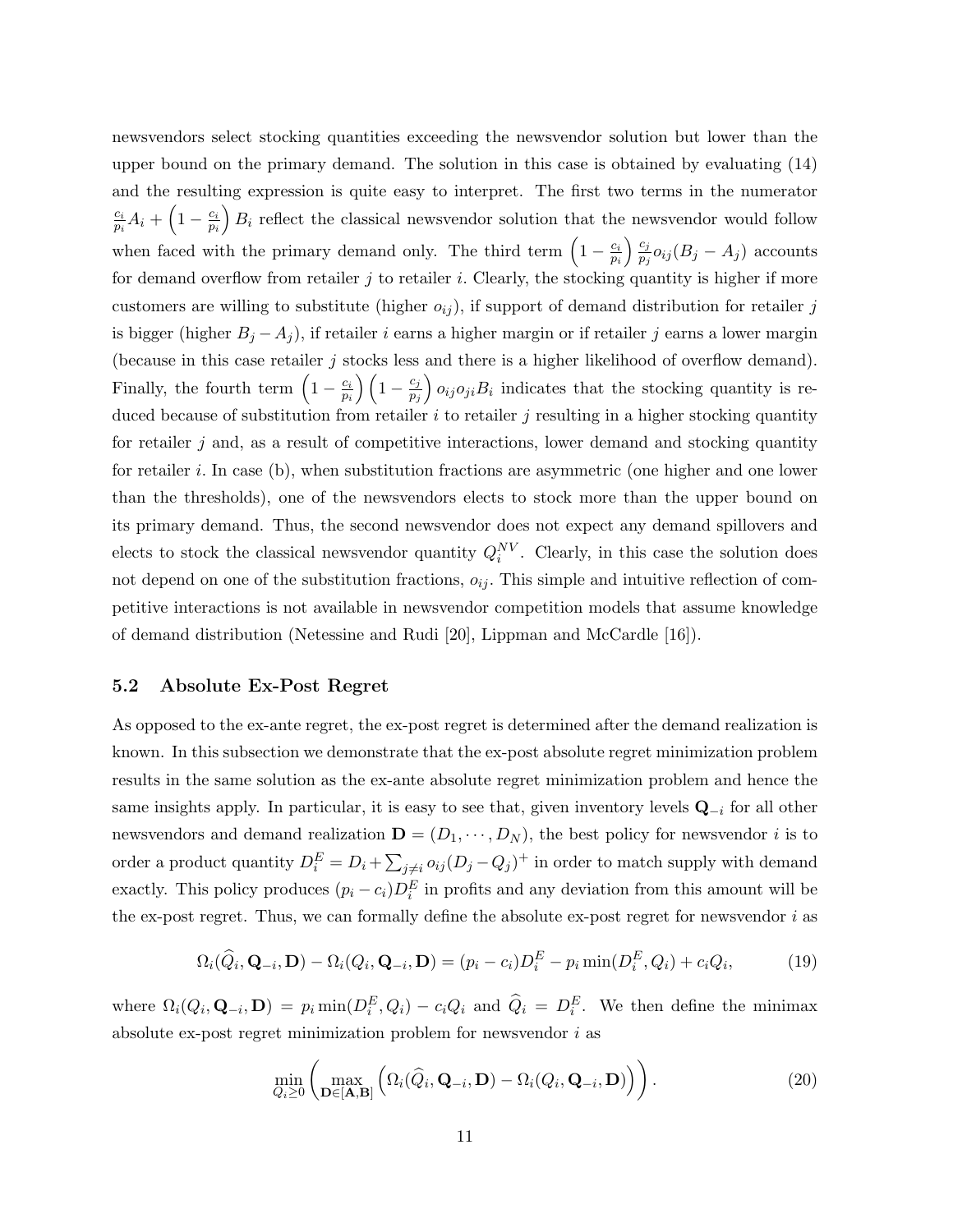Proposition 7 concisely states the solution to (20):

**Proposition 7** There exists a Nash equilibrium solution to the minimax absolute ex-post regret problem satisfying  $Q_i^* = \frac{c_i}{p_i}$  $\frac{c_i}{p_i}A_i + \frac{p_i - c_i}{p_i}$  $\frac{-c_i}{p_i}B_i^E$ ,  $\forall i$ . Moreover, minimax absolute ex-post and ex-ante regret problems (20) and (8) are equivalent.

As is evident from the last result, the solution to the absolute ex-post regret minimization problem is equivalent to the solution to the absolute ex-ante regret minimization problem and therefore all results (Propositions 4-6) remain valid in the absolute ex-post regret setting as well.

# 6 Relative Regret Criterion

In this section we apply the relative regret minimization criterion to the newsvendor competition problem. This robust optimization approach was first applied to the newsvendor model by Zhu et al. [34].

#### 6.1 Relative Ex-Post Regret

The relative ex-post regret is defined after observing demand realization. In this case, given inventory levels  $\mathbf{Q}_{-i}$  for all competitors and demand realization  $\mathbf{D} = (D_1, \dots, D_N)$ , the best policy for newsvendor i is to order a quantity of  $D_i^E$  resulting in  $(p_i - c_i)D_i^E$  in profits for newsvendor  $i$ . We therefore define the relative ex-post regret for newsvendor  $i$  as

$$
\frac{\Omega_i(Q_i, \mathbf{Q}_{-i}, \mathbf{D})}{\Omega_i(\widehat{Q}_i, \mathbf{Q}_{-i}, \mathbf{D})} = \frac{p_i \min(D_i^E, Q_i) - c_i Q_i}{(p_i - c_i) D_i^E},
$$
\n(21)

where  $\hat{Q}_i = D_i^E$  and  $\Omega_i(Q_i, \mathbf{Q}_{-i}, \mathbf{D})$  is the same as in Section 5.2. The relative ex-post regret defined here is similar to the definition in Ball and Queyranne [4]. We further define the maximin relative ex-post regret minimization problem for newsvendor  $i$  as follows:

$$
\max_{A_i \le Q_i \le B_i^E} \left( \min_{\mathbf{D} \in \mathcal{D}} \left( \frac{\Omega_i(Q_i, \mathbf{Q}_{-i}, \mathbf{D})}{\Omega_i(\widehat{Q}_i, \mathbf{Q}_{-i}, \mathbf{D})} \right) \right).
$$
(22)

The analysis of this problem is presented below.

**Proposition 8** For the newsvendor game defined by  $(22)$ , the best response function of newsvendor i is uniquely determined by  $Q_i^* = \frac{p_i A_i B_i^E}{(p_i - c_i) A_i + c_i B_i^E}$ , and a Nash equilibrium solution satisfies the following system of nonlinear and non-smooth equations:

$$
Q_i^* = \frac{p_i A_i \left( B_i + \sum_{j \neq i} o_{ij} (B_j - Q_j^*)^+ \right)}{(p_i - c_i) A_i + c_i \left( B_i + \sum_{j \neq i} o_{ij} (B_j - Q_j^*)^+ \right)}, \forall i.
$$
 (23)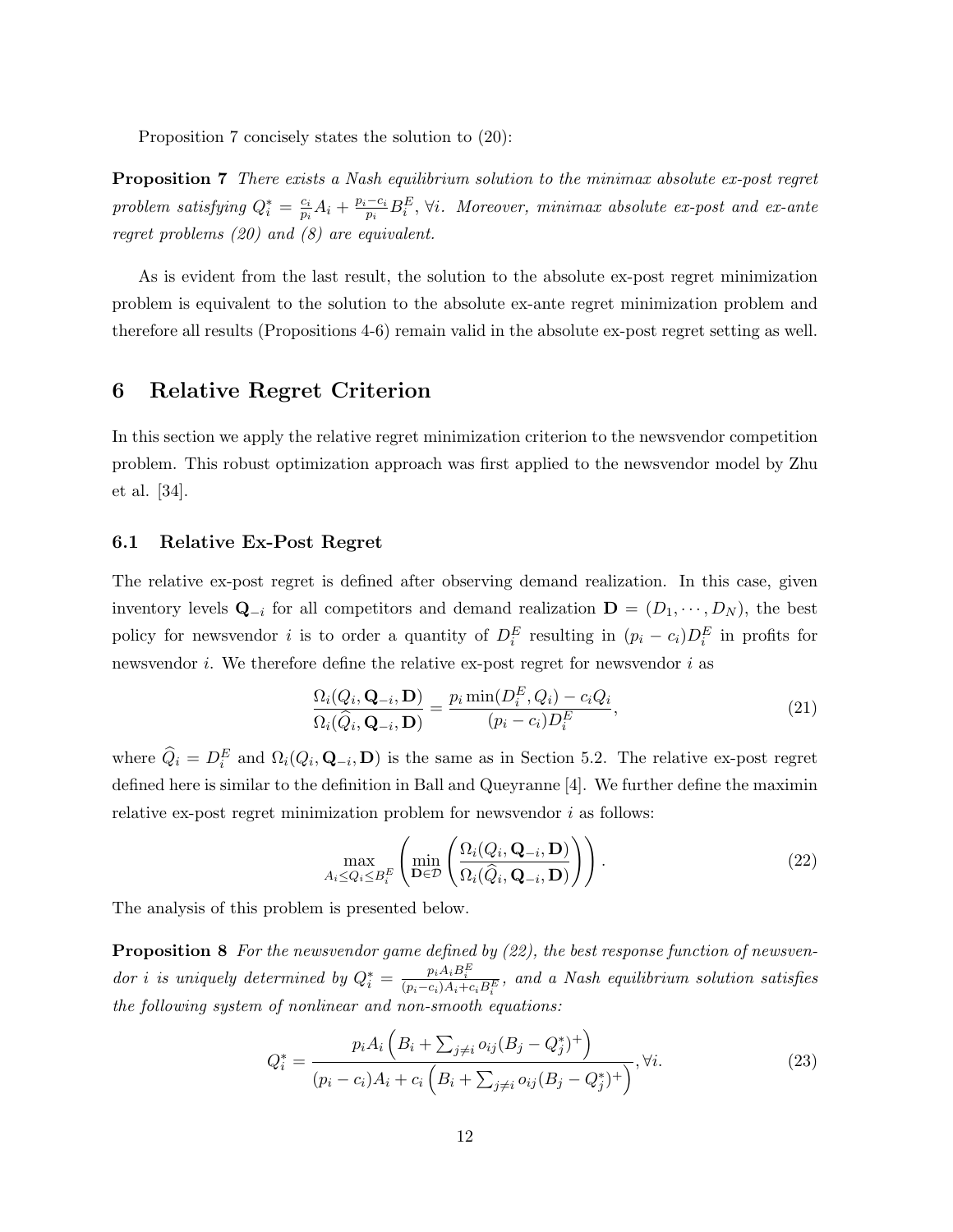We note that the solution for the monopolist newsvendor problem under the relative regret minimization criterion can be obtained by letting  $o_{ij} \equiv 0, \forall i, j$ , resulting in  $Q_i^{NV} = \frac{p_i A_i B_i}{(p_i - c_i) A_i +}$  $\frac{p_iA_iB_i}{(p_i-c_i)A_i+c_iB_i}$ . Clearly, the Nash equilibrium solution preserves the basic form of this solution but expands the support of demand distribution: instead of  $[A_i, B_i]$  we have  $[A_i, B_i^E]$ . This generalization is similar to the outcome of the absolute regret minimization, and it is intuitively appealing. One can easily verify that  $Q_i^* \geq Q_i^{NV}, \forall i$ , so that competitive newsvendors stock more inventory than in the monopoly case because they face demand distribution with the higher upper bound (which now accounts for spillovers). Although the solution in (23) is intuitive, it is still given in an implicit form because equilibrium stocking quantities appear both on the left- and right-hand side of the optimality conditions. As in the absolute regret minimization problem, we can obtain simpler solutions in two special cases.

# **Proposition 9** (a) If

$$
p_i A_i \le c_i B_i \left( 1 + \frac{B_i - A_i}{\sum_{j \neq i} o_{ij} \frac{c_j B_j (B_j - A_j)}{(p_j - c_j) A_j + c_j B_j}} \right), \forall i,
$$
\n(24)

then  $Q_i^* \leq B_i$  and the Nash equilibrium is defined by the following system of nonlinear equations:

$$
Q_i^* = \frac{p_i A_i \left( B_i + \sum_{j \neq i} o_{ij} (B_j - Q_j^*) \right)}{(p_i - c_i) A_i + c_i \left( B_i + \sum_{j \neq i} o_{ij} (B_j - Q_j^*) \right)}, \forall i.
$$
 (25)

Furthermore, the Nash equilibrium is unique.

- (b) There exists at least one newsvendor i<sub>0</sub> such that  $Q_{i0}^* \leq B_{i0}$ .
- (c) Suppose the game is symmetric so that  $A_i = A, B_i = B, c_i = c, p_i = p,$  and  $o_{ij} =$  $\gamma/(N-1)$ ,  $\forall i, j$ . Then, the unique Nash equilibrium is given by

$$
Q_i^* = \frac{(1+\gamma)(pA+cB) - cA - \sqrt{((1+\gamma)(pA+cB) - cA)^2 - 4\gamma(1+\gamma)pcAB}}{2\gamma c}.
$$
 (26)

In (a), we provide simple conditions ensuring that the equilibrium stocking quantity does not exceed the upper bound on the primary demand distribution. Similar to the absolute regret minimization case, these conditions are easily satisfied if substitution proportions  $o_{ij}$ are relatively small. The difference is that, when relative regret is minimized, this condition may not even depend on the substitution fraction. To explain why, notice that, when  $p_i/c_i$  <  $B_i/A_i$ , condition (24) trivially holds. Intuitively, when  $p_i/c_i < B_i/A_i$ , support of the demand distribution is relatively wide  $(B_i/A_i)$  is high) and the profit margin is relatively small  $(p_i/c_i)$  is small). Thus, no matter how big demand overflow due to competition may be, the newsvendor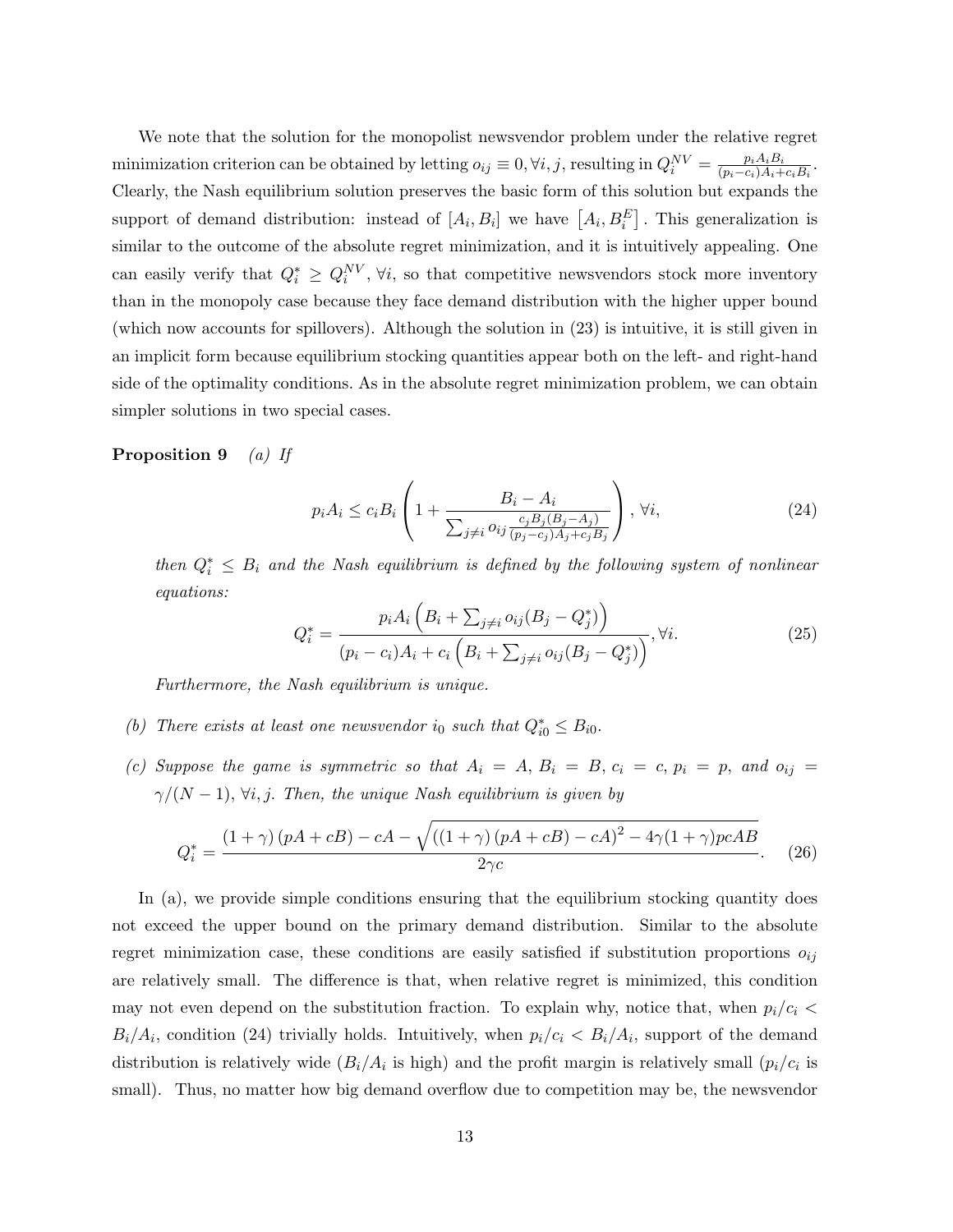will never stock more than  $B_i$ . This is the unique feature of the relative regret minimization problem because the regret in this case is measured relative to the baseline. However, unlike in the absolute regret minimization case, this condition is not sufficient to obtain an equilibrium solution in a closed form: it transforms only nonlinear and non-smooth optimality conditions (23) into nonlinear but smooth optimality conditions (25) which can easily be solved numerically and in some cases analytically. Moreover, in this case the Nash equilibrium is unique. In (b) we see that condition (24) is always satisfied for at least one newsvendor because all newsvendors taken together would not stock more than the upper bound on the aggregate demand. Finally, when all newsvendors are symmetric, (a) and (b) together imply that (25) is the unique solution which, because of the symmetry assumption, becomes a simple equation that we solve in closed form. When there are two newsvendors in the game, we provide a closed-form solution for arbitrary cost and revenue parameters as shown below.

For  $i, j = 1, 2, i \neq j$ , define

$$
\overline{o}_{ij} = \begin{cases}\n\left(\frac{(p_j - c_j)A_j + c_jB_j}{c_jB_j(B_j - A_j)}\right)\left(\frac{c_iB_i(B_i - A_i)}{p_iA_i - c_iB_i}\right), & \text{if } \frac{p_i}{c_i} > \frac{B_i}{A_i}, \\
\infty, & \text{otherwise},\n\end{cases}
$$
\n
$$
\alpha_i^+ = \frac{E_iE_j - G_i o_{ji} + G_j o_{ij} + \sqrt{(E_iE_j - G_i o_{ji} + G_j o_{ij})^2 + 4E_i o_{ji} G_i E_j}}{2E_i o_{ji}},
$$
\n
$$
\alpha_i^- = \frac{E_iE_j - G_i o_{ji} + G_j o_{ij} - \sqrt{(E_iE_j - G_i o_{ji} + G_j o_{ij})^2 + 4E_i o_{ji} G_i E_j}}{2E_i o_{ji}},
$$

where  $E_i = (p_i/c_i - 1) A_i + B_i + o_{ij}(B_j - p_j/c_j A_j)$ , and  $G_i = p_i/c_i(p_i/c_i - 1)A_i^2$ . As it is easy to see, since  $o_{ij} \leq 1$  and  $o_{ji} \leq 1$ ,  $o_{ij} > \overline{o}_{ij}$  and  $o_{ji} > \overline{o}_{ji}$  cannot both hold.

Further, for  $i, j = 1, 2, i \neq j$ , define

$$
Q_m^{\alpha+} = \frac{p_m A_m}{c_m} + \alpha_m^+, m = 1, 2,
$$
  
\n
$$
Q_m^{\alpha-} = \frac{p_m A_m}{c_m} + \alpha_m^-, m = 1, 2,
$$
  
\n
$$
Q_i^{NV} = \frac{p_i A_i B_i}{(p_i - c_i) A_i + B_i},
$$
  
\n
$$
Q_i^{\beta} = \frac{p_i A_i (B_i ((p_j - c_j) A_j + c_j B_j) + o_{ij} c_j B_j (B_j - A_j))}{((p_i - c_i) A_i + c_i B_i) ((p_j - c_j) A_j + c_j B_j) + c_i c_j o_{ij} B_j (B_j - A_j)}.
$$

**Proposition 10** Let  $N = 2$ ,  $i, j = 1, 2$  and  $i \neq j$ .

- (a) Suppose that  $o_{ij} > \bar{o}_{ji}$  and  $o_{ji} \leq \bar{o}_{ji}$ . Then  $(Q_i^{\beta})$  $\hat{p}_{i}^{B}, Q_{j}^{NV}$  is the unique Nash equilibrium.
- (b) Suppose that  $o_{ij} \le \bar{o}_{ij}$  and  $o_{ji} \le \bar{o}_{ji}$ . Then for  $m = 1, 2, \alpha_m^+ \le 0$  and  $\frac{p_m A_m}{c_m} + \alpha_m^+ \le B_m$ ,  $(Q_i^{\alpha+}, Q_j^{\alpha+})$  is a Nash equilibrium. Also, for  $m = 1, 2, \alpha_m^- \leq 0$  and  $\frac{p_m A_m}{c_m} + \alpha_m^- \leq B_m$ ,  $(Q_i^{\alpha-}, Q_j^{\alpha-})$  is a Nash equilibrium.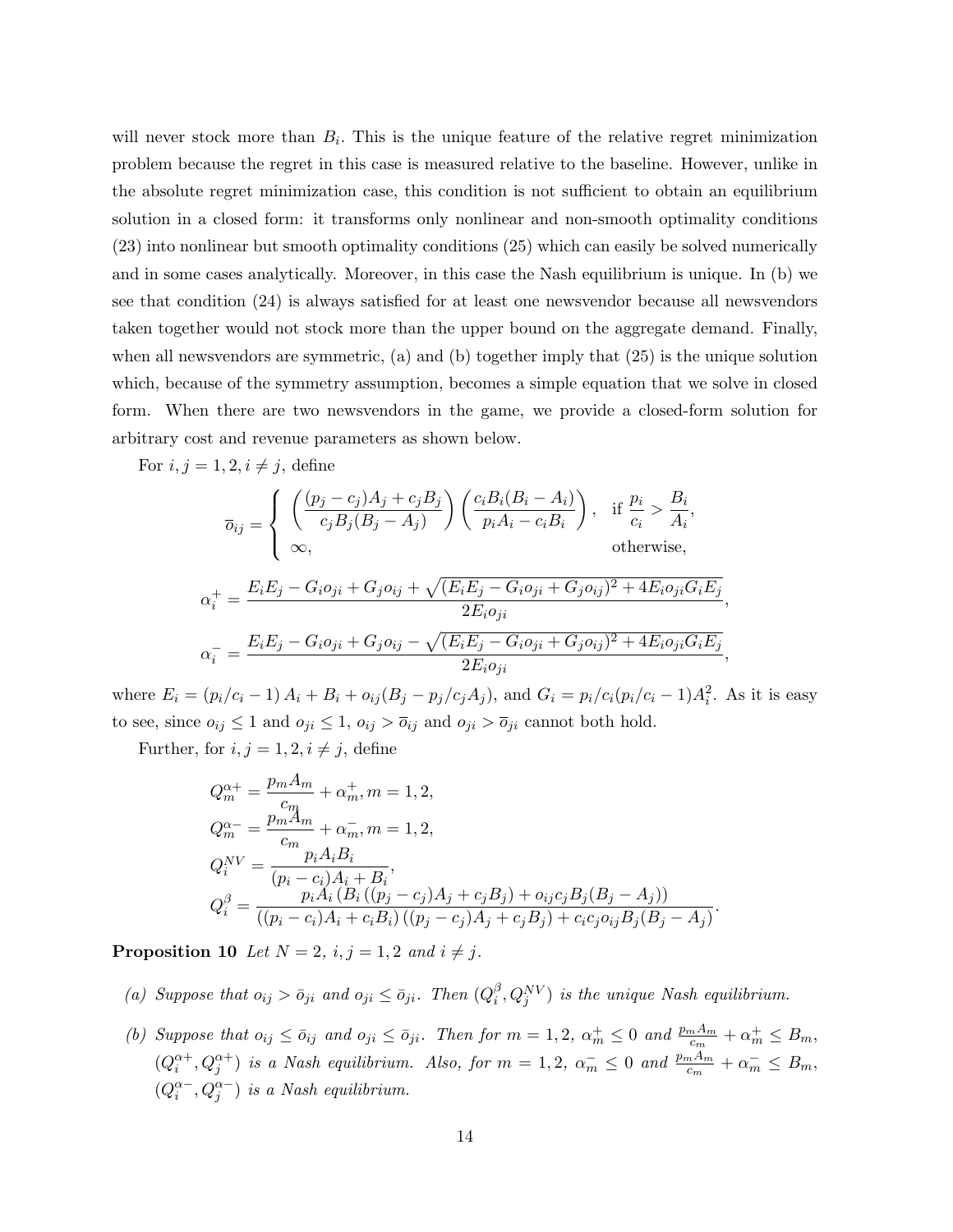(c) Suppose that  $o_{ij} \le \bar{o}_{ij}$  and  $o_{ji} \le \bar{o}_{ji}$ . Then  $(Q_i^{\alpha-}, Q_j^{\alpha-})$  is the unique Nash equilibrium if

$$
B_j \ge \frac{p_j A_j}{c_j} \quad \text{and} \quad o_{ij} \le \frac{\left(\frac{p_i}{c_i} - 1\right)A_i + B_i}{\frac{p_j A_j}{c_j} - B_j} \tag{27}
$$

hold simultaneously when  $i = 1$  and  $j = 2$  and when  $i = 2$  and  $j = 1$ .

Similar to the result of Proposition 6 for the absolute regret minimization, we derive conditions for the existence of different equilibria using thresholds for substitution fractions. In the case of relative regret we must define thresholds more complexly because, as we saw in the previous proposition, conditions for  $Q_i^* < B_i$  may not depend on the substitution fractions. To reflect this observation, we let  $\overline{o}_{ij} = \infty$  (so that  $o_{ij} \le \overline{o}_{ij}$  is trivially satisfied) when  $p_i/c_i \le B_i/A_i$ . With the exception of this caveat, the equilibrium solution for the duopoly is similar to the absolute regret minimization case. When both substitution fractions are small enough as in Proposition 10 (b), competing newsvendors select stocking quantities that are higher than the newsvendor solution  $Q_i^{NV}$  but lower than the upper bound on the primary demand. If, however, substitution fractions are asymmetric as in Proposition 10 (a) (one higher and one lower than the thresholds), then in a typical Nash equilibrium  $(Q_i^{\beta})$  $\beta_i^{\beta}, Q_j^{NV}$ ), one competitor to stocks more than the upper bound on demand causing the other competitor stock at exactly the newsvendor solution amount.

For asymmetric newsvendor competition with  $N = 2$ , unlike for the absolute regret criterion, we are unable to prove the uniqueness of the Nash equilibrium for the relative regret criterion. However, under the relative regret criterion, uniqueness can be guaranteed for some special cases; see Proposition 10 (a) and (c). A particular observation from Proposition 10 (c) is that  $(Q_i^{\alpha-}, Q_j^{\alpha-})$  is the unique Nash equilibrium when both  $o_{ij}$  and  $o_{ji}$  are sufficiently small. In our computational experiments, we have not identified any examples that had multiple Nash equilibria or any examples that had  $(Q_i^{\alpha+}, Q_j^{\alpha+})$  as a Nash equilibrium.

### 6.2 Relative Ex-Ante Regret

We define the relative ex-ante regret for newsvendor  $i$  as

$$
\delta_i^{\text{ea}}(\mathbf{Q}, \mathbf{F}) = \frac{\max\limits_{\hat{Q}_i \ge 0} \left( \Pi_i(\hat{Q}_i, \mathbf{Q}_{-i}, \mathbf{F}) \right)}{\Pi_i(Q_i, \mathbf{Q}_{-i}, \mathbf{F})},
$$
\n(28)

where  $\Pi_i(Q_i, \mathbf{Q}_{-i}, \mathbf{F})$  is defined in Section 5.1. Using this definition, we further define the minimax relative ex-ante regret problem for newsvendor  $i$  as

$$
\min_{Q_i \ge 0} \left( \max_{\mathbf{F} \in \mathcal{D}} \left( \delta_i^{\text{ea}}(\mathbf{Q}, \mathbf{F}) \right) \right). \tag{29}
$$

Proposition 11 concisely states the solution to (29):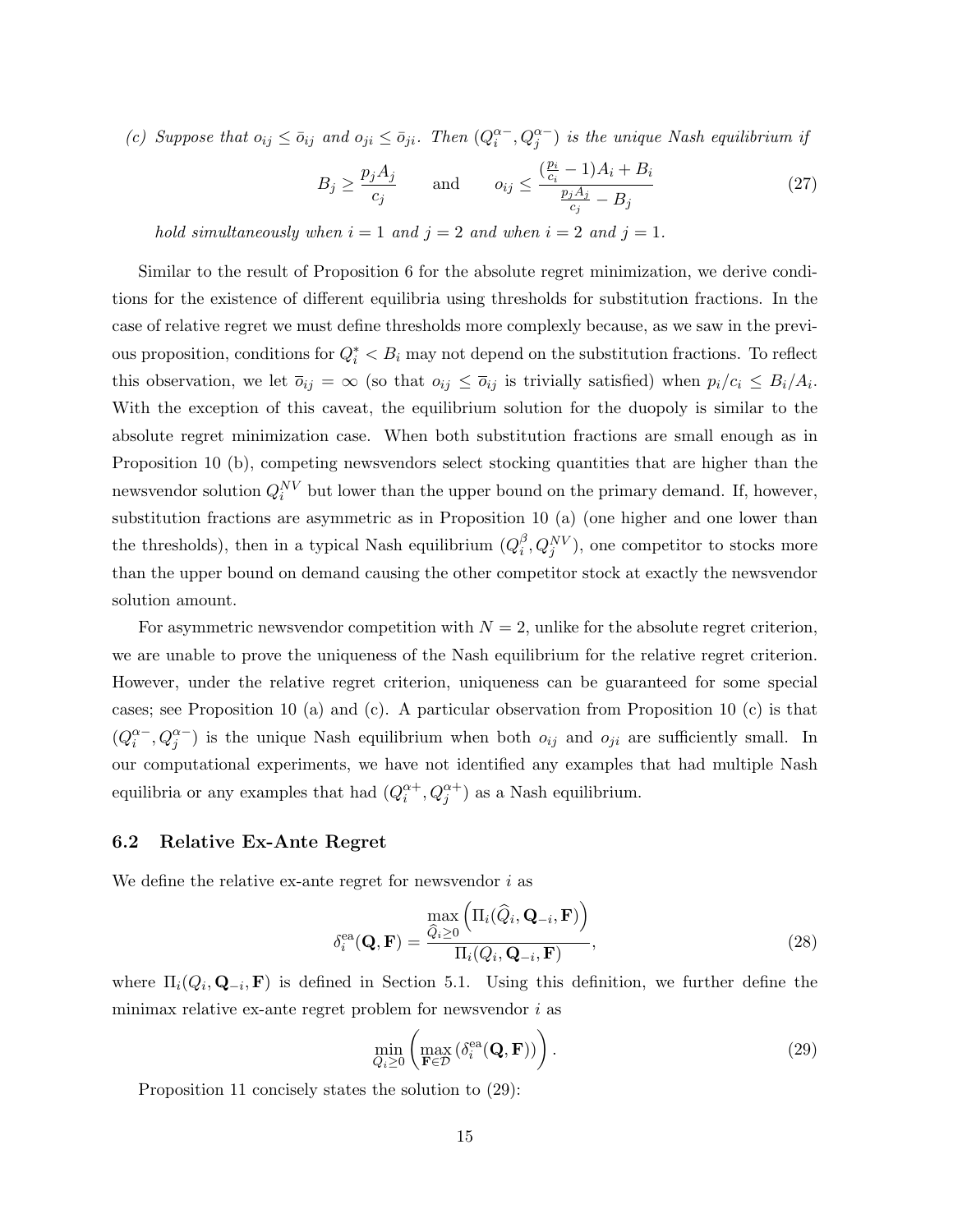**Proposition 11** There exists a Nash equilibrium solution to the minimax relative ex-ante regret problem satisfying  $Q_i^* = \frac{p_i A_i B_i^E}{(p_i - c_i) A_i + B_i^E c_i}$ . Moreover, the maximin relative ex-post problem (22) and the minimax ex-ante regret problem (29) are equivalent.

As is evident from the last result, the relative ex-ante regret minimization problem is equivalent to the relative ex-post regret minimization problem and therefore all results for the relative ex-post regret minimization game (Propositions 8-10) will be valid for the relative ex-ante regret minimization game.

# 7 Numerical Comparison of Different Approaches

In this section, we numerically compare all robust approaches analyzed in the previous sections with the expected profit optimization approach. The goal is to identify the robust approach that results in solutions that are close to the expected profit maximization approach while using limited demand information. We begin by focusing on a symmetric game. The values of problem parameters for both newsvendors for our basic example are:  $A = 20, B = 70,$  $p = 20, c = 10, \text{ and } \gamma = 0.5.$  We assume that the demands for both newsvendors are uniform.

We used four different optimization criteria: maximizing the expected profit (Exp-Rev), minimizing the maximum absolute regret (denoted Abs-Reg), minimizing the maximum relative regret (Rel-Reg), and maximizing the worst-case profit (Maximin). For each of four criteria, we calculated values for four performance measures: order quantities (Solution), the expected profit (ExpRev), the absolute regret (AbsReg), and the relative regret (RelReg). Using the parameters above as a base scenario, we then vary support of the demand distribution, retail price, and the substitution parameter. To be concise, we summarize results of these numerical experiments in the Appendix (Table 1 describes parameter changes and Table 2 describes results) and only highlight the main observations here.

Naturally, the newsvendor can achieve the highest expected profit among all criteria if he/she orders based on the Exp-Rev criterion. We observe that the Abs-Reg approach performs very well, i.e., it leads to the Nash equilibrium order quantities and profits which are very close to the Exp-Rev approach even though this method uses only demand support information. The performance of the Rel-Reg approach is considerably worse but can still be called satisfactory. In contrast, the Maximin approach performs poorly due to its overly conservative nature.

To obtain further insights into the performance of all four robust approaches, we conducted a detailed sensitivity analysis of our results with respect to the changes in the values of the price, the demand support and the overflow rate. In particular, in Figure 1 we display the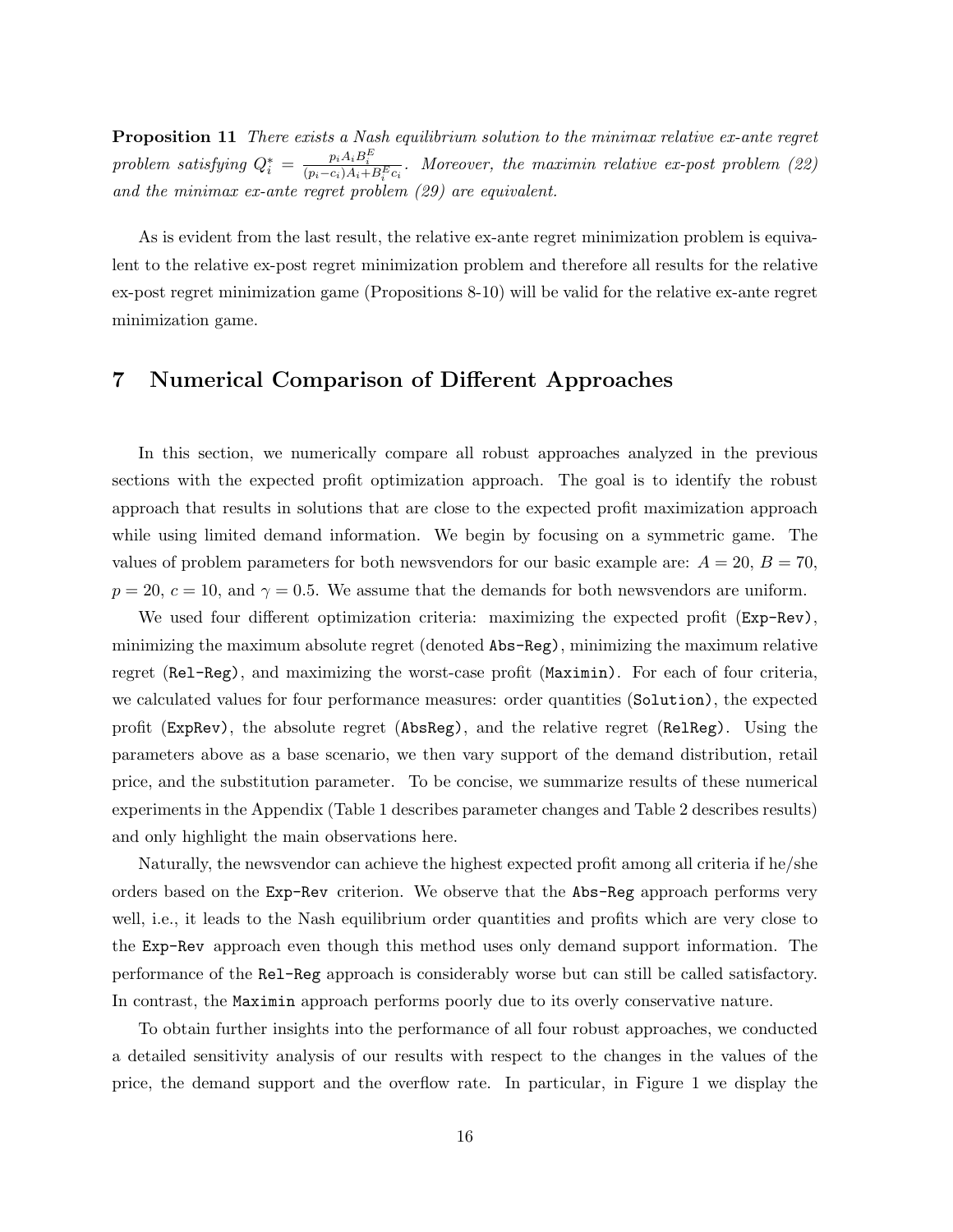computational results for the four performance measures obtained by systematically varying the product price from 20 to 30 units while keeping all other parameters constant as in our basic example. These four figures reflect that, no matter how problem parameters change, the absolute regret minimization approach still performs remarkably close to the expected profit maximization, while the relative regret minimization is a distant second (indeed, when it comes to the optimal order quantity, the gap is quite large). The worst-case approach performs much worse largely because the optimal order quantity for it does not change with price. It is interesting to see that for methods other than Maximin, the (absolute or relative) regret is quite insensitive to price increases since the order quantity depends on price.



Figure 1: Price sensitivity analysis for a symmetric game.

Figure 2 illustrates the sensitivity of our results with respect to changes in the upper bound of demand support. Since the equilibrium for the Maximin approach is insensitive to the upper bound of demand distribution, its performance quickly worsens as B increases. Likewise, the equilibrium order quantity for the Rel-Reg case appears to be quite insensitive to changes in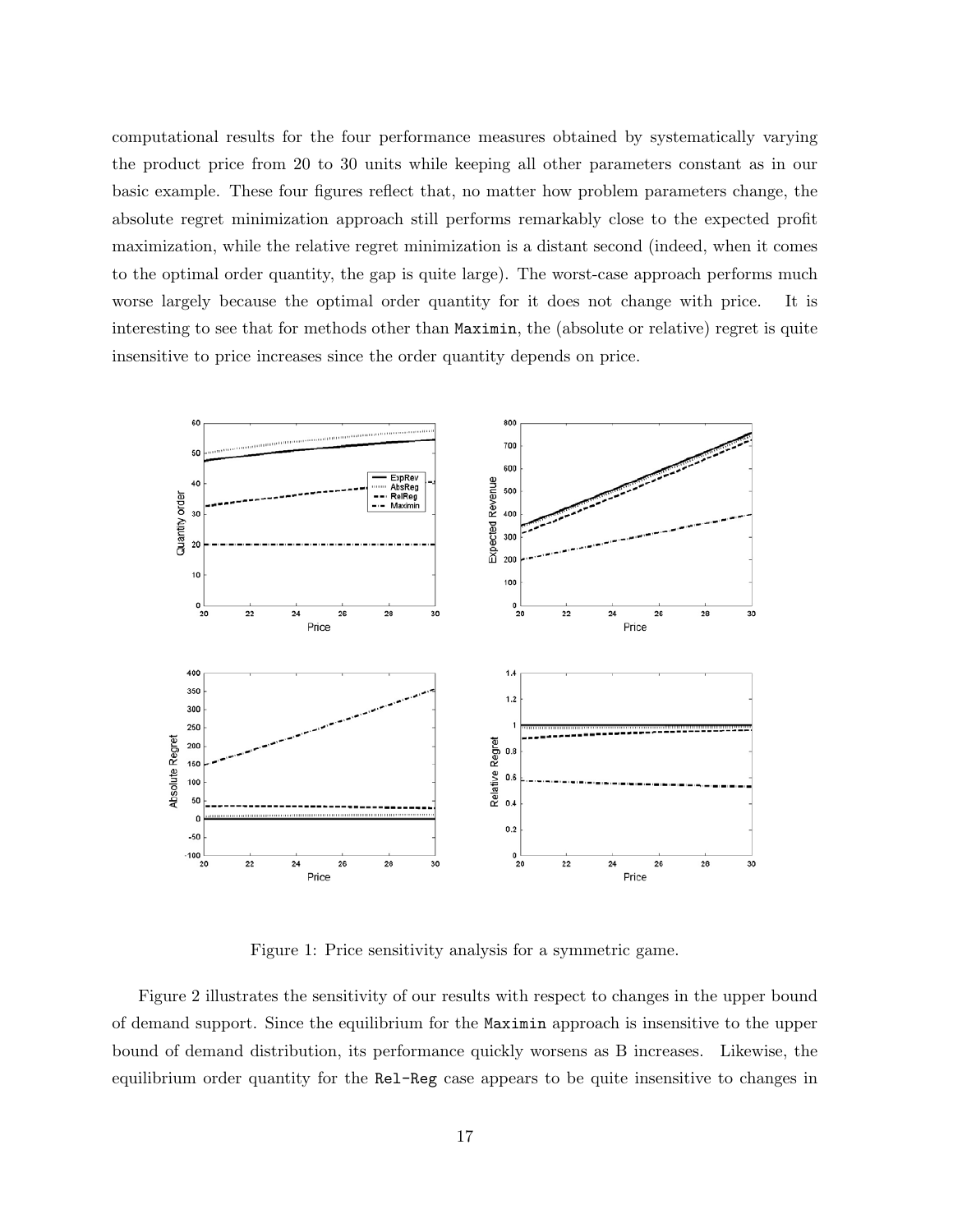

Figure 2: Demand support sensitivity analysis for a symmetric game.

the upper bound for parameters that we use, and therefore this approach performs considerably worse relative to expected profit maximization. Thus, the increase in the upper value of the demand support interval has a consistent positive impact on both the order quantities and the expected profit for Exp-Rev and Abs-Reg, but not on Maximin or Rel-Reg. The absolute regret minimization approach once again results in only a moderate decrease in profits and very small deviation in order quantities.

Finally, Figure 3 shows the effects of changes in the overflow rate on our performance measures. It appears that, for very large overflow rates, the performance of the absolute regret minimization approach worsens, but it is still quite good. On the other hand, the other two approaches perform consistently poorly. Moreover, the impact of the overflow rate on all performance measures is quite insignificant: all curves are nearly flat.

To ensure that these numerical results are robust, we conducted numerical experiments for asymmetric games as well as for other demand distributions (triangular and truncated normal).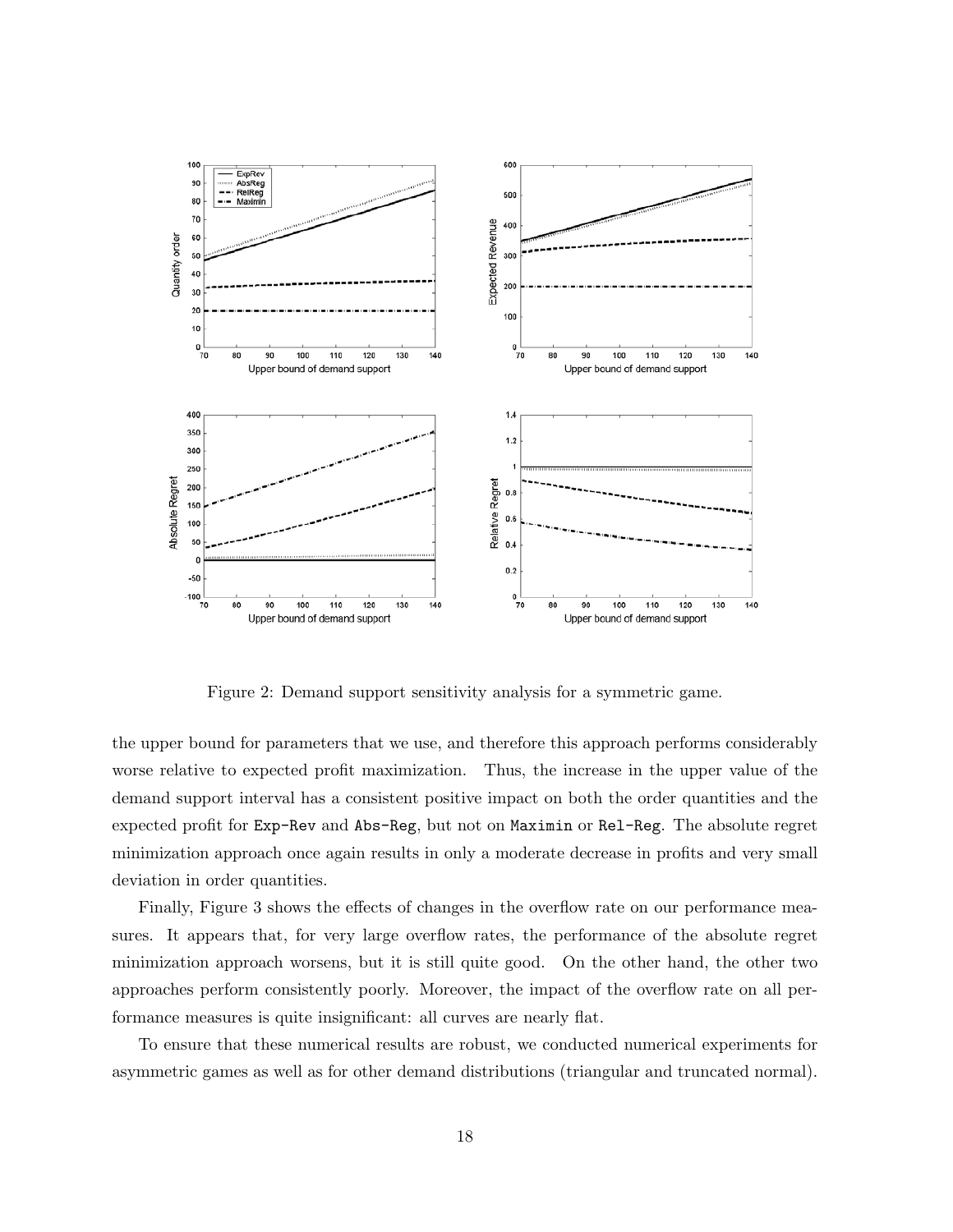

Figure 3: Demand overflow rate sensitivity analysis for a symmetric game.

We report that our observations were consistent with the numerical experiments presented above: the Abs-Reg approach provided consistently good performance even for other demand distribution and asymmetric problem parameters. In the Appendix, we illustrate these observations using the truncated Normal demand distribution. We make only three observations about these results here. First, both newsvendors have slightly higher order quantities under the Abs-Reg approach and significantly lower order quantities under the Rel-Reg approach than under the Exp-Rev approach. Second, as our theoretical results indicate, one newsvendor may stock more than the upper bound of the support of his/her demand, which never occurs in a monopoly or symmetric game setting. Third, in a monopoly setting, the absolute regret is always nonnegative because no method can perform better in terms of the expected profit than the method of maximizing the expected profit. However, due to demand overflow and competition, one newsvendor can generate higher-than-expected profits under the Rel-Reg approach than under the Exp-Rev approach because the latter approach is known to result in inventory overstocking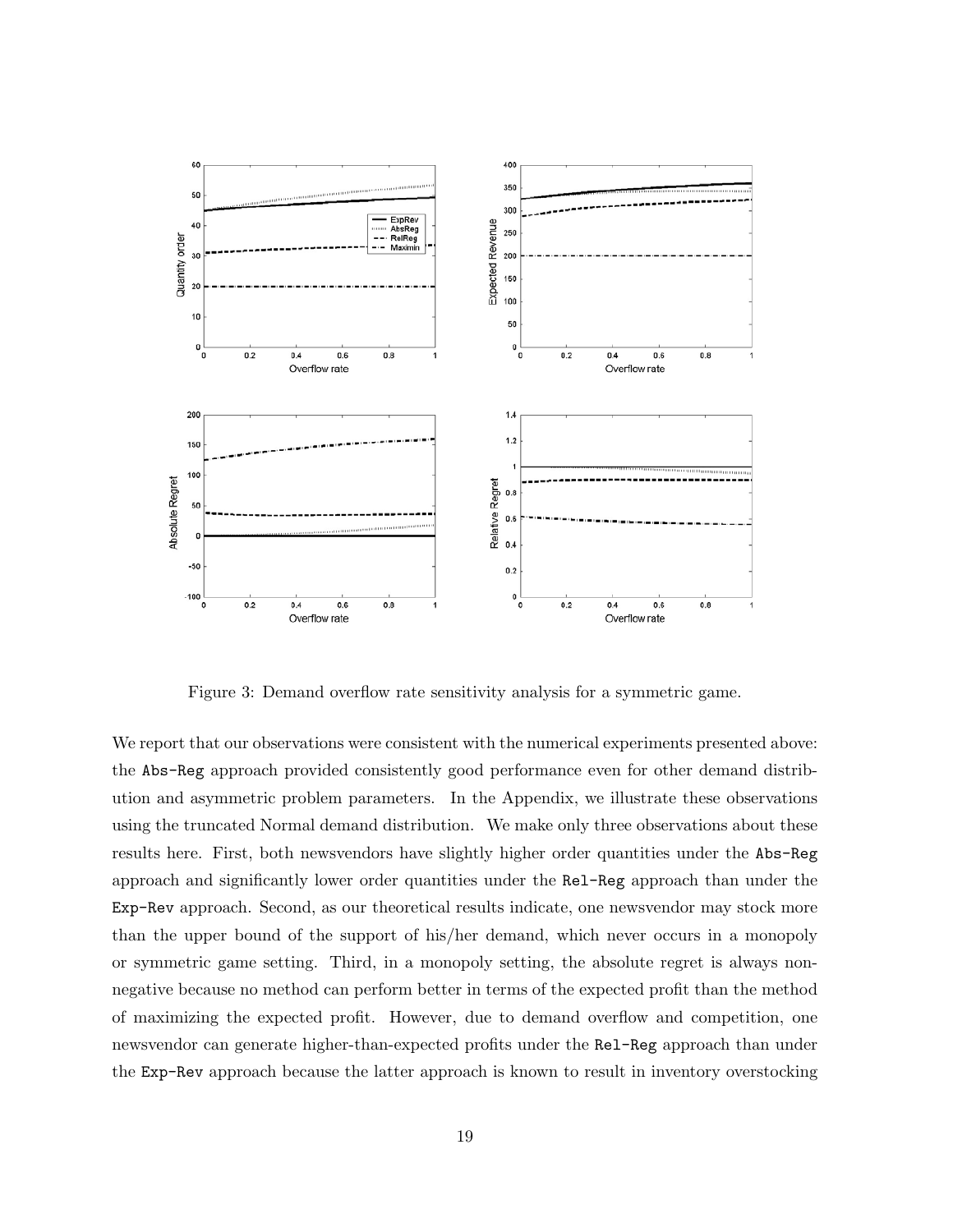relative to the centralized solution (Netessine and Rudi [20]).

# 8 Conclusions

In this paper, we have studied the newsvendor competition model under several robust optimization criteria: the absolute regret minimization, the relative regret minimization, and the worst-case scenario. We have established the existence results for Nash equilibria for robust newsvendor games and derived closed-form solutions for special cases, particularly for duopoly games. The analytical results and computational experiments allow us to better understand the consequences of robust solutions when limited information about demand is available. An interesting result that we have obtained is that the ex-ante and ex-post versions of the competitive newsvendor problem are equivalent under the worst-case or the absolute regret or the relative regret criterion when the only available information is the demand support. Note that the ex-ante and ex-post newsvendor problems are no longer necessarily equivalent when additional information other than the demand support is available. For example, in Theorem 1 Yue et al. [33] prove that the maximum regret is achieved at a two-point probability distribution. Our results indicate that, from a practical standpoint, the absolute regret minimization approach both is analytically tractable and results in solutions that are very close to the expected profit maximization even though it uses only information about support of demand distribution.

This is the first attempt to analyze newsvendor competition through stock-out-based substitution. We anticipate a lot of new research in the area of robust optimization and robust competition. One possible future research topic is to include more information about demand such as its mean and standard deviation. Recently, Perakis and Roels [25, 24] and Zhu, Zhang and Ye [34] have investigated robust newsvendor optimization with such additional demand information in a monopolistic setting. Another interesting direction would be to extend our analysis by investigating a centralized system that includes all newsvendors under robust performance criteria. Our preliminary results indicate that this is a very hard problem that is unlikely to result in any closed-form solutions.

# References

- [1] M. Aghassi and D. Bertsimas. Robust game theory. Mathematical Programming, 107:231– 273, 2006.
- [2] J. Andraski and J. Haedicke. CPFR: time for the breakthrough? Supply Chain Management Review, May/June:54–60, 2003.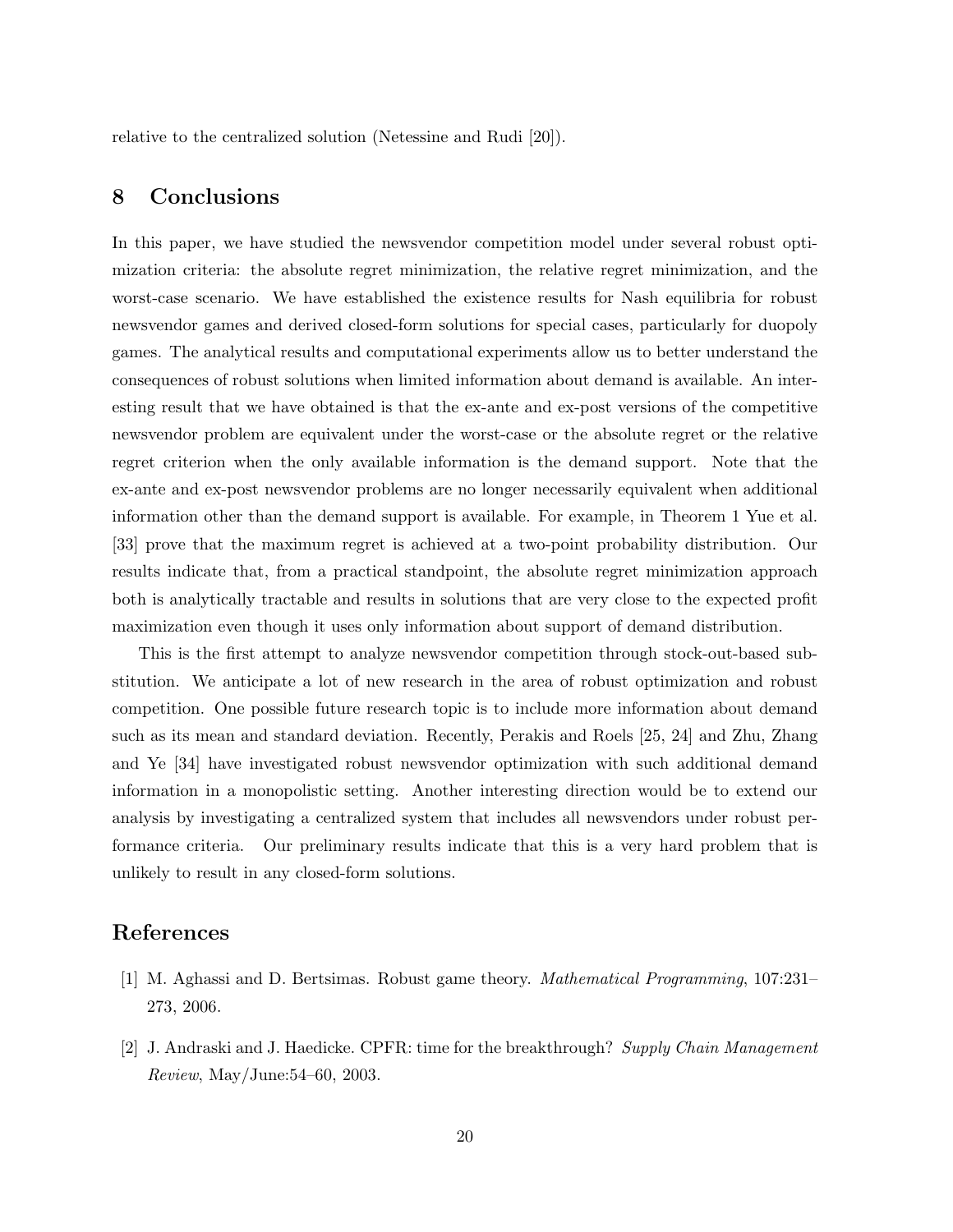- [3] R. Anupindi, M. Dada, and S. Gupta. Estimation of consumer demand with stock-out based substitution: An application to vending machine products. *Marketing Science*, 17:406–423, 1998.
- [4] M. Ball and M. Queyranne. Toward robust revenue management: Competitive analysis of online booking. Technical report, University of Maryland, 2005.
- [5] A. Ben-Tal and A. Nemirovski. Robust solutions of uncertain linear programs. Operations Research Letters, 25:1–13, 1999.
- [6] F. Bernstein and A. Federgruen. A general equilibrium model for industries with price and service competition. Operations Research, 52:868–886, 2004.
- [7] D. Bertsimas and I. Popescu. On the relation between option and stock prices: a convex optimization approach. Operations Research, 50:358–374, 2002.
- [8] D. Bertsimas and M. Sim. The price of robustness. Operations Research, 52:35–53, 2004.
- [9] S. Eren and C. Maglaras. Revenue management heuristics under limited market information: A maximum entropy approach. Technical report, presented at the Sixth Annual INFORMS Revenue Management and Pricing Section Conference, Columbia University, June 5-6, 2006.
- [10] G. Gallego and I. Moon. The distribution free newsboy problem: Review and extensions. The Journal of the Operational Research Society, 44:825–834, 1993.
- [11] E. Jaynes. Information theory and statistical mechanics: II. Physical Review, 108:171–190, 1957.
- [12] H. Kasugai and T. Kasegai. Note on minimax regret ordering policy-static and dynamic solutions and a comparison to maxmin policy. Journal of the Operations Research Society of Japan, 3:155–169, 1961.
- [13] A. Kok and M. Fisher. Demand estimation and assortment optimization under substitution: methodology and application. Operations Research, Forthcoming.
- [14] S. Kraiselburd, V. Narayanan, and A. Raman. Contracting in a supply chain with stochastic demand and substitute products. Production and Operations Management Journal, 13:46– 62, 2004.
- [15] Y. Lan, H. Gao, M. Ball, and I. Karaesmen. Revenue management with limited demand information. Technical report, University of Maryland, 2006.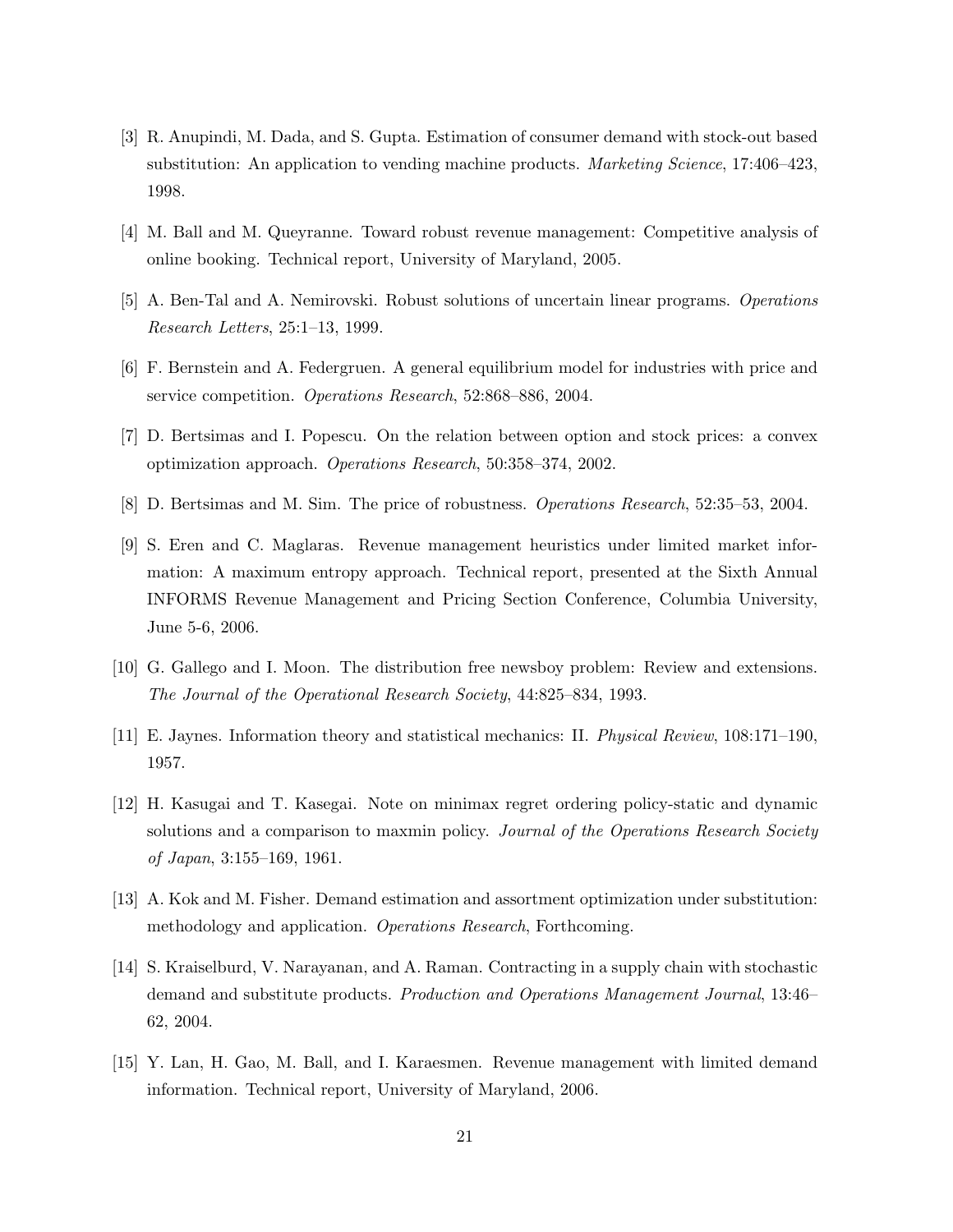- [16] S. Lippman and K. McCardle. The competitive newsboy. Operations Research, 45:54–65, 1997.
- [17] S. Mahajan and G. van Ryzin. Inventory competition under dynamic consumer choice. Operations Research, 49:646–657, 2001.
- [18] A. McGillivray and E. Silver. Some concepts for inventory control under substitutable demand. 16:47–63, 1978.
- [19] S. Morris and T. Ui. Generalized potentials and robust sets of equilibria. Journal of Economic Theory, Forthcoming.
- [20] S. Netessine and N. Rudi. Centralized and competition inventory models with demand substitution. Operations Research, 51:329–335, 2003.
- [21] S. Netessine and R. Shumsky. Revenue management games: horizontal and vertical competition. Management Science, 51:813–831, 2005.
- [22] S. Netessine and F. Zhang. Positive vs. negative externalities in inventory management: Implications for supply chain design. Manufacturing and Service Operations Management, 7:58–73, 2005.
- [23] M. Parlar. Game theoretic analysis of the substitutable product inventory problem with random demands. Naval Research Logistics, 35:397–409, 1988.
- [24] G. Perakis and G. Roels. Regret in the newsvendor model with partial information. Technical report, MIT, 2005.
- [25] G. Perakis and G. Roels. Distribution-free revenue management. Technical report, presented at the Sixth Annual INFORMS Revenue Management and Pricing Section Conference, Columbia University, June 5-6, 2006.
- [26] G. Perakis and G. Roels. The price of anarchy in supply chains: Quantifying the efficiency of price-only contracts. Management Science, Forthcoming.
- [27] J. Rosen. Existence and uniqueness of the equilibrium points for concave n-person games. Econometrica, 33:520–534, 1965.
- [28] L. Savage. The theory of statistical decisions. Journal of the American Statistical Association, 46:55–67, 1951.
- [29] H. Scarf. A min-max solution of an inventory problem. Studies in the Mathematical Theory of Inventory and Production, 10:201–209, 1958.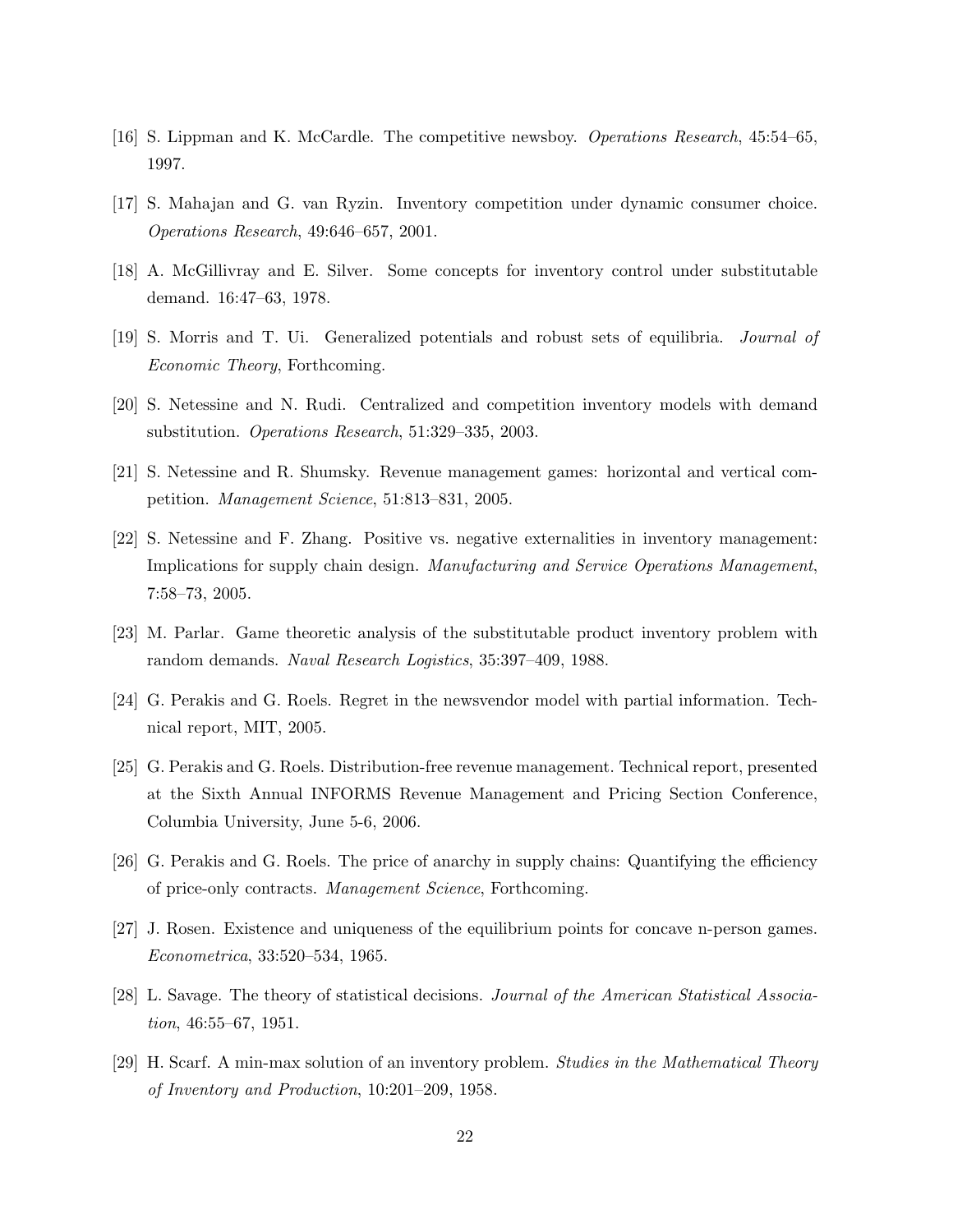- [30] J. B. Soll and J. Klayman. Overconfidence in interval estimates. Journal of Experimental Psychology: Learning, Memory, and Cognition, 30:299–314, 2004.
- [31] G. Vairaktarakis. Robust multi-item newsboy models with a budget constraint. International Journal of Production Economics, 66:213–226, 2000.
- [32] Q. Wang and M. Parlar. A three-person game theory model arising in stochastic inventory control theory. European Journal of Operational Research, 76:83–97, 1994.
- [33] J. Yue, B. Chen, and M. Chiang. Expected value of distribution information for the newsvendor problem. Operations Research, Forthcoming.
- [34] Z. Zhu, J. Zhang, and Y. Ye. Newsvendor optimization with limited distribution information. Technical report, Stanford University, 2006.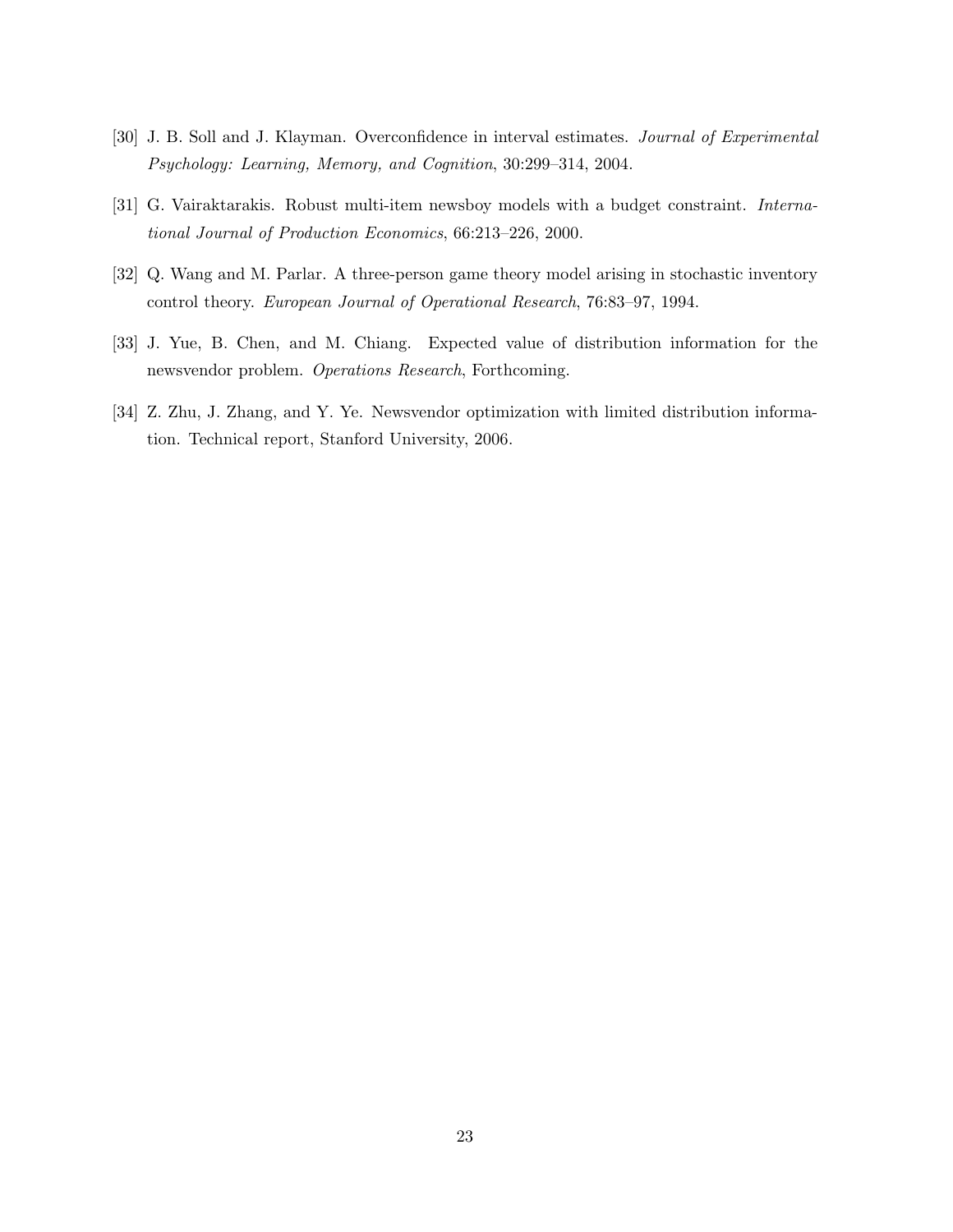# Appendix to "Robust Newsvendor Competition"

# Proof of Proposition 1.

- (a) Follows from Proposition 3 of Netessine and Rudi [20].
- (b) Let  $f(x)$  be the probability distribution of the demand for both newsvendors. Then

$$
P(D_1 \le Q) - P(D_1 < Q < D_1 + \gamma(D_2 - Q)^+) = \frac{p - c}{p} \tag{A1}
$$

is equivalent to

$$
P(D_1 \le Q) - P((D_1 < Q < D_1 + \gamma(D_2 - Q)) \cap D_2 > Q) = \frac{p - c}{p}.\tag{A2}
$$

We claim that  $Q \leq B$ . Otherwise,  $P(D_1 \leq Q) = \frac{p-c}{p}$ , which implies that  $Q \leq B$ , a contradiction. The latest equation is in turn equivalent to one of the following two equations:

$$
\int_{A}^{Q} f(s)ds - \int_{Q}^{B} f(v) \left( \int_{Q-\gamma(v-Q)}^{Q} f(s)ds \right) dv = \frac{p-c}{p},
$$
\n(A3)

when  $Q + \frac{Q-A}{\gamma} \geq B$ , and

$$
\int_{A}^{Q} f(s)ds - \int_{A}^{Q} f(s) \left( \int_{Q + \frac{Q - s}{\gamma}}^{B} f(v)dv \right) ds = \frac{p - c}{p},\tag{A4}
$$

when  $Q + \frac{Q-A}{\gamma} < B$ .

We first solve (A3). If  $D_1$  has a uniform distribution, then  $f(x) = \frac{1}{B-A}$  for  $x \in [A, B]$ ; otherwise,  $f(x) = 0$ . The equilibrium equation (A3) becomes:

$$
\frac{p-c}{p} = \frac{Q-A}{B-A} - \int_{Q}^{B} \frac{1}{B-A} \left( \frac{Q - (Q - \gamma(s - Q))}{B-A} \right) ds
$$
  

$$
= \frac{Q-A}{B-A} - \frac{\gamma}{(B-A)^2} \int_{0}^{B-Q} t dt
$$
  

$$
= \frac{Q-A}{B-A} - \frac{\gamma}{2(B-A)^2} (B-Q)^2,
$$
 (A5)

which is a quadratic equation:  $\frac{\gamma}{2}Y^2 - Y - \frac{c}{p} = 0$ , where  $Y = \frac{Q-B}{B-A}$  $\frac{Q-B}{B-A}$ . Let

$$
\widehat{Y} = \frac{1 + \sqrt{1 + \frac{2\gamma c}{p}}}{\gamma}, \qquad \widetilde{Y} = \frac{1 - \sqrt{1 + \frac{2\gamma c}{p}}}{\gamma}.
$$
\n(A6)

Then  $\widehat{Y}$  and  $\widetilde{Y}$  are two solutions of the quadratic equation. Since  $Q \leq B$  according to our earlier claim, Q obtained from  $\hat{Y}$  is not a valid Nash equilibrium. Therefore,  $\tilde{Q} = B + (B-A)\frac{1-\sqrt{1+\frac{2\gamma c}{p}}}{\gamma}$ is the only possible Nash equilibrium when  $\widetilde{Q} + \frac{Q-A}{\gamma} \geq B$  and  $\widetilde{Q} \leq B$ .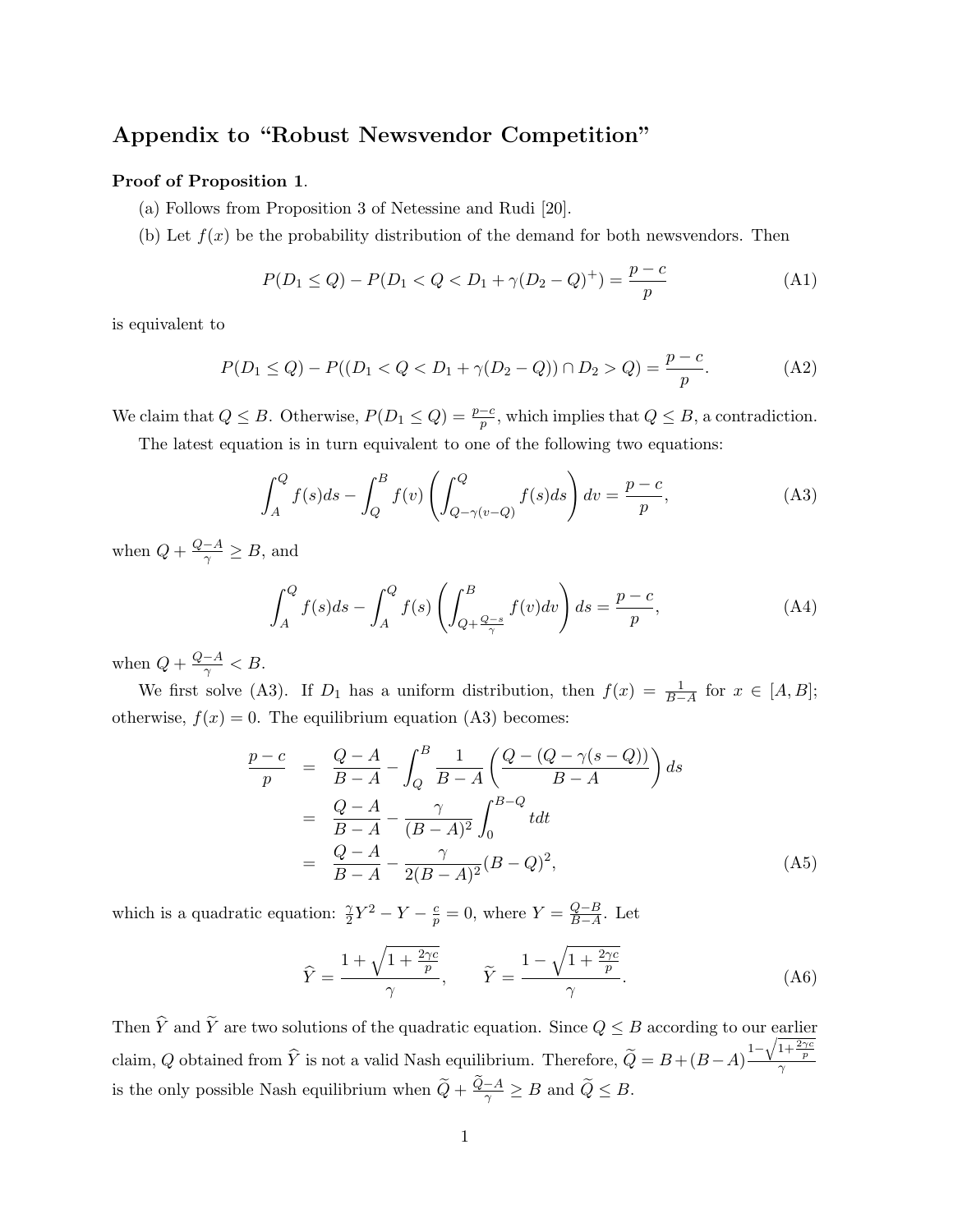It is easy to prove that  $A \leq \tilde{Q} \leq B$ . Let us show that  $\tilde{Q} + \frac{Q-A}{\gamma} \geq B$  if and only if  $(2+3\gamma)p \geq 2c(1+\gamma)^2$  holds. Indeed,

$$
(2+3\gamma)p \ge 2c(1+\gamma)^2 \iff 2p\gamma + 3p\gamma^2 \ge 2c\gamma + 4c\gamma^2 + 2\gamma^3
$$
  
\n
$$
\iff p + 4p\gamma + 4p\gamma^2 \ge 2c\gamma + 4c\gamma^2 + 2\gamma^3 + p + 2p\gamma + p\gamma^2
$$
  
\n
$$
\iff p(1+2\gamma)^2 \ge (1+\gamma)^2(p+2c\gamma)
$$
  
\n
$$
\iff 1+2\gamma \ge (1+\gamma)\sqrt{\frac{p+2\gamma c}{p}}
$$
  
\n
$$
\iff 1-\sqrt{1+\frac{2\gamma c}{p}} + 1+\frac{1-\sqrt{1+\frac{2\gamma c}{p}}}{\gamma} \ge 0
$$
  
\n
$$
\iff (B-A)\frac{1-\sqrt{1+\frac{2\gamma c}{p}}}{\gamma} + (B-A)\frac{1+\frac{1-\sqrt{1+\frac{2\gamma c}{p}}}{\gamma}}{\gamma} \ge 0
$$
  
\n
$$
\iff \widetilde{Q}+\frac{\widetilde{Q}-A}{\gamma} \ge B.
$$
 (A7)

We next solve  $(A4)$ .

$$
\frac{p-c}{p} = \frac{Q-A}{B-A} - \frac{1}{(B-A)^2} \int_A^Q \left( B - Q - \frac{Q-s}{\gamma} \right) ds
$$
  
= 
$$
\frac{Q-A}{B-A} - \frac{\left( (B - Q - \frac{Q}{\gamma})(Q-A) + \frac{Q^2 - A^2}{2\gamma} \right)}{(B-A)^2}
$$
  
= 
$$
\frac{(Q-A)^2}{(B-A)^2} (1 + \frac{1}{2\gamma}).
$$
 (A8)

The valid solution of the above equation is

$$
\widehat{Q} = A + (B - A) \sqrt{\frac{2\gamma(p - c)}{(1 + 2\gamma)p}}.\tag{A9}
$$

We now check that  $\widehat{Q} + \frac{Q-A}{\gamma} < B$  holds if and only if the condition  $(2+3\gamma)p < 2c(1+\gamma)^2$ is satisfied.

$$
(2+3\gamma)p < 2c(1+\gamma)^2 \iff 2p+2p\gamma^2 + 4p\gamma - 2c(1+\gamma)^2 < p\gamma + 2p\gamma^2
$$

$$
\iff 2(p-c)(1+\gamma)^2 < p\gamma(1+2\gamma)
$$

$$
\iff \frac{2\gamma(p-c)}{(1+2\gamma)p} \frac{(1+\gamma)^2}{\gamma^2} < 1
$$

$$
\iff \sqrt{\frac{2\gamma(p-c)}{(1+2\gamma)p}}(1+\frac{1}{\gamma}) < 1
$$

$$
\iff (B-A)\sqrt{\frac{2\gamma(p-c)}{(1+2\gamma)p}}(1+\frac{1}{\gamma}) < B-A
$$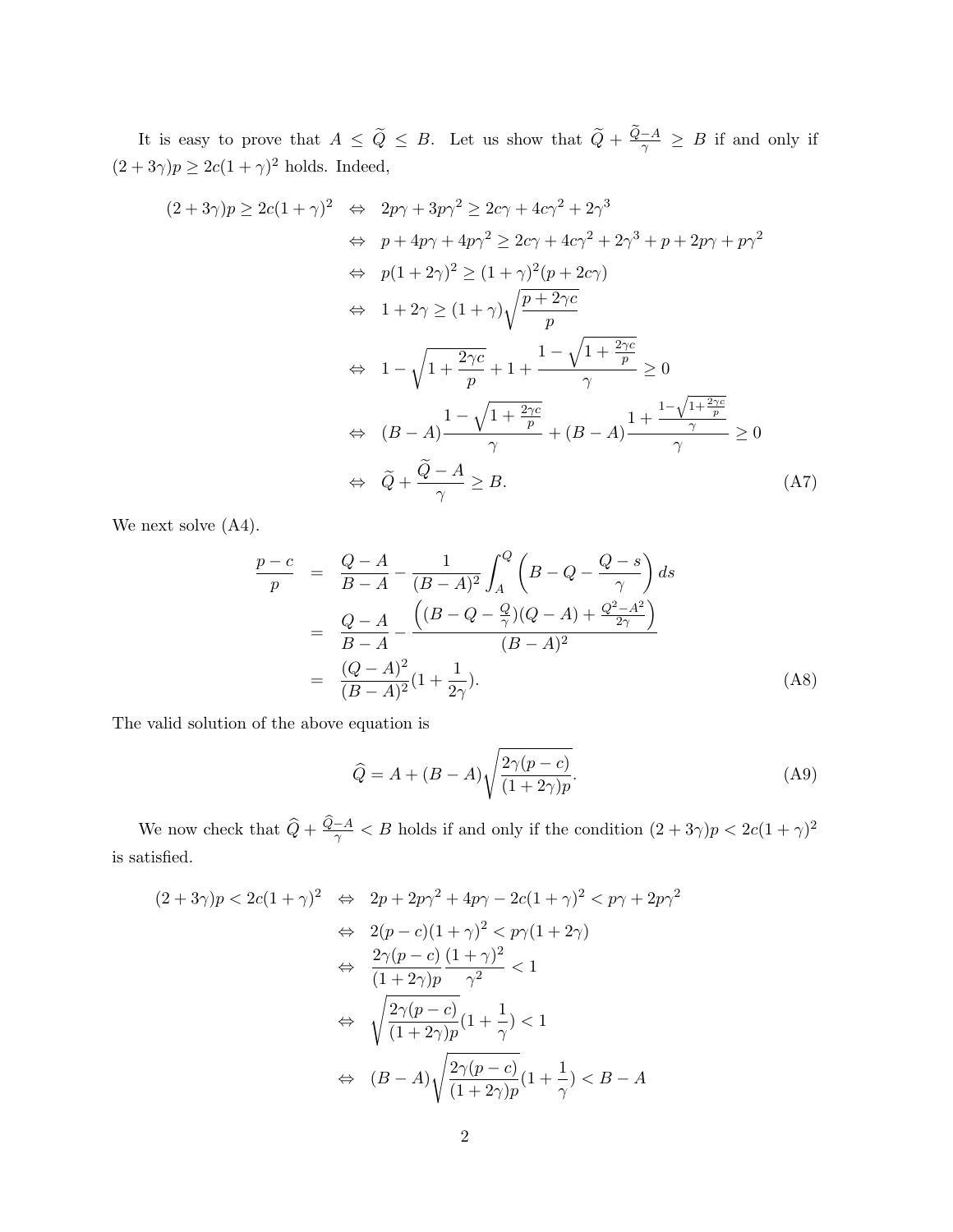$$
\Leftrightarrow A + (B - A) \sqrt{\frac{2\gamma(p - c)}{(1 + 2\gamma)p}} + \frac{1}{\gamma}(B - A) \sqrt{\frac{2\gamma(p - c)}{(1 + 2\gamma)p}} < B
$$
  

$$
\Leftrightarrow \hat{Q} + \frac{1}{\gamma} \left( A + (B - A) \sqrt{\frac{2\gamma(p - c)}{(1 + 2\gamma)p}} - A \right) < B
$$
  

$$
\Leftrightarrow \hat{Q} + \frac{1}{\gamma} (\hat{Q} - A) < B.
$$
 (A10)

Hence either  $(\tilde{Q}, \tilde{Q})$  or  $(\hat{Q}, \hat{Q})$  must be a symmetric Nash equilibrium, but both cannot be Nash equilibria at the same time, thus proving that the newsvendor game has a unique symmetric Nash equilibrium.  $\blacksquare$ 

# Proof of Proposition 2.

(a) For any fixed **F**, it is clear that  $\Pi_i(\mathbf{Q}, \mathbf{F})$  is an increasing and linear affine function over the interval  $[0, A_i]$ , a concave function over the interval  $[A_i, B_i^E]$ , and a decreasing and linear affine function over the interval  $[B_i^E, +\infty]$ . Let  $g(Q_i, \mathbf{Q}_{-i}) = \min_{\mathbf{F} \in \mathcal{D}} \Pi_i(\mathbf{Q}, \mathbf{F})$ . Then  $g(Q_i, \mathbf{Q}_{-i}) \leq g(A_i, \mathbf{Q}_{-i})$  for any  $Q_i \leq A_i$  and  $g(Q_i, \mathbf{Q}_{-i}) \leq g(B_i^E, \mathbf{Q}_{-i})$  for any  $Q_i \geq B_i^E$ . The desired result follows.

(b) Note that the support for random variable  $D_j$  is  $[A_j, B_j]$ . It follows that the support for  $D_i^E$  is  $[A_i, B_i^E]$ . For any probability distribution **F**,

$$
-c_iQ_i + p_iE_{\mathbf{F}}\left[\min(D_i^E, Q_i)\right] \ge -c_iQ_i + p_iE_{\mathbf{F}}\left[\min(A_i, Q_i)\right] = -c_iQ_i + p_i\min(A_i, Q_i). \tag{A11}
$$

On the other hand, when the demand for newsvendor  $i$  is of a discrete probability distribution with a unit impulse at  $A_i$ ,

$$
-c_iQ_i + p_iE_{\mathbf{F}}\left[\min(D_i^E, Q_i)\right] = -c_iQ_i + p_i\min(A_i, Q_i),\tag{A12}
$$

which shows that the optimal value for the inner minimization problem is achieved at  $\bf{F}$  such that for all *i*,  $F_i$  is of a discrete probability distribution with a unit impulse at  $A_i$ .

(c) From the result of part (a), the objective function for both (5) and (6) is  $-c_iQ_i$  +  $p_i \min(A_i, Q_i)$ . Obviously,  $Q_i^* = A_i$  is the unique optimal solution for both (5) and (6). Therefore, the ex-ante maximin and ex-post maximin problems are equivalent. In particular, both problems have the same Nash equilibrium solutions.

# Proof of Lemma 1.

(a) Because the support of  $D_i$  is  $[A_i, B_i]$ , the support of  $D_i^E$  is  $[A_i, B_i^E]$ . Since  $p_i > c_i > 0$ , it is easy to verify that with respect to  $Q_i$ ,  $\Pi_i(Q_i, \mathbf{Q}_{-i}, \mathbf{F})$  is an increasing and linear affine function in the interval  $[0, A_i]$ , concave in  $[A_i, B_i^E]$ , and a decreasing and linear affine function in  $[B_i^E, +\infty)$ . Hence the optimal value of the relevant maximization problem can be attained at a point in the interval  $[A_i, B_i^E]$ , and of course can be attained at a point in a larger interval  $[A_i, B_i^E].$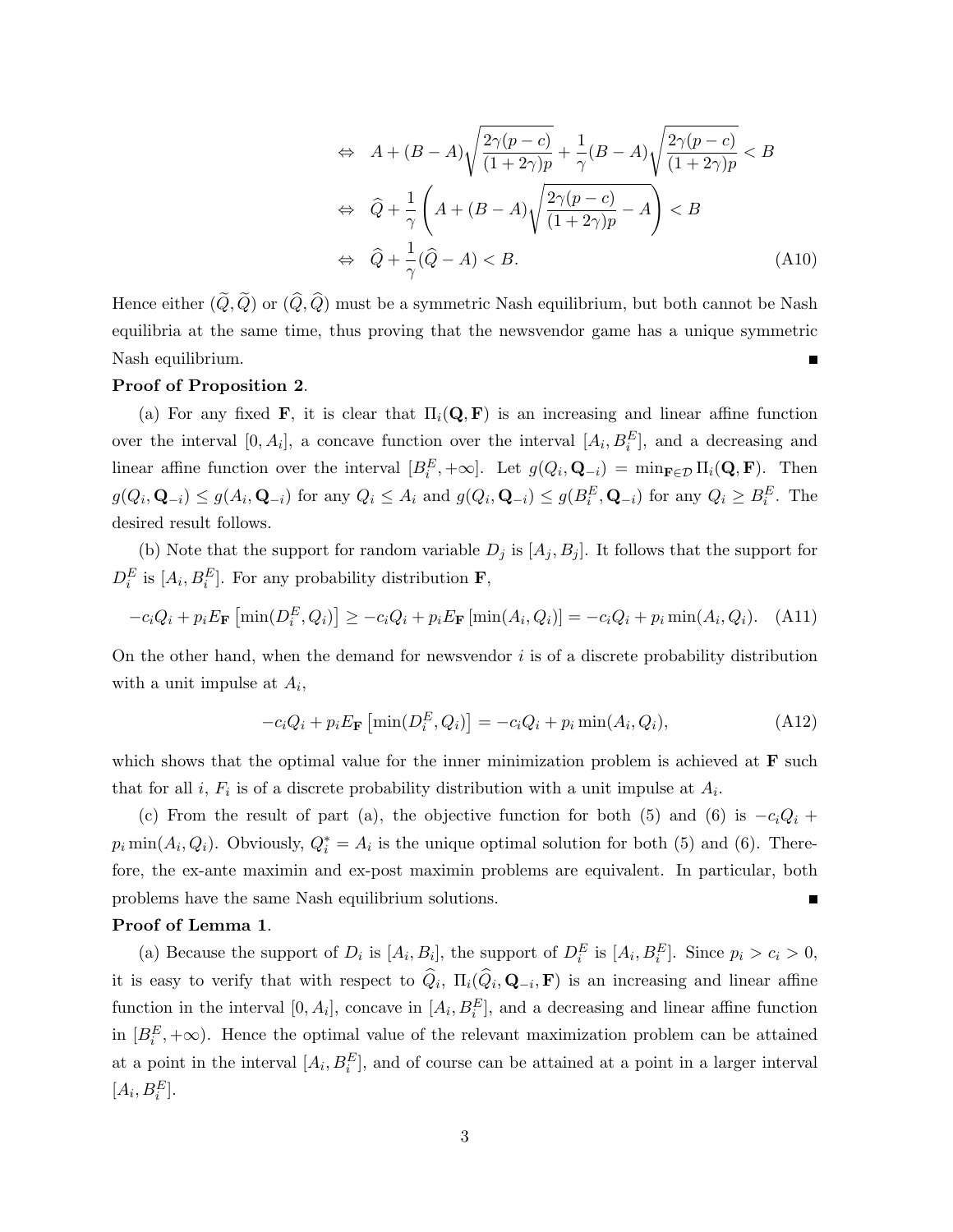(b) Let  $g(Q_i, \mathbf{Q}_{-i}) = \max_{\mathbf{F} \in \mathcal{D}} \Delta_i^{\text{ea}}(\mathbf{Q}, \mathbf{F})$ . We need to prove only that  $g(Q_i, \mathbf{Q}_{-i}) \ge g(A_i, \mathbf{Q}_{-i})$ if  $0 \le Q_i \le A_i$ , and  $g(Q_i, \mathbf{Q}_{-i}) \ge g(B_i^E, \mathbf{Q}_{-i})$  if  $Q_i \ge B_i^E$ . It follows from (a) that for any  $0 \leq Q_i \leq A_i$ ,  $\Pi_i(Q_i, \mathbf{Q}_{-i}, \mathbf{F}) \leq \Pi_i(A_i, \mathbf{Q}_{-i}, \mathbf{F})$ , which shows that  $g(Q_i, \mathbf{Q}_{-i}) \geq g(A_i, \mathbf{Q}_{-i}).$ Similarly we can prove that  $g(Q_i, \mathbf{Q}_{-i}) \ge g(B_i^E, \mathbf{Q}_{-i})$  if  $Q_i \ge B_i^E$ .

# Proof of Proposition 3.

Let  $\Delta = \min(D_i^E, \hat{Q}_i) - \min(D_i^E, Q_i)$  as a function of  $D_i^E$  for any fixed  $Q_i$  and  $\hat{Q}_i$ . Assume  $Q_i \leq \widehat{Q}_i$ . It is clear that  $\Delta = 0$  if  $D_i^E \leq Q_i \leq \widehat{Q}_i$ ,  $\Delta = D_i^E - Q_i$  if  $Q_i \leq D_i^E \leq \widehat{Q}_i$ , and  $\Delta = \widehat{Q}_i - Q_i$  if  $Q_i \leq \widehat{Q}_i \leq D_i^E$ . It shows that  $\Delta \leq \widehat{Q}_i - Q_i$  and  $\Delta$  attains the maximum  $\widehat{Q}_i - Q_i$ when  $D_i^E = \widehat{Q}_i$ .

Assume  $\widehat{Q}_i \leq Q_i$ . We have that  $\Delta = 0$  if  $D_i^E \leq \widehat{Q}_i \leq Q_i$ ,  $\Delta = \widehat{Q}_i - D_i^E$  if  $\widehat{Q}_i \leq D_i^E \leq Q_i$ , and  $\Delta = \widehat{Q}_i - Q_i$  if  $\widehat{Q}_i \leq Q_i \leq D_i^E$ . It follows that  $\Delta \leq 0$  and  $\Delta$  attains the maximum 0 when  $D_i^E = \widehat{Q}_i.$ 

Let **F** be any joint probability distribution for the demand of all newsvendors. Since  $A_i \leq$  $\widehat{Q}_i \leq B_i^E$  and for all  $j, A_j \leq Q_j \leq B_j^E$ , it is easy to choose appropriate values for  $\widehat{D}_i$  and  $\widehat{D}_j$  for  $j \neq i$  for the joint probability distribution  $\widehat{\mathbf{F}}$  such that  $\widehat{Q}_i = \widehat{D}_i + \sum_{j \neq i} o_{ij} (\widehat{D}_j - Q_j)^+$ . Clearly,  $D_i^E$  generated from the joint probability distribution  $\hat{\mathbf{F}}$  is of a unit impulse probability distribution with mass at  $Q_i$ .

By the above arguments on  $\Delta$ , we show that

$$
E_{\mathbf{F}}\left[\min(D_i^E, \hat{Q}_i)\right] - E_{\mathbf{F}}\left[\min(D_i^E, Q_i)\right] = E_{\widehat{\mathbf{F}}}\left[\Delta\right] \n\leq E_{\widehat{\mathbf{F}}}\left[\widehat{Q}_i - \min(\widehat{Q}_i, Q_i)\right] \n= E_{\widehat{\mathbf{F}}}\left[\widehat{Q}_i\right] - E_{\widehat{\mathbf{F}}}\left[\min(\widehat{Q}_i, Q_i)\right] \n= E_{\widehat{\mathbf{F}}}\left[\min(D_i^E, \widehat{Q}_i)\right] - E_{\widehat{\mathbf{F}}}\left[\min(D_i^E, Q_i)\right].
$$

This implies that  $\hat{\mathbf{F}}$  is an optimal solution for the inner maximization problem of the minimax absolute ex-ante regret problem (10). This completes the proof.

#### Proof of Proposition 4.

(a) Note that the objective function for the outer maximization problem becomes

$$
c_i(Q_i - \widehat{Q}_i) + p_i(\widehat{Q}_i - \min(\widehat{Q}_i, Q_i)) = \begin{cases} c_i(Q_i - \widehat{Q}_i) & \widehat{Q}_i \leq Q_i, \\ c_i(Q_i - \widehat{Q}_i) + p_i(\widehat{Q}_i - Q_i), & \widehat{Q}_i > Q_i, \end{cases}
$$
(A13)

which is a piecewise and convex function with respect to  $\hat{Q}_i$ . Therefore either  $A_i$  or  $B_i^E$  is an optimal solution for the outer maximization problem, and the objective function for the outer minimization problem is

$$
\max (c_i(Q_i - A_i), (c_i - p_i)(Q_i - B_i^E)), \qquad (A14)
$$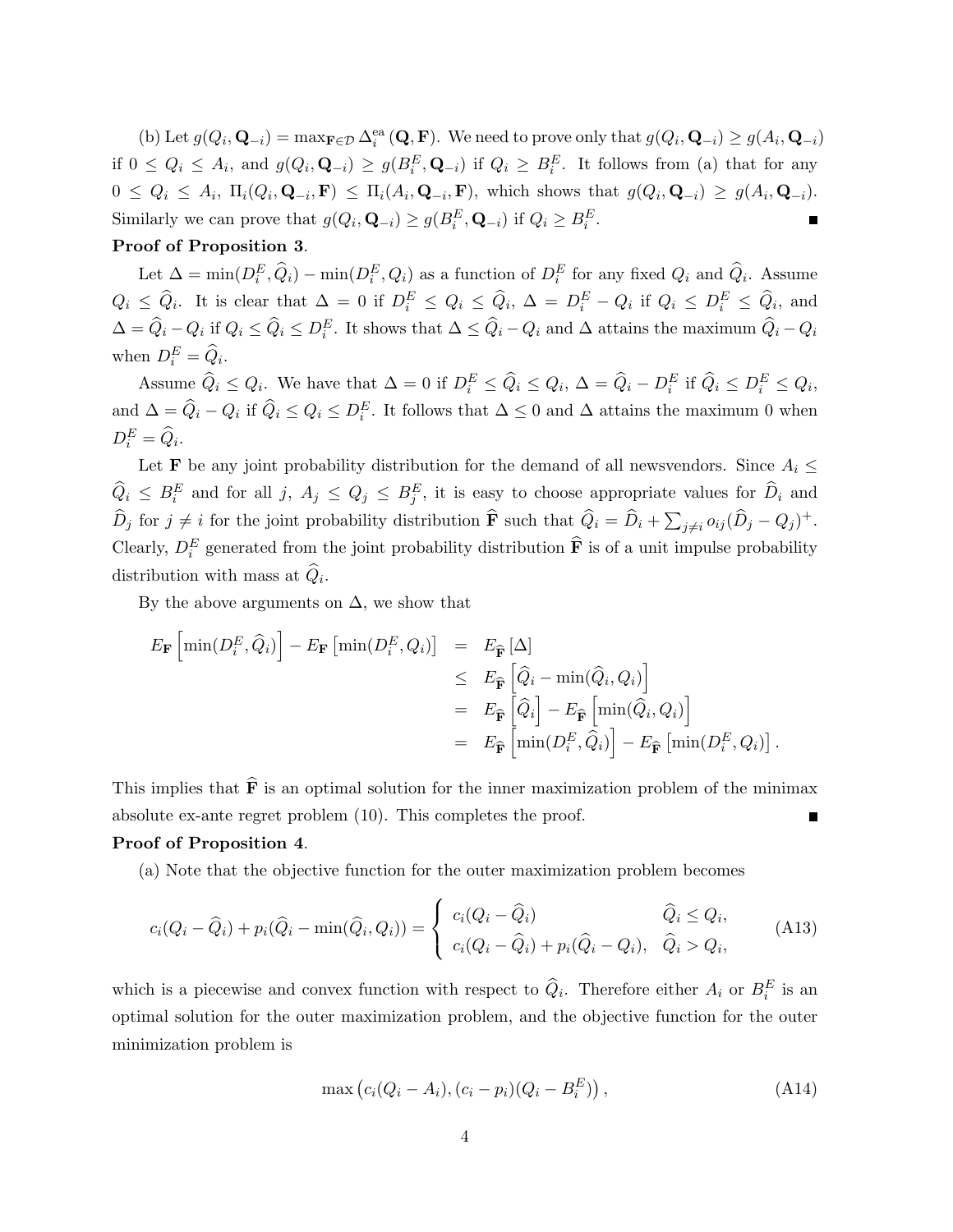which is a piecewise and convex function with respect to  $Q_i$ . The optimal value of the minimization problem can only be obtained at the intersection of two straight lines  $y = c_i(Q_i - A_i)$ and  $y = (c_i - p_i)(Q_i - B_i^E)$ , and this intersection is  $Q_i^* = \frac{c_i}{p_i}$  $\frac{c_i}{p_i}A_i + \frac{p_i - c_i}{p_i}$  $\frac{-c_i}{p_i}B_i^E$ . Clearly, this optimal solution  $Q_i^*$  is unique. The result follows.

(b) According to the proof of part  $(a)$ , newsvendor i solves the following minimization problem

$$
\min_{A_i \le Q_i \le B_i^E} \left( \max \left( c_i (Q_i - A_i), (c_i - p_i)(Q_i - B_i^E) \right) \right),\tag{A15}
$$

which has a convex and piecewise linear objective function and a compact and convex strategy space  $\{Q_i: A_i \leq Q_i \leq B_i^E\}$ . By Theorem 1 of Rosen [27], the newsvendor game has a Nash equilibrium. The result in (12) follows from part (a).  $\blacksquare$ 

# Proof of Proposition 5.

(a) We first prove by contradiction that for any  $i, Q_i^* \leq B_i$ . Assume for some  $m, Q_m^* > B_m$ . By  $(12)$ , we have

$$
Q_m^* = \frac{c_m}{p_m} A_m + \left(1 - \frac{c_m}{p_m}\right) \left( B_m + \sum_{j \neq m} o_{mj} (B_j - Q_j^*)^+\right). \tag{A16}
$$

Consequently,

$$
B_m < \frac{c_m}{p_m} A_m + (1 - \frac{c_m}{p_m}) \left( B_m + \sum_{j \neq m} o_{mj} (B_j - Q_j^*)^+ \right), \tag{A17}
$$

which is equivalent to

$$
\frac{c_m}{p_m}(B_m - A_m) \leq \left(1 - \frac{c_m}{p_m}\right) \sum_{j \neq m} o_{mj}(B_j - Q_j^*)^+
$$
\n
$$
= \left(1 - \frac{c_m}{p_m}\right) \left(\sum_{j \neq m, B_j > Q_j^*} o_{mj}(B_j - Q_j^*) + \sum_{j \neq m, B_j \leq Q_j^*} o_{mj} \times 0\right). (A18)
$$

Let  $Q_i^{NV} = (c_i/p_i)A_i + (1 - c_i/p_i)B_i$ . It follows that

$$
\frac{c_m}{p_m}(B_m - A_m) < \left(1 - \frac{c_m}{p_m}\right) \left(\sum_{j \neq m, B_j > Q_j^*} o_{mj}(B_j - Q_j^{NV}) + \sum_{j \neq m, B_j > Q_j^*} o_{mj} \frac{c_j}{p_j}(B_j - A_j)\right)
$$
\n
$$
= \left(1 - \frac{c_m}{p_m}\right) \left(\sum_{j \neq m, B_j > Q_j^*} o_{mj} \frac{c_j}{p_j}(B_j - A_j) + \sum_{j \neq m, B_j > Q_j^*} o_{mj} \frac{c_j}{p_j}(B_j - A_j)\right)
$$
\n
$$
= \left(1 - \frac{c_m}{p_m}\right) \left(\sum_{j \neq m} o_{mj} \frac{c_j}{p_j}(B_j - A_j)\right)
$$
\n
$$
\leq \frac{c_m}{p_m}(B_m - A_m), \tag{A19}
$$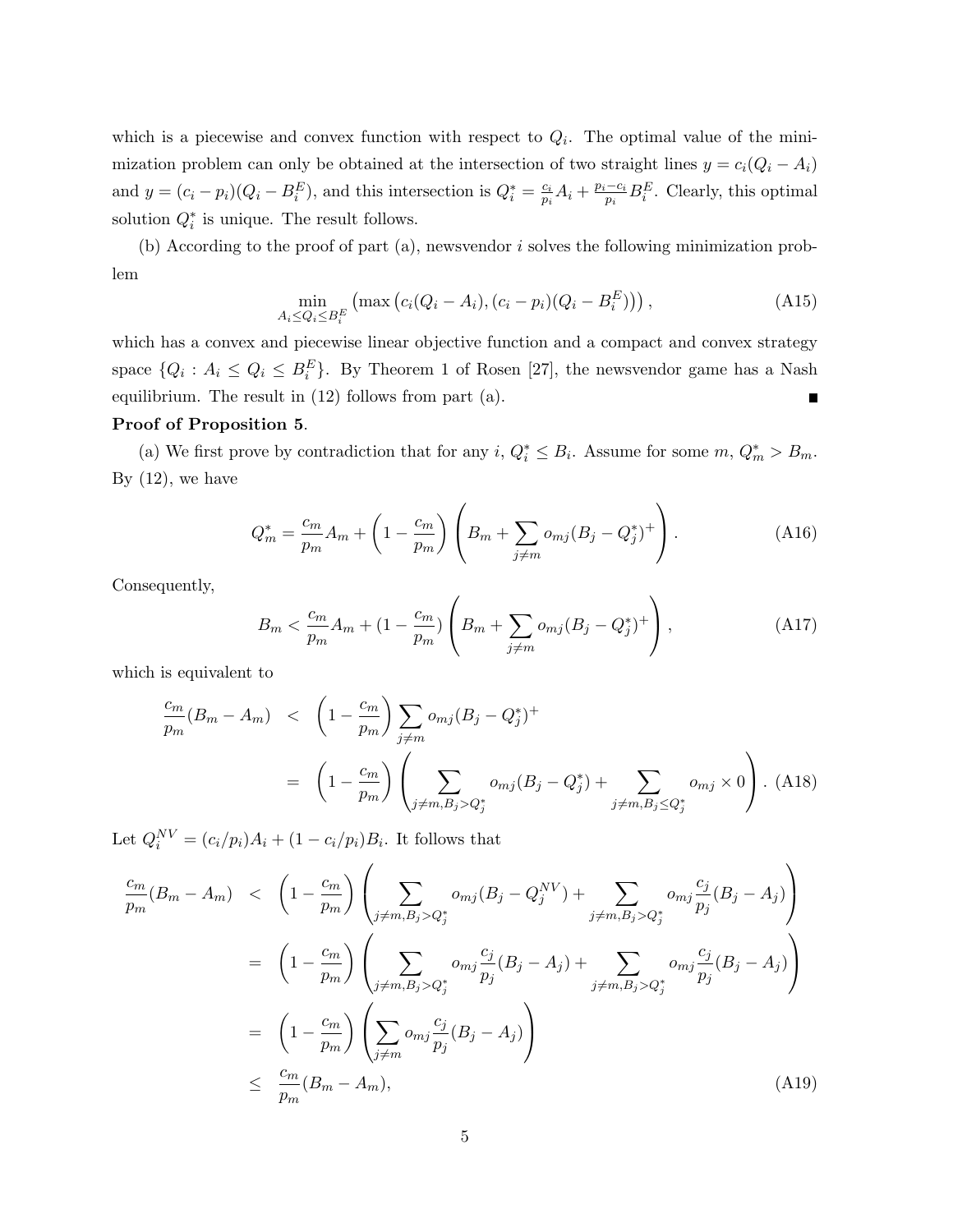where the last inequality follows from the condition of this proposition. This is a contradiction. Hence for any  $i, Q_i^* \leq B_i$ . Moreover, the result in (14) is a direct consequence of (12).

To prove the uniqueness of a solution for (12), we need to prove only that the coefficient matrix of (12) is strictly diagonally column-dominant and hence non-singular. The strictly diagonal column-dominance property follows from the fact that for all i,  $1-\frac{c_i}{n}$  $\frac{c_i}{p_i}$  < 1 and  $\sum_{j\neq i} o_{ji} \leq$ 1.

(b) Suppose  $Q_i^* > B_i$  holds for all i. Since  $(Q_1^*, \dots, Q_n^*)$  is a Nash equilibrium of the newsvendor game, by  $(12)$ , we have that for all i,

$$
Q_i^* = \frac{c_i}{p_i} A_i + \left(1 - \frac{c_i}{p_i}\right) (B_i + \sum_{j \neq i} o_{ij} \times 0) \leq B_i,
$$
 (A20)

where the last inequality follows from the fact that for all i,  $A_i \leq B_i$  and  $c_i \leq p_i$ . This is a contradiction so that  $Q_i^* > B_i$  for all i does not hold.

(c) Due to the symmetry, the condition in (a) holds. Therefore, there exists a unique Nash equilibrium satisfying (12) which can be easily found after symmetry is assumed.

# Proof of Proposition 6.

(a) It follows from Proposition 5 that  $Q_1^* \leq B_1$  and  $Q_2^* \leq B_2$ . By Proposition 5 (a), the unique Nash equilibrium  $(Q_1^*, Q_2^*)$  satisfies the equation (12), which leads to (17).

(b) Let us prove one case where  $i = 1$  and  $j = 2$ . Since  $o_{12} \le \bar{o}_{12}$  holds,  $Q_1^* \le B_1$ . We now prove that  $Q_2^* > B_2$ . Indeed, suppose that  $Q_2^* \leq B_2$ . Then, we have

$$
Q_2^* = \frac{\frac{c_2}{p_2}A_2 + \left(1 - \frac{c_2}{p_2}\right)B_2 + \left(1 - \frac{c_2}{p_2}\right)\frac{c_1}{p_1}o_{21}(B_1 - A_1) - \left(1 - \frac{c_1}{p_1}\right)\left(1 - \frac{c_2}{p_2}\right)o_{12}o_{21}B_2}{1 - \left(1 - \frac{c_1}{p_1}\right)\left(1 - \frac{c_2}{p_2}\right)o_{12}o_{21}} \le B_2,
$$
\n(A21)

which is equivalent to

$$
\frac{c_2}{p_2}A_2 + \left(1 - \frac{c_2}{p_2}\right)B_2 + \left(1 - \frac{c_2}{p_2}\right)\frac{c_1}{p_1}o_{21}(B_1 - A_1) - \left(1 - \frac{c_1}{p_1}\right)\left(1 - \frac{c_2}{p_2}\right)o_{12}o_{21}B_2
$$
\n
$$
\leq B_2 - \left(1 - \frac{c_1}{p_1}\right)\left(1 - \frac{c_2}{p_2}\right)o_{12}o_{21}B_2. \tag{A22}
$$

The latter is, in turn, equivalent to  $o_{21} \le \overline{o}_{21}$ , which contradicts the given condition that  $o_{21} > \bar{o}_{21}$ . Therefore, we have proved that  $Q_2^* > B_2$ . In view of the fact that  $Q_1^* \leq B_1$  and  $Q_2^* > B_2$ , the system of non-smooth equations (12) becomes

$$
Q_1^* = \frac{c_1}{p_1} A_1 + \frac{p_1 - c_1}{p_1} B_1,
$$
  
\n
$$
Q_2^* = \frac{c_2}{p_2} A_2 + \frac{p_2 - c_2}{p_2} (B_2 + o_{21}(B_1 - Q_1^*)),
$$
\n(A23)

which can be solved to establish (18).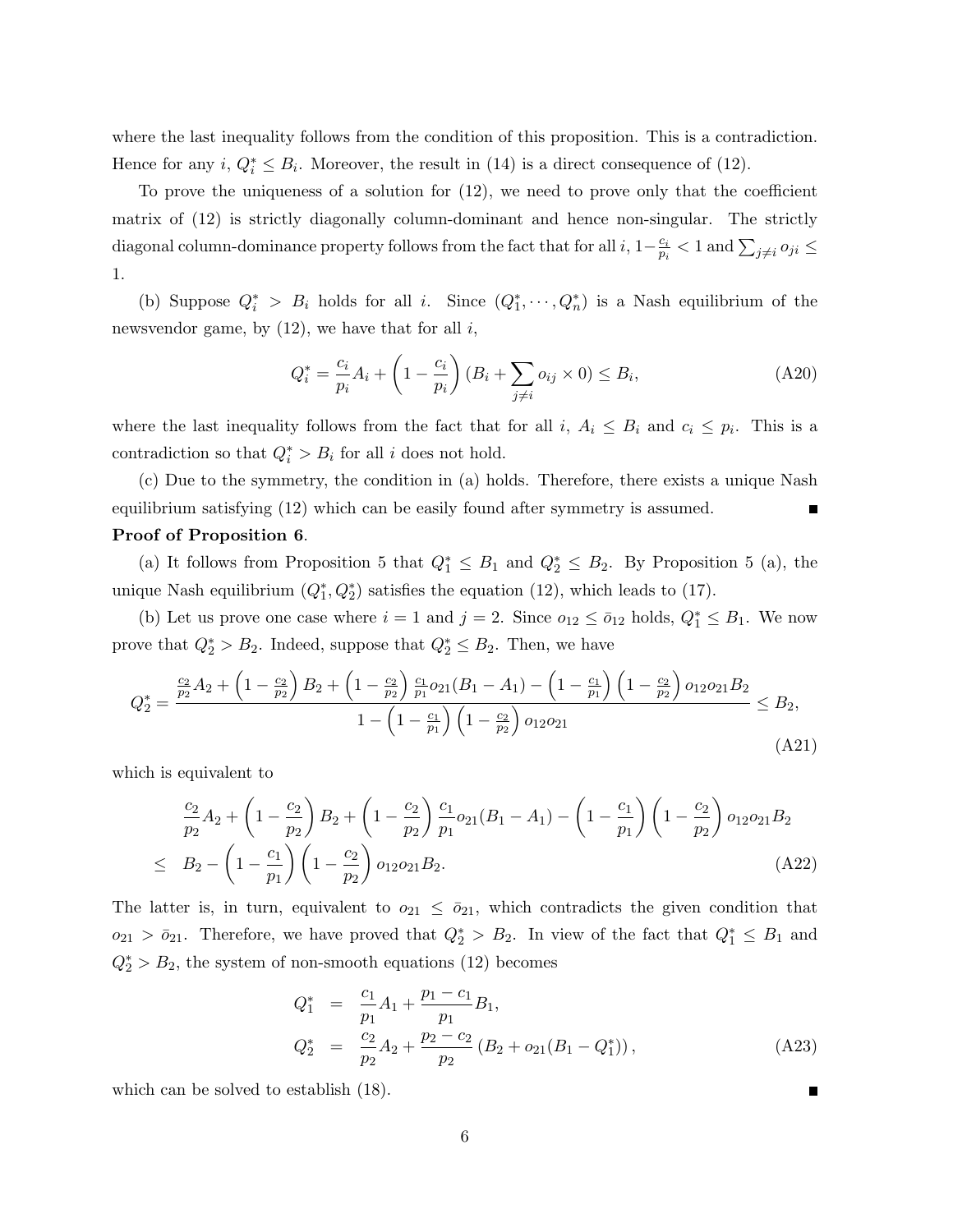#### Proof of Proposition 7.

The feasible region for the outer minimizer problem of (20) is  $Q_i \geq 0$  but, as in the argument we made in Lemma 1 for the minimax absolute ex-ante regret problem, this feasible region can be replaced by  $A_i \leq Q_i \leq B_i^E$  without loss of generality. Furthermore, it is straightforward to show that

$$
\Omega_i(\widehat{Q}_i, \mathbf{Q}_{-i}, \mathbf{D}) - \Omega_i(Q_i, \mathbf{Q}_{-i}, \mathbf{D}) = \begin{cases} (p_i - c_i)(D_i^E - Q_i), & D_i^E \ge Q_i, \\ c_i(Q_i - D_i^E), & D_i^E < Q_i. \end{cases}
$$
(A24)

Hence, for any fixed  $\mathbf{Q}, \Omega_i(Q_i, \mathbf{Q}_{-i}, \mathbf{D}) - \Omega_i(Q_i, \mathbf{Q}_{-i}, \mathbf{D})$  is a piecewise linear and convex function with respect to  $D_i^E$ , so that the optimal value for the inner maximization problem is achieved at either the minimum or the maximum possible value for  $D_i^E$ , which is either  $A_i$  or  $B_i^E$ , respectively. Given this result, the minimax absolute ex-post regret problem becomes:

$$
\min_{A_i \le Q_i \le B_i^E} \left( \max \left( (p_i - c_i)(B_i^E - Q_i), c_i(Q_i - A_i) \right) \right). \tag{A25}
$$

It is easily verified that the minimization problem is a piecewise linear and convex function with respect to  $Q_i$ , and the optimal solution corresponds to the intersection of two lines  $y =$  $(p_i - c_i)(B_i^E - Q_i)$  and  $y = c_i(Q_i - A_i)$  provided that this intersection is within the interval  $[A_i, B_i^E]$ . Solving these two equations simultaneously, we obtain the optimal solution.

The equivalence between absolute ex-post and ex-ante regret problems (20) and (8) follows directly from (A14) and (A25).

#### Proof of Proposition 8.

It is straightforward to verify that the quantity of interest can be expressed as follows:

$$
\frac{\Omega_i(Q_i, \mathbf{Q}_{-i}, \mathbf{D})}{\Omega_i(\widehat{Q}_i, \mathbf{Q}_{-i}, \mathbf{D})} = \begin{cases} \frac{p_i D_i^E - c_i Q_i}{(p_i - c_i) D_i^E}, & D_i^E \le Q_i, \\ \frac{Q_i}{D_i^E}, & D_i^E > Q_i. \end{cases}
$$
\n(A26)

From this expression we observe that  $\Omega_i(Q_i, \mathbf{Q}_{-i}, \mathbf{D})/\Omega_i(Q_i, \mathbf{Q}_{-i}, \mathbf{D})$  is an increasing function of  $D_i^E$  when  $D_i^E \leq Q_i$  and a decreasing function when  $D_i^E > Q_i$ . Therefore, the optimal value for the inner minimization problem is achieved by selecting a probability distribution with a single mass-point  $A_i$  when  $D_i^E \leq Q_i$  or a single mass-point  $B_i^E$  when  $D_i^E > Q_i$ . Consequently, the outer maximization problem simplifies to:

$$
\max_{A_i \le Q_i \le B_i^E} \left( \min \left( \frac{p_i A_i - c_i Q_i}{(p_i - c_i) A_i}, \frac{Q_i}{B_i^E} \right) \right). \tag{A27}
$$

This is a piecewise linear and concave objective function with the optimal solution located at the intersection of two straight lines  $y = \frac{p_i A_i - c_i Q_i}{(p_i - c_i) A_i}$  $\frac{p_i A_i - c_i Q_i}{(p_i - c_i)A_i}$  and  $y = \frac{Q_i}{B_i^E}$  $\frac{Q_i}{B_i^E}$  subject to the intersection point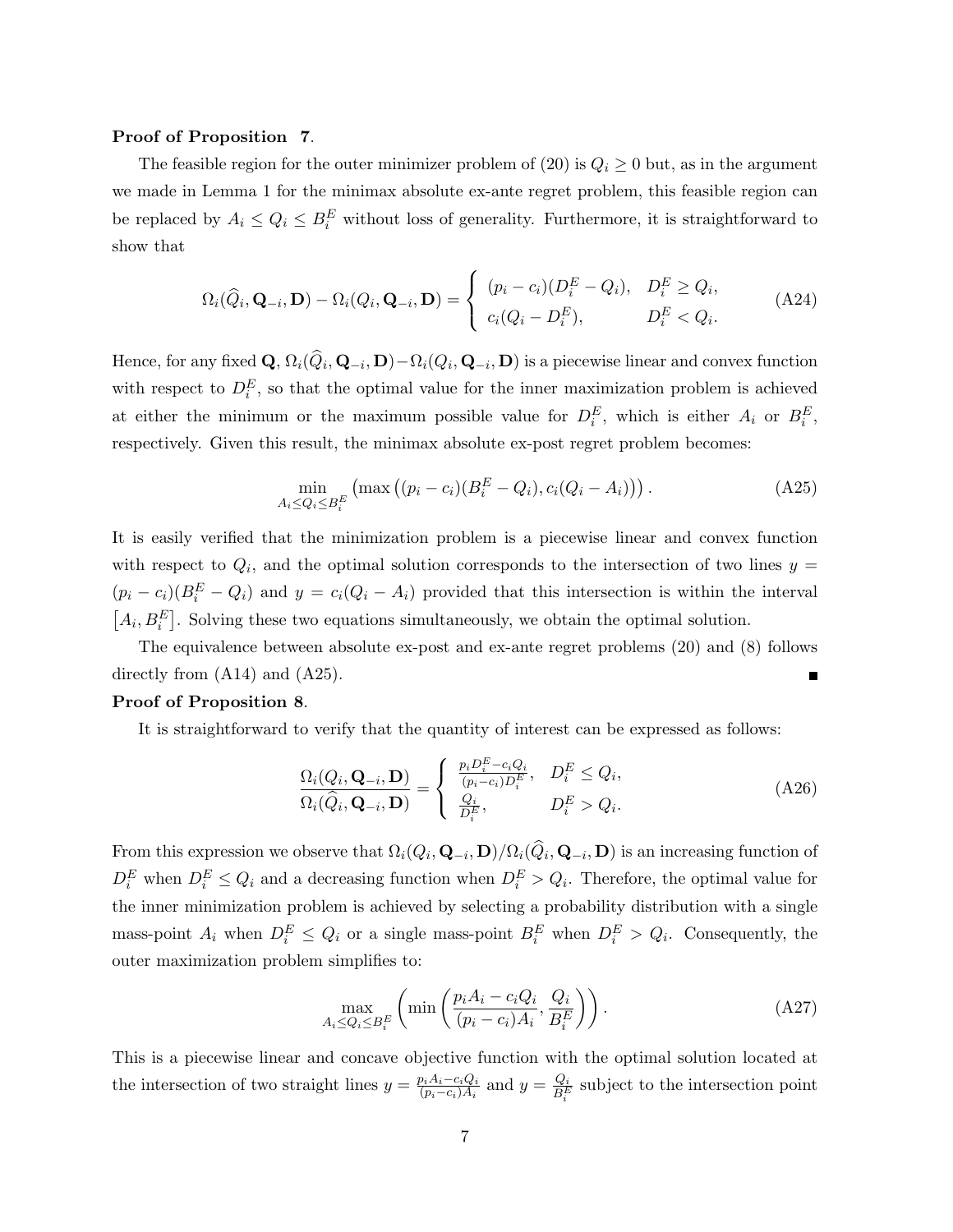being within the interval  $[A_i, B_i^E]$ . It is straightforward to verify that this optimal solution is

$$
Q_i^* = \frac{p_i A_i B_i^E}{(p_i - c_i) A_i + c_i B_i^E},
$$
\n(A28)

which indeed lies in the interval  $[A_i, B_i^E]$ .

Now, according to Theorem 1 of [27], a Nash equilibrium exists if the objective function for each player is concave with respect to her own strategy and continuous with respect to the strategies of all newsvendors and the strategy space for each newsvendor is convex and compact. According to (A27), each newsvendor's problem is concave over a compact and convex strategy space. The result follows.

#### Proof of Proposition 9.

(a) If  $p_i A_i \leq c_i B_i$  holds, then it follows from (23) that

$$
Q_i^* \le \frac{c_i B_i \left( B_i + \sum_{j \ne i} o_{ij} (B_j - Q_j^*)^+ \right)}{(p_i - c_i) A_i + c_i \left( B_i + \sum_{j \ne i} o_{ij} (B_j - Q_j^*)^+ \right)} \le B_i.
$$
 (A29)

If  $p_i A_i \leq c_i B_i$  does not hold, but (24) holds, then by (23), we have

$$
Q_{i}^{*} = \frac{p_{i}A_{i}^{2}(1-\frac{p_{i}}{c_{i}})}{(p_{i}-c_{i})A_{i}+c_{i}\left(B_{i}+\sum_{j\neq i}o_{ij}(B_{j}-Q_{j}^{*})^{+}\right)} + \frac{p_{i}A_{i}}{c_{i}}
$$
  
\n
$$
\leq \frac{p_{i}A_{i}^{2}(1-\frac{p_{i}}{c_{i}})}{(p_{i}-c_{i})A_{i}+c_{i}\left(B_{i}+\sum_{j\neq i}o_{ij}(B_{j}-Q_{j}^{NV})\right)} + \frac{p_{i}A_{i}}{c_{i}}
$$
  
\n
$$
= \frac{p_{i}A_{i}^{2}(1-\frac{p_{i}}{c_{i}})}{(p_{i}-c_{i})A_{i}+c_{i}\left(B_{i}+\sum_{j\neq i}o_{ij}\frac{c_{j}B_{j}(B_{j}-A_{j})}{(p_{j}-c_{j})A_{j}+c_{j}B_{j}}\right)} + \frac{p_{i}A_{i}}{c_{i}}
$$
  
\n
$$
\leq \frac{p_{i}A_{i}^{2}(1-\frac{p_{i}}{c_{i}})}{(p_{i}-c_{i})A_{i}+c_{i}\left(B_{i}+\frac{c_{i}B_{i}(B_{i}-A_{i})}{p_{i}A_{i}-c_{i}B_{i}}\right)} + \frac{p_{i}A_{i}}{c_{i}}
$$
  
\n
$$
= -\frac{p_{i}A_{i}-c_{i}B_{i}}{c_{i}} + \frac{p_{i}A_{i}}{c_{i}} = B_{i}, \qquad (A30)
$$

where the first inequality is implied by the fact that  $Q_i^{NV} \leq Q_i^*$  and the second inequality follows from (24). Therefore  $Q_i^* \leq B_i$ . After combining the two conditions, we obtain the desired result. To prove the uniqueness of a Nash equilibrium, we only need to prove that the Jacobian matrix of (23) is strictly diagonally row-dominant and hence non-singular. Since for all  $i, Q_i^* \leq B_i$ , the  $^+$  operator can be removed from  $(23)$ . Consequently,  $(23)$  is equivalent to the following system:

$$
\begin{aligned}\n&\left((p_i - c_i)A_i + c_i B_i + c_i \sum_{j \neq i} o_{ij} B_j\right) Q_i^* + p_i A_i \sum_{j \neq i} o_{ij} Q_j^* - c_i \left(\sum_{j \neq i} o_{ij} Q_j^*\right) Q_i^* \\
&= p_i A_i B_i + p_i A_i \sum_{j \neq i} o_{ij} B_j, \forall i.\n\end{aligned} \tag{A31}
$$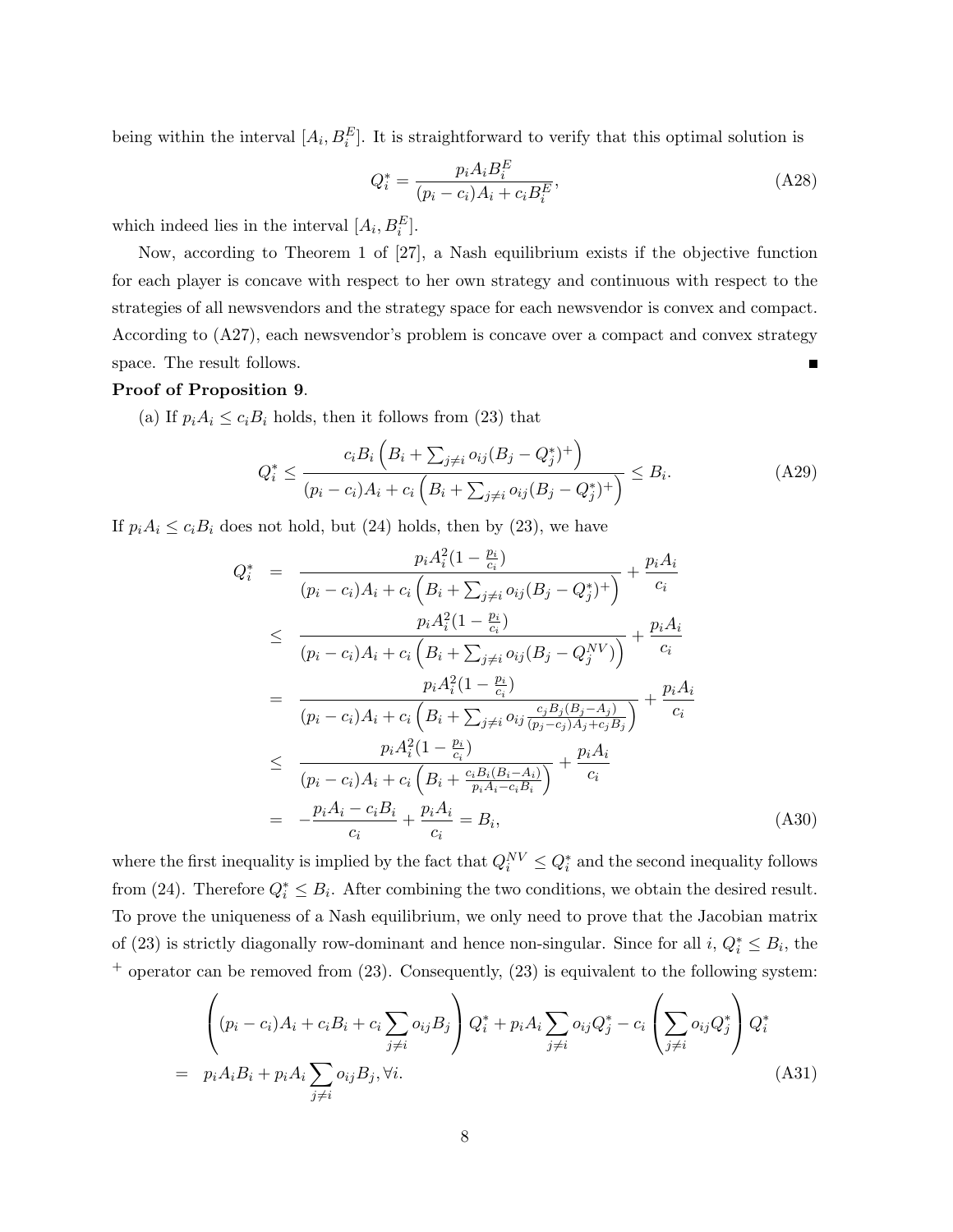Let  $J$  be the Jacobian matrix of the above system of nonlinear equations at the Nash equilibrium point  $(Q_1^*, \dots, Q_N^*)$ . Then for any *i* and  $j \neq i$ ,

$$
J_{ii} = p_i A_i + c_i (B_i - A_i) + c_i \sum_{j \neq i} o_{ij} (B_j - Q_j^*),
$$
  
\n
$$
J_{ij} = p_i A_i o_{ij} - c_i o_{ij} Q_i^*.
$$
\n(A32)

Obviously,  $J_{ii} > 0$  since  $Q_i^* \leq B_i$ .

$$
\sum_{j \neq i} J_{ij} = p_i A_i \sum_{j \neq i} o_{ij} - c_i \left( \sum_{j \neq i} o_{ij} \right) Q_i^* \leq p_i A_i < J_{ii}, \tag{A33}
$$

where the first inequality follows from the assumption that  $\sum_{j\neq i} o_{ij} \leq 1$ . Thus, J is strictly diagonally row-dominant at  $\mathbf{Q}^*$ .

(b) Suppose  $Q_i^* > B_i$   $\forall i$ . By (23), we show that  $Q_i^* = Q_i^{NV}$ , which is less than or equal to  $B_j$  because of the fact that  $Q_i^{NV} \leq Q_i^*$ , which is a contradiction.

(c) It is easy to prove that Condition (24) is satisfied. If  $(Q_1^*, \dots, Q_N^*)$  is a Nash equilibrium for the newsvendor game, then  $Q_i^* \leq B_i$  for all i by the result in (a).

Suppose there exists a symmetric solution  $(Q_1^*, \dots, Q_N^*)$  such that  $Q_i^* = Q^*$  for all *i*. Proposition 8 shows that  $Q^*$  is a solution of the following equation:

$$
Q^* = \frac{pA(B + \gamma(B - Q^*))}{(p - c)A + c(B + \gamma(B - Q^*))},
$$
\n(A34)

which is equivalent to the quadratic equation below:

$$
\gamma c(Q^*)^2 + (cA - (1+\gamma)pA - (1+\gamma)cB)Q^* + (1+\gamma)pAB = 0.
$$
 (A35)

Let  $\Delta$  be the discriminant of the above equation. Then

$$
\Delta = (cA - (1 + \gamma)pA - (1 + \gamma)cB)^{2} - 4\gamma(1 + \gamma)pcAB
$$
  
\n
$$
= ((1 + \gamma)pA + (1 + \gamma)cB - cA)^{2} - 4\gamma(1 + \gamma)pcAB
$$
  
\n
$$
= (\gamma pA + (1 + \gamma)cB + pA - cA)^{2} - 4\gamma(1 + \gamma)pcAB
$$
  
\n
$$
\geq (\gamma pA + (1 + \gamma)cB)^{2} - 4\gamma(1 + \gamma)pcAB
$$
  
\n
$$
= (\gamma pA - (1 + \gamma)cB)^{2} \geq 0.
$$
 (A36)

Therefore the above quadratic equation has a solution which is given by the quadratic formula:

$$
Q^* = \frac{(1+\gamma)pA + (1+\gamma)cB - cA \pm \sqrt{((1+\gamma)pA + (1+\gamma)cB - cA)^2 - 4\gamma(1+\gamma)pcAB}}{2\gamma c}.
$$
\n(A37)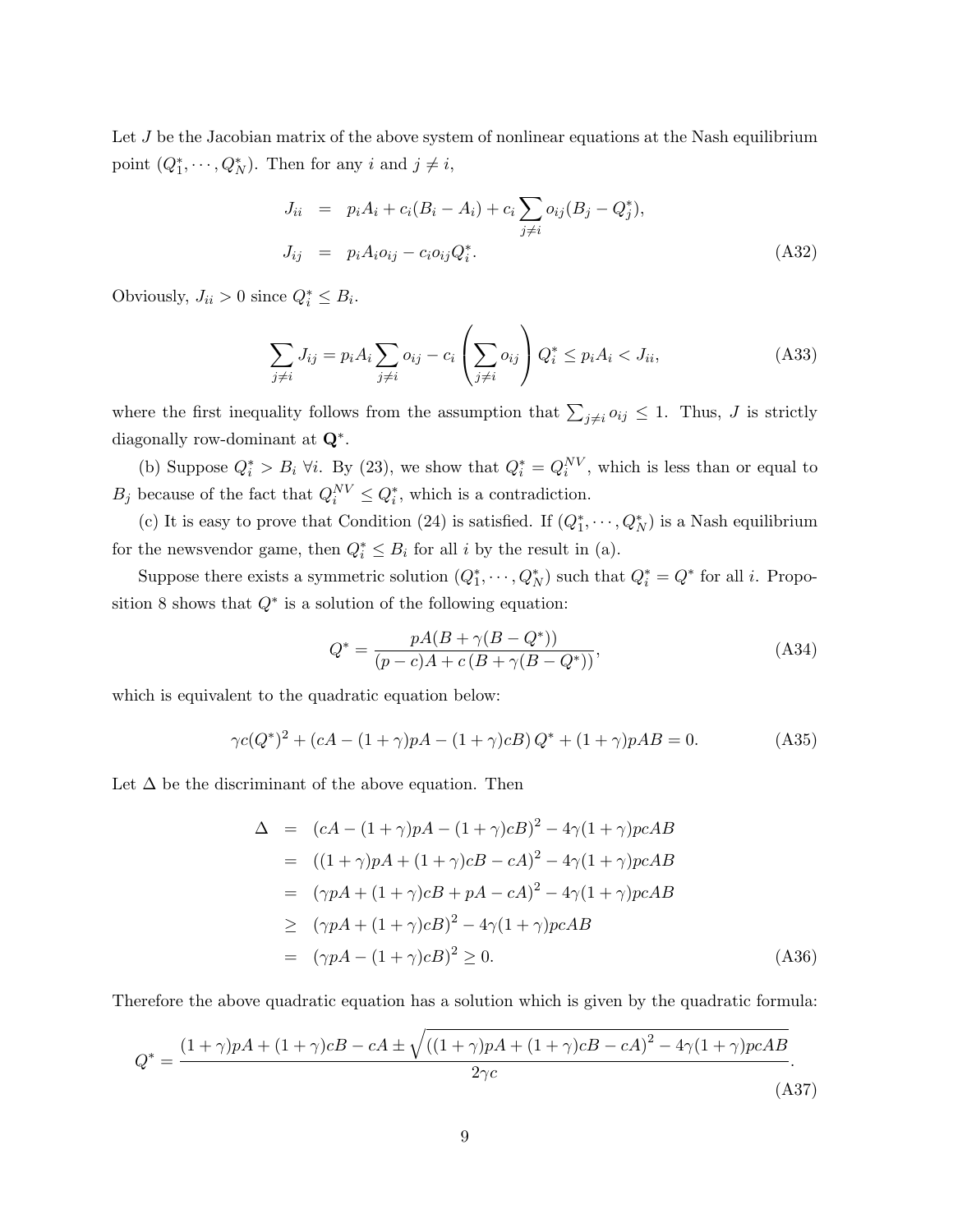Because  $p > c$  and  $0 \leq \gamma \leq 1$ , we have

$$
\frac{(1+\gamma)pA + (1+\gamma)cB - cA}{2\gamma c} \ge \frac{(1+\gamma)cB}{2\gamma c} \ge B.
$$
 (A38)

This shows that in the above quadratic formula, the minus sign must be taken because  $Q^* \leq B$ . The proof is complete.  $\blacksquare$  $\blacksquare$ 

# Proof of Proposition 10.

First let us prove that  $o_{ij} > \bar{o}_{ij}$  and  $o_{ji} > \bar{o}_{ji}$  do not hold simultaneously. If we suppose that they do not, then we have

$$
p_1 A_1 > c_1 B_1,
$$
  
\n
$$
p_2 A_2 > c_2 B_2,
$$
  
\n
$$
o_{12} \frac{c_2 B_2 (B_2 - A_2)}{(p_2 - c_2) A_2 + c_2 B_2} > \frac{c_1 B_1 (B_1 - A_1)}{p_1 A_1 - c_1 B_1},
$$
  
\n
$$
o_{21} \frac{c_1 B_1 (B_1 - A_1)}{(p_1 - c_1) A_1 + c_1 B_1} > \frac{c_2 B_2 (B_2 - A_2)}{p_2 A_2 - c_2 B_2}.
$$
\n(A39)

Multiplying both sides of the last two inequalities and canceling some common terms, we obtain

$$
o_{12}o_{21}(p_1A_1 - c_1B_1)(p_2A_2 - c_2B_2) > ((p_1 - c_1)A_1 + c_1B_1)((p_2 - c_2)A_2 + c_2B_2).
$$
 (A40)

Since  $o_{12} \leq 1$  and  $o_{21} \leq 1$ , the above inequality implies that

$$
(p_1A_1 - c_1B_1)(p_2A_2 - c_2B_2) > (p_1A_1 + c_1(B_1 - A_1))(p_2A_2 + c_2(B_2 - A_2)),
$$
 (A41)

which in turn shows that

$$
p_1 A_1 p_2 A_2 > p_1 A_1 p_2 A_2,\tag{A42}
$$

because  $p_i A_i > p_i A_i - c_i B_i$  and  $c_i (B_i - A_i) > 0$  for  $i = 1, 2$ . This is a contradiction. Hence,  $o_{ij} > \bar{o}_{ij}$  and  $o_{ji} > \bar{o}_{ji}$  cannot hold simultaneously.

(a) Suppose  $(Q_i^*, Q_j^*)$  is a Nash equilibrium. We first prove that  $Q_i^* > B_i$  and  $Q_j^* \leq B_j$ . The statement that  $Q_j^* \leq B_j$  follows from Proposition 9 (a). Suppose  $Q_i^* \leq B_i$ . Note that  $o_{ij} > \bar{o}_{ij}$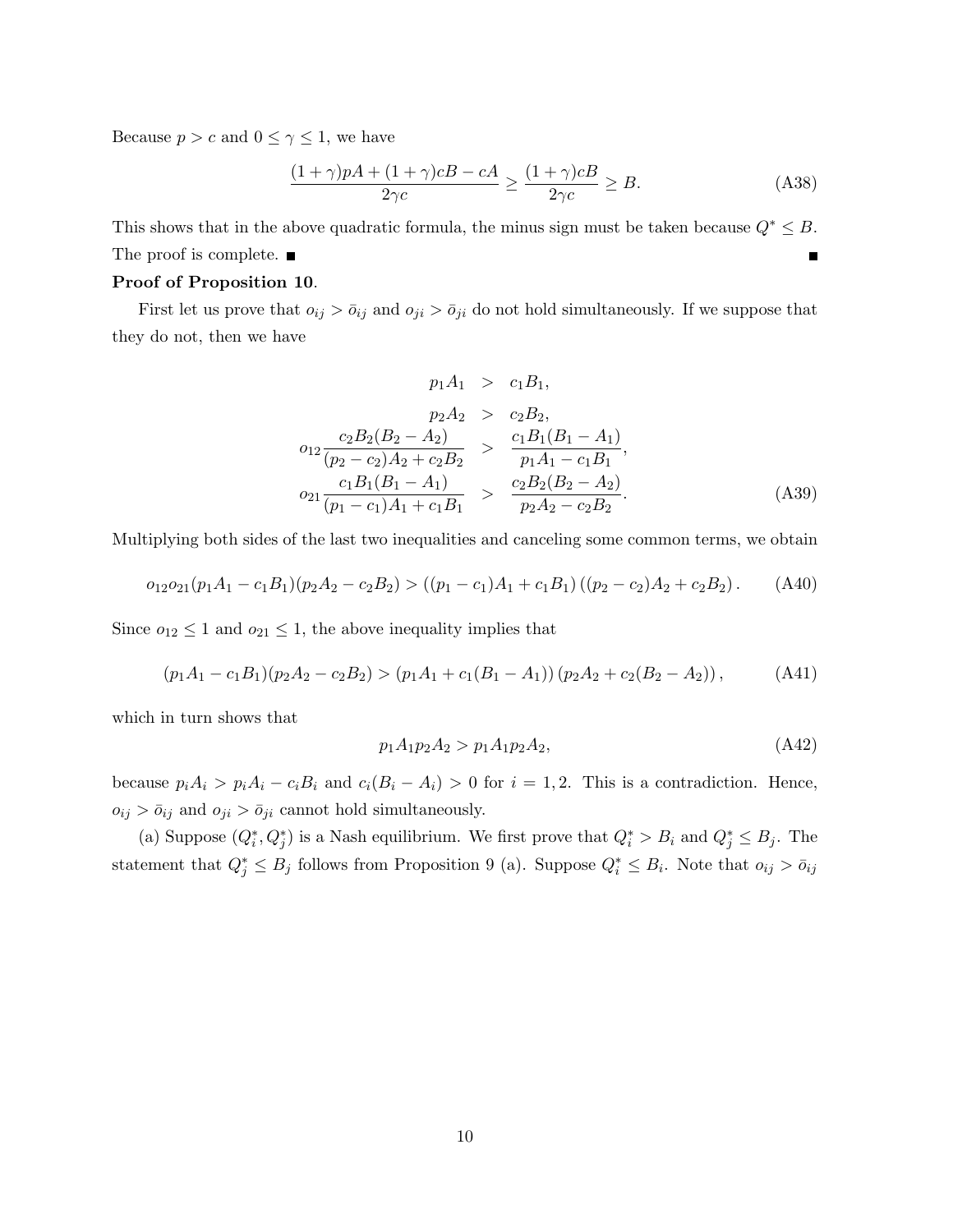implies that  $p_i A_i > B_i c_i$ . Then it follows from (23) and the fact that  $Q_j^* \leq B_j$  that

$$
Q_i^* = \frac{p_i A_i^2 (1 - \frac{p_i}{c_i})}{(p_i - c_i) A_i + c_i (B_i + \sum_{j \neq i} o_{ij} (B_j - Q_j^*))} + \frac{p_i A_i}{c_i} \leq B_i,
$$
  
\n
$$
\frac{p_i A_i^2 (1 - \frac{p_i}{c_i})}{(p_i - c_i) A_i + c_i (B_i + \sum_{j \neq i} o_{ij} (B_j - Q_j^*))} \leq \frac{-p_i A_i + c_i B_i}{c_i},
$$
  
\n
$$
\frac{p_i A_i^2 (p_i - c_i)}{p_i A_i - c_i B_i} \geq (p_i - c_i) A_i + c_i B_i + o_{ij} c_i (B_j - Q_j),
$$
  
\n
$$
\frac{c_i B_i c_i (B_i - A_i)}{p_i A_i - c_i B_i} \geq o_{ij} c_i (B_j - Q_j),
$$
  
\n
$$
\frac{c_i B_i (B_i - A_i)}{p_i A_i - c_i B_i} \geq o_{ij} (B_j - Q_j^N),
$$
  
\n
$$
\frac{c_i B_i c_i (B_i - A_i)}{p_i A_i - c_i B_i} \geq o_{ij} \frac{c_j B_j (B_j - A_j)}{(p_j - c_j) A_j + c_j B_j},
$$
  
\n
$$
\overline{o}_{ij} \geq o_{ij},
$$

which is a contradiction.

Because  $Q_i^* > B_i$ , equation (23) shows that  $Q_j^* = Q_j^{NV}$  and  $Q_i^* = Q_i^{\beta}$  $\frac{\beta}{i}$ . That is,  $(Q_i^{\beta})$  $_{i}^{\beta},Q_{j}^{\ast})$  is the unique Nash equilibrium.

(b) Suppose  $(Q_i^*, Q_j^*)$  is a Nash equilibrium. Proposition 9 (a) proves that  $Q_i^* \leq B_i$  and  $Q_j^* \leq B_j$ . Rearranging (23), we obtain:

$$
Q_i^* - \frac{p_i A_i}{c_i} = -\frac{\frac{p_i}{c_i} (\frac{p_i}{c_i} - 1) A_i^2}{(\frac{p_i}{c_i} - 1) A_i + B_i + o_{ij} B_j - o_{ij} (\frac{p_j A_j}{c_j}) - o_{ij} (Q_j^* - \frac{p_j A_j}{c_j})},
$$
(A43)

$$
Q_j^* - \frac{p_j A_j}{c_j} = -\frac{\frac{p_j}{c_j} (\frac{p_j}{c_j} - 1) A_j^2}{(\frac{p_j}{c_j} - 1) A_j + B_j + o_{ji} B_1 - o_{ij}(\frac{p_i A_i}{c_i}) - o_{ji} (Q_i^* - \frac{p_i A_i}{c_i})}.
$$
 (A44)

Using the definitions of  $E_i$  and  $G_i$ , we transform (A43) into

$$
E_i o_{ji} \left( Q_i^* - \frac{p_i A_i}{c_i} \right)^2 + (G_i o_{ji} - G_j o_{ij} - E_i E_j) \left( Q_i^* - \frac{p_i A_i}{c_i} \right) - G_i E_j = 0.
$$
 (A45)

The roots of (A45) are given by

$$
Q_i^* = \frac{p_i A_i}{c_i} + \frac{E_i E_j - G_i o_{ji} + G_j o_{ij} \pm \sqrt{(E_i E_j - G_i o_{ji} + G_j o_{ij})^2 + 4 E_i o_{ji} G_i E_j}}{2 E_i o_{ji}}.
$$
 (A46)

Therefore,  $(Q_1^{\alpha+}, Q_2^{\alpha+})$  and  $(Q_1^{\alpha-}, Q_2^{\alpha-})$  are two candidates for  $(Q_i^*, Q_j^*)$ . For  $i = 1, 2$ , both  $Q_i^{\alpha+} \leq B_i$  and  $Q_i^{\alpha+} \leq p_i A_i/c_i$  must hold in order for  $(Q_1^{\alpha+}, Q_2^{\alpha+})$  to be a valid Nash equilibrium, and the same applies for  $(Q_1^{\alpha-}, Q_2^{\alpha-})$ . The results follow.

(c) Suppose (27) holds simultaneously when both  $i = 1$  and  $j = 2$  and  $i = 2$  and  $j = 1$ . Then direct algebraic calculations show that  $E_i \geq 0$  and  $E_j \geq 0$ , which imply that  $4E_i o_{ji} G_i E_j \geq 0$ .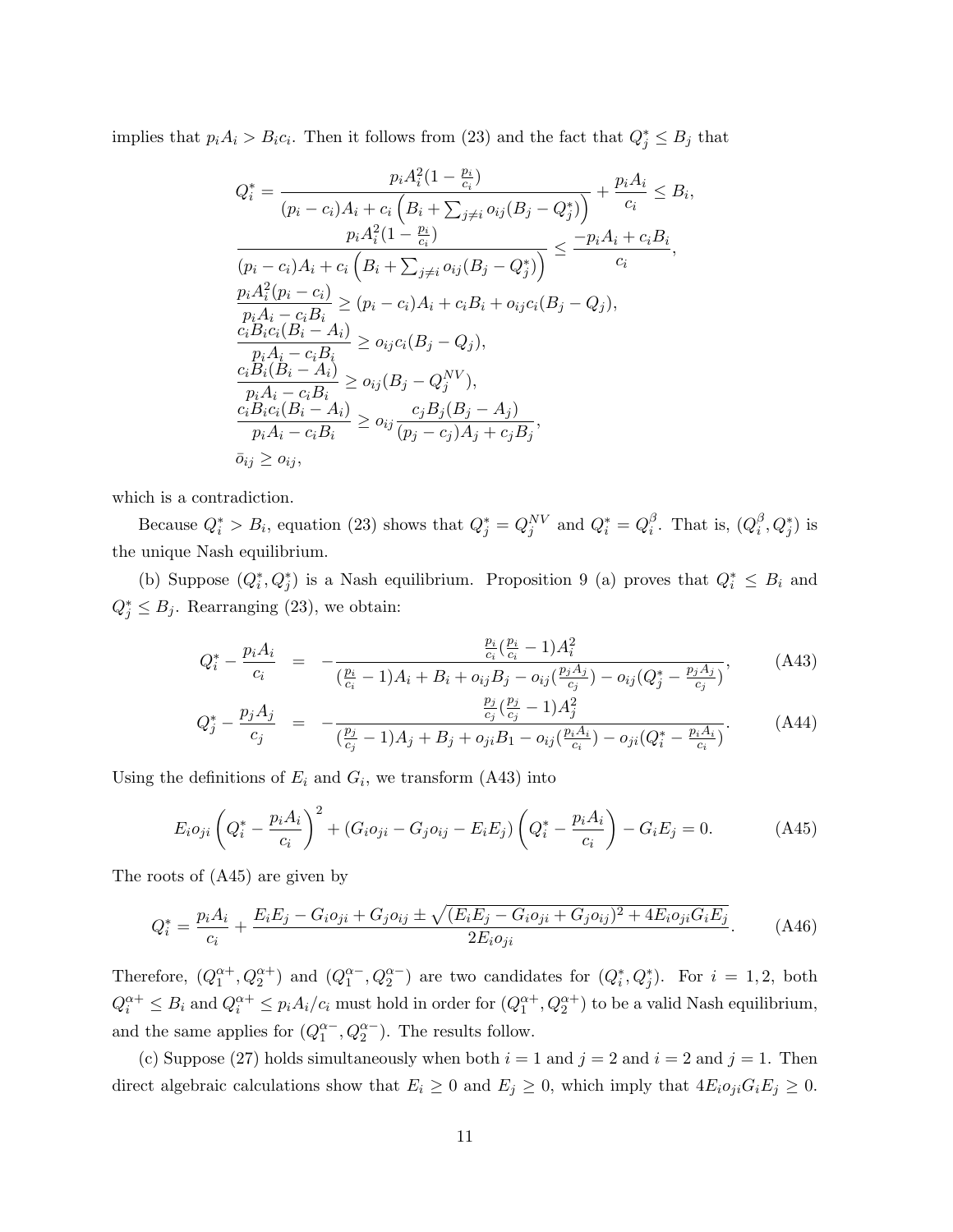Evidently, we conclude that  $\alpha_i^+ > 0$  and  $\alpha_j^+ > 0$ . Consequently,  $Q_i^{\alpha +} > A_j p_i/c_i$  and  $Q_j^{\alpha +} > 0$  $A_j p_j/c_j$ . Hence  $(Q_i^{\alpha+}, Q_j^{\alpha+})$  is not a Nash equilibrium and  $(Q_i^{\alpha-}, Q_j^{\alpha-})$  is the unique Nash equilibrium.

#### Proof of Proposition 11.

First we will show that the optimal solution to the minimax ex-ante regret problem (29) can be attained at a point in the interval  $[A_i, B_i^E]$ . Indeed, Lemma 1 proves that the inner maximization problem of (29) is equivalent to the same optimization problem with a smaller feasible region  $\widehat{Q}_i \in [A_i, B_i^E]$ . Let  $g(Q_i, \mathbf{Q}_{-i}) = \max_{\mathbf{F} \in \mathcal{D}} (\delta_i^{\text{ea}}(\mathbf{Q}, \mathbf{F}))$ . It is easy to prove that  $g(Q_i, \mathbf{Q}_{-i}) \ge$  $g(A_i, \mathbf{Q}_{-i})$  for any  $Q_i \in [0, A_i]$ . It is also easy to prove that  $g(Q_i, \mathbf{Q}_{-i}) \geq g(B_i^E, \mathbf{Q}_{-i})$  for any  $Q_i \in [B_i^E, +\infty].$ 

To simplify our analysis, we can further narrow down the feasible region of  $Q$  in the minimax relative ex-ante regret problem. For convenience, we are presenting the following result in the form of a lemma:

Lemma A1 Consider the problem:

$$
\min_{A_i \leq Q_i \leq \min\left(B_i^E, \frac{p_i A_i}{c_i}\right)} \left( \max_{\mathbf{F} \in \mathcal{D}} \left( \frac{\max_{A_i \leq \hat{Q}_i \leq B_i^E} \Pi_i(\hat{Q}_i, \mathbf{Q}_{-i}, \mathbf{F})}{\Pi_i(Q_i, \mathbf{Q}_{-i}, \mathbf{F})} \right) \right).
$$
(A47)

Then, problems  $(29)$  and  $(A47)$  are equivalent.

**Proof.** Let  $Q_i = A_i$ . Then for any **F**, we have  $\Pi_i(Q_i, \mathbf{Q}_{-i}, \mathbf{F}) \ge (p_i - c_i)A_i$ , and

$$
\max_{A_i \leq \hat{Q}_i \leq B_i^E} \left( \Pi_i(\hat{Q}_i, \mathbf{Q}_{-i}, \mathbf{F}) \right) = \max_{A_i \leq \hat{Q}_i \leq B_i^E} \left( -c_i \hat{Q}_i + p_i E_{\mathbf{F}} \left[ \min(D_i^E, \hat{Q}_i) \right] \right)
$$
  
\n
$$
\leq \max_{A_i \leq \hat{Q}_i \leq B_i^E} \left( -c_i \hat{Q}_i + p_i E_{\mathbf{F}} \left[ \min(B_i^E, \hat{Q}_i) \right] \right)
$$
  
\n
$$
= \max_{A_i \leq \hat{Q}_i \leq B_i^E} \left( -c_i \hat{Q}_i + p_i \hat{Q}_i \right) \leq (p_i - c_i) B_i^E. \tag{A48}
$$

This shows that when  $Q_i = A_i$ ,

$$
\max_{\mathbf{F}\in\mathcal{D}}\left(\delta_i^{\text{ea}}(\mathbf{Q}, \mathbf{F})\right) \le \frac{B_i^E}{A_i}.\tag{A49}
$$

Hence  $\frac{B_i^E}{A_i}$  is a positive upper bound for the optimal objective function value of the minimax relative ex-ante regret problem.

Suppose that  $Q_i$  satisfies  $\frac{p_i A_i}{c_i} \leq Q_i \leq B_i^E$ . Choose a probability distribution **F** from  $D$  such that the effect demand for newsvendor  $i$  has a unit impulse probability distribution with mass at  $D_i^E = \frac{c_i}{p_i}$  $\frac{c_i}{p_i}Q_i + \varepsilon$ , where  $\varepsilon$  is a sufficiently small and positive constant. Obviously  $A_i \leq D_i^E \leq$  $Q_i \leq B_i^E$ . Then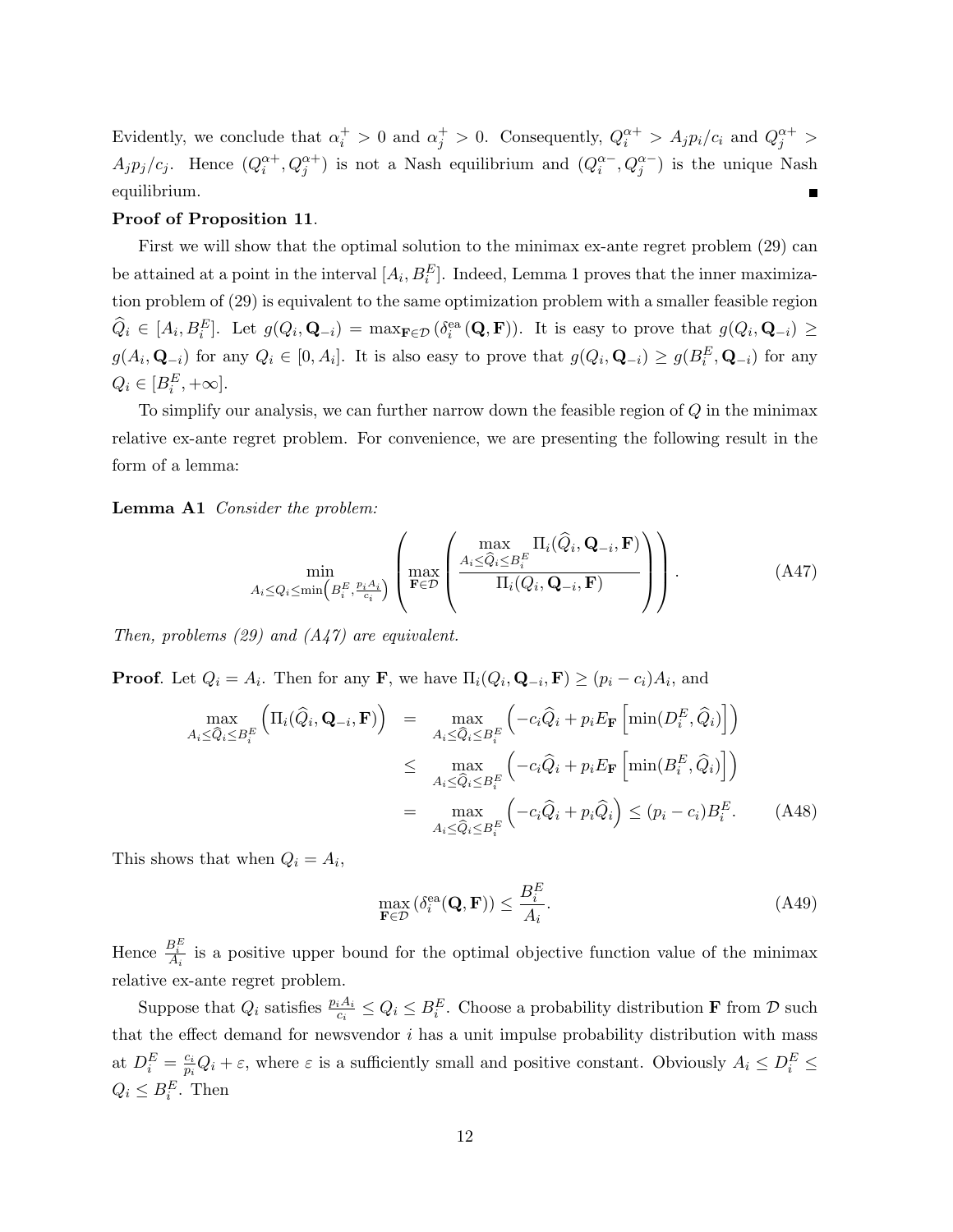$$
\Pi_i(Q_i, \mathbf{Q}_{-i}, \mathbf{F}) = -c_i Q_i + p_i D_i^E = -c_i Q_i + p_i \left(\frac{c_i}{p_i} Q_i + \varepsilon\right) = p_i \varepsilon,
$$
\n(A50)

and

$$
\max_{A_i \le \widehat{Q}_i \le B_i^E} \left( \Pi_i(\widehat{Q}_i, \mathbf{Q}_{-i}, \mathbf{F}) \right) = (p_i - c_i) D_i^E. \tag{A51}
$$

This shows that

$$
\frac{\max\limits_{A_i \leq \widehat{Q}_i \leq B_i^E} \left( \Pi_i(\widehat{Q}_i, \mathbf{Q}_{-i}, \mathbf{F}) \right)}{\Pi_i(Q_i, \mathbf{Q}_{-i}, \mathbf{F})} > \frac{B_i^E}{A_i},
$$
\n(A52)

and

$$
\max_{\mathbf{F}\in\mathcal{D}}\left(\frac{\max\limits_{A_{i}\leq\widehat{Q}_{i}\leq B_{i}^{E}}\left(\Pi_{i}(\widehat{Q}_{i},\mathbf{Q}_{-i},\mathbf{F})\right)}{\Pi_{i}(Q_{i},\mathbf{Q}_{-i},\mathbf{F})}\right)>\frac{B_{i}^{E}}{A_{i}}.
$$
\n(A53)

Since  $\frac{B_i^E}{A_i}$  is an upper bound for the minimax relative ex-ante regret problem, any  $Q_i$  satisfying  $Q_i \geq \frac{p_i A_i}{C}$  $\frac{d^2t_i}{dt^2}$  cannot be its optimal solution. That is, the feasible set of solutions to the minimax relative ex-ante regret problem can be reduced to  $A_i \le Q_i \le \min(B_i^E, \frac{p_i A_i}{c_i})$  $\frac{iA_i}{c_i}$ ). This completes the proof of lemma A1.

Now, since  $\Pi_i(Q_i, \mathbf{Q}_{-i}, \mathbf{F}) \ge -c_i Q_i + p_i A_i > 0$  for any  $Q_i \in [A_i, \frac{p_i A_i}{c_i}]$  $\frac{iA_i}{c_i}$ , we can also rewrite (A47) into another equivalent problem

$$
\min_{A_i \leq Q_i \leq \min\left(B_i^E, \frac{p_i A_i}{c_i}\right)} \left( \max_{\mathbf{F} \in \mathcal{D}} \left( \max_{A_i \leq \widehat{Q}_i \leq B_i^E} \left( \frac{\Pi_i(\widehat{Q}_i, \mathbf{Q}_{-i}, \mathbf{F})}{\Pi_i(Q_i, \mathbf{Q}_{-i}, \mathbf{F})} \right) \right) \right).
$$
(A54)

Swapping the order of two inner maximization problems in the above formulation, we obtain yet another equivalent optimization problem:

$$
\min_{A_i \leq Q_i \leq \min\left(B_i^E, \frac{p_i A_i}{c_i}\right)} \left( \max_{A_i \leq \widehat{Q}_i \leq B_i^E} \left( \max_{\mathbf{F} \in \mathcal{D}} \left( \frac{\Pi_i(\widehat{Q}_i, \mathbf{Q}_{-i}, \mathbf{F})}{\Pi_i(Q_i, \mathbf{Q}_{-i}, \mathbf{F})} \right) \right) \right).
$$
(A55)

To simplify the minimax relative ex-ante regret problem, we need an additional result:

**Lemma A2** Suppose  $A_i \le Q_i \le \min(B_i^E, \frac{p_i A_i}{c_i})$  $\frac{iA_i}{c_i}$ ). Then

$$
\max_{A_i \le \hat{Q}_i \le B_i^E} \left( \max_{\mathbf{F} \in \mathcal{D}} \left( \Pi_i(\hat{Q}_i, \mathbf{Q}_{-i}, \mathbf{F}) \right) \right) = \max \left( \frac{(p_i - c_i) A_i}{-c_i Q_i + p_i A_i}, \frac{B_i^E}{Q_i} \right). \tag{A56}
$$

**Proof.** Let  $\delta = \frac{c_i\hat{Q}_i - p_i \min(D_i^E, \hat{Q}_i)}{c_iQ_{i-1} \min(D_i^E, Q_i)}$  $\frac{c_iQ_i-p_i\min(D_i^E,Q_i)}{c_iQ_i-p_i\min(D_i^E,Q_i)}$  as a function of  $D_i^E$  for any fixed  $Q_i$  and  $\widehat{Q}_i$ . Assume  $Q_i \leq Q_i$ . We have that

$$
\delta = \begin{cases}\n\frac{\hat{Q}_i}{Q_i}, & \text{if } D_i^E \ge \hat{Q}_i, \\
\frac{-c_i\hat{Q}_i + p_i D_i^E}{-c_i\hat{Q}_i + p_i Q_i}, & \text{if } Q_i \le D_i^E < \hat{Q}_i, \\
\frac{-c_i\hat{Q}_i + p_i D_i^E}{-c_i\hat{Q}_i + p_i D_i^E}, & \text{if } D_i^E < Q_i.\n\end{cases} \tag{A57}
$$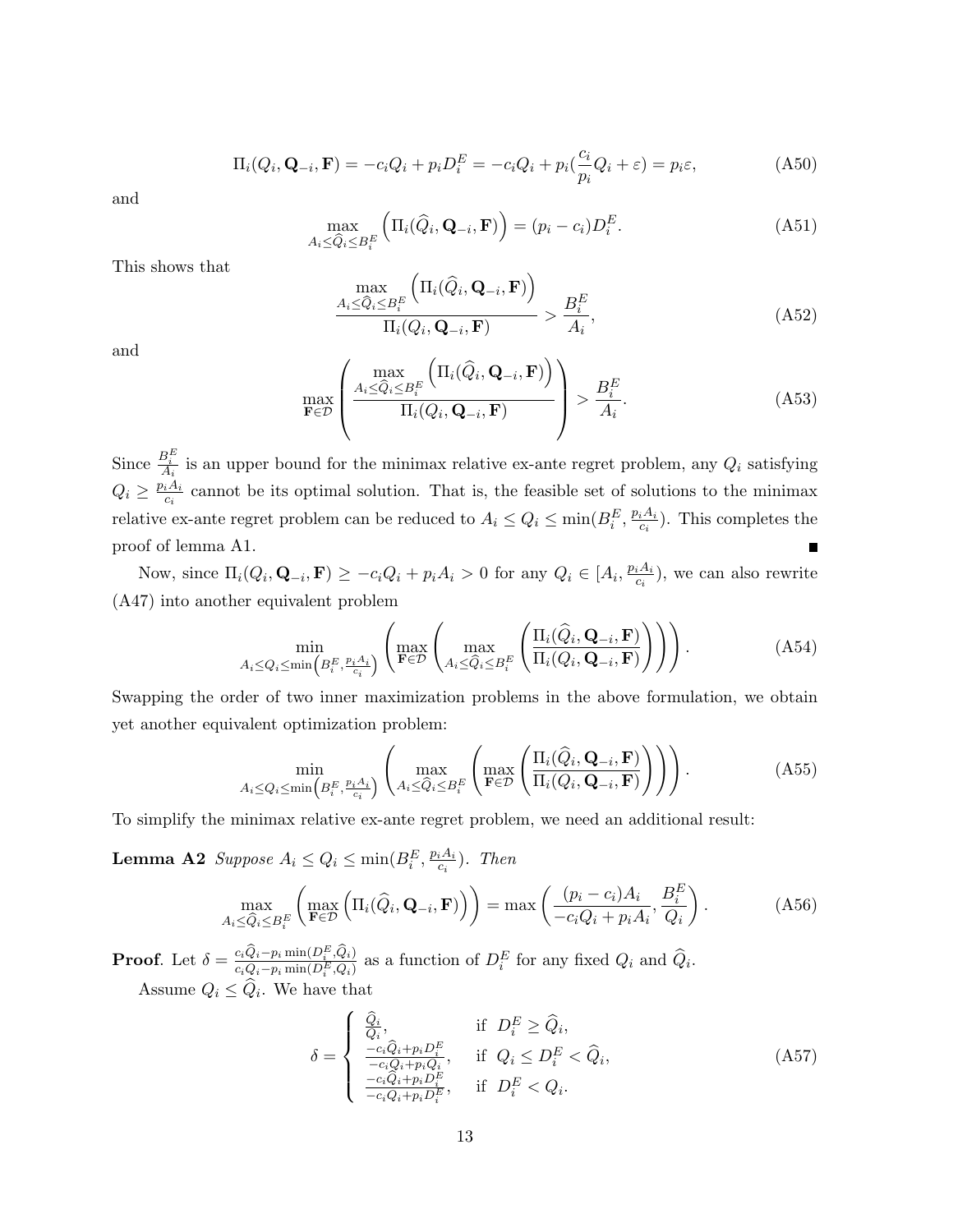$\delta$  attains the maximum at  $D_i^E = \widehat{Q}_i$ . Similarly when  $\widehat{Q}_i \leq Q_i$ , we have that

$$
\delta = \begin{cases}\n\frac{\hat{Q}_i}{Q_i}, & \text{if } D_i^E \ge Q_i, \\
\frac{-c_i\hat{Q}_i + p_i\hat{Q}_i}{-c_iQ_i + p_iD_i^E}, & \text{if } \hat{Q}_i \le D_i^E < Q_i, \\
\frac{-c_i\hat{Q}_i + p_iD_i^E}{-c_iQ_i + p_iD_i^E}, & \text{if } D_i^E < \hat{Q}_i.\n\end{cases} \tag{A58}
$$

 $\delta$  attains the maximum at  $D_i^E = A_i$ .

Let  ${\bf F}$  be any joint probability distribution for the demand of all newsvendors.

We now assume that  $Q \leq Q_i$ . Let **F** be a particular joint probability distribution for the demand of all newsvendors such that  $F_i$  is a unit impulse probability distribution with mass at  $\widehat{D}_i$  and for any  $j \neq i$ ,  $\widehat{F}_j$  is a unit impulse probability distribution with mass at  $\widehat{D}_j$  such that  $\widehat{Q}_i = \widehat{D}_i + \sum_{j \neq i} o_{ij} (\widehat{D}_j - Q_j)^+$ . Since  $A_i \leq \widehat{Q}_i \leq B_i^E$  and for all  $j, A_j \leq \widehat{Q}_j \leq B_j^E$ , it is easy to choose appropriate values for  $\hat{D}_i$  and  $\hat{D}_j$  for  $j \neq i$  for the joint probability distribution  $\hat{F}$  such that  $\widehat{Q}_i = \widehat{D}_i + \sum_{j \neq i} o_{ij} (\widehat{D}_j - Q_j)^+$ . By the above arguments on  $\delta$ , we have,

$$
\frac{-c_i\hat{Q}_i + p_iE_{\mathbf{F}}\left[\min(D_i^E, \hat{Q}_i)\right]}{-c_iQ_i + p_iE_{\mathbf{F}}\left[\min(D_i^E, Q_i)\right]} = \frac{E_{\mathbf{F}}\left[-c_i\hat{Q}_i + p_i\min(D_i^E, \hat{Q}_i)\right]}{E_{\mathbf{F}}\left[-c_iQ_i + p_i\min(D_i^E, Q_i)\right]} \\
= \frac{E_{\mathbf{F}}\left[\delta(-c_iQ_i + p_i\min(D_i^E, Q_i))\right]}{E_{\mathbf{F}}\left[-c_iQ_i + p_i\min(D_i^E, Q_i)\right]} \\
\leq \frac{\hat{Q}_i}{Q_i}\frac{E_{\mathbf{F}}\left[-c_iQ_i + p_i\min(D_i^E, Q_i)\right]}{E_{\mathbf{F}}\left[\left(-c_iQ_i + p_i\min(D_i^E, Q_i)\right)\right]} \\
= \frac{\hat{Q}_i}{Q_i}
$$
\n
$$
= \frac{\hat{Q}_i}{Q_i}
$$
\n
$$
= \frac{\hat{Q}_i}{Q_i(p_i - c_i)}
$$
\n
$$
= \frac{-c_i\hat{Q}_i + p_iE_{\widehat{\mathbf{F}}}\left[\min(D_i^E, \hat{Q}_i)\right]}{-c_iQ_i + p_iE_{\widehat{\mathbf{F}}}\left[\min(D_i^E, Q_i)\right]}.
$$

This shows that  $\overline{\mathbf{F}}$  is an optimal solution for the inner maximization problem of (A55) if  $Q \leq Q_i$ .

We next assume that  $Q > Q_i$ . Let **F** be a particular joint probability distribution for the demand of all newsvendors such that  $F_i$  is a unit impulse probability distribution with mass at  $A_i$  and for any  $j \neq i$ , and  $\widehat{F}_j$  a unit impulse probability distribution with mass at  $A_j$ . Similarly, we can prove that  $\hat{F}$  is an optimal solution for the inner maximization problem of (A55) if  $Q > Q_i$ .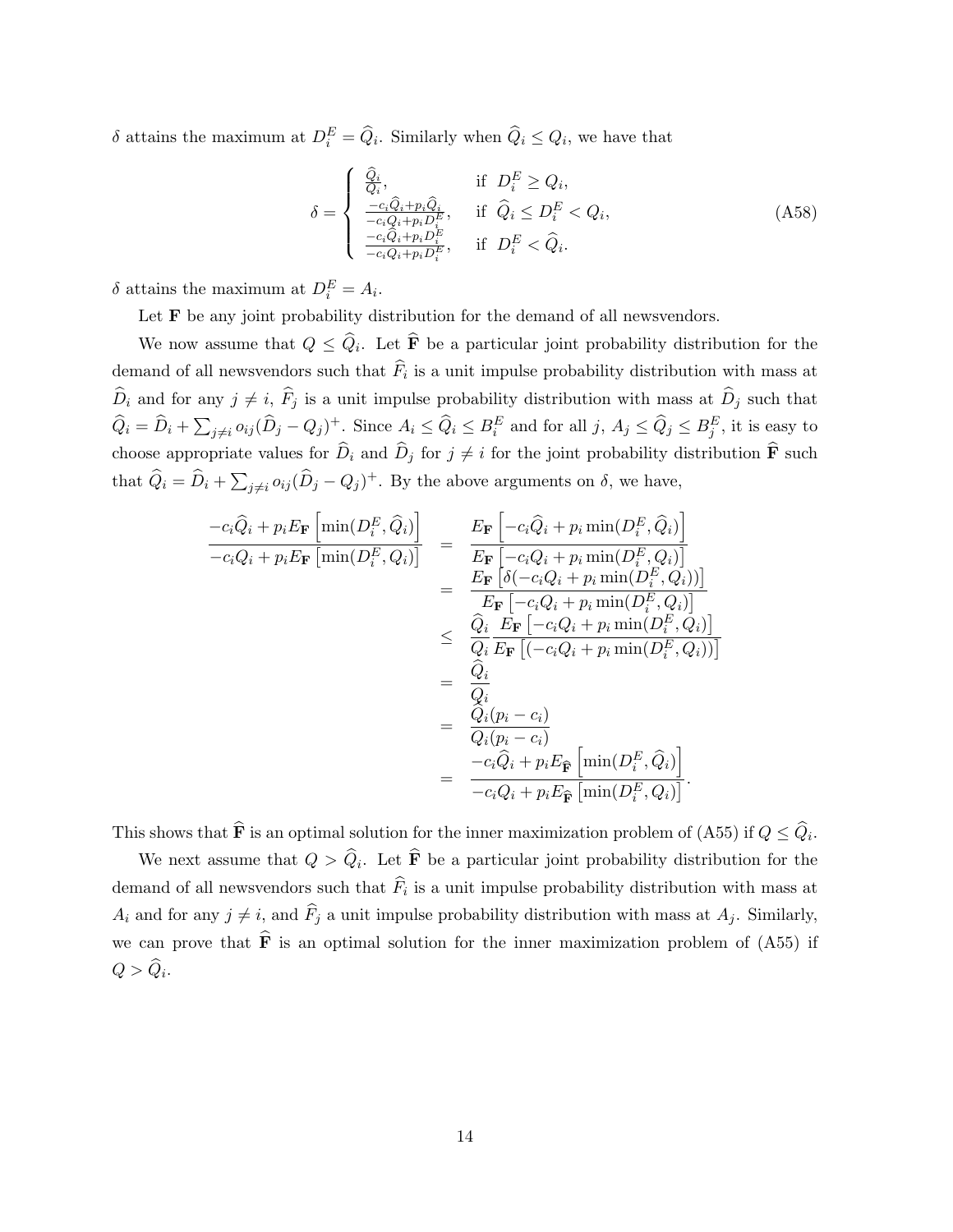Combining the above results and fixing any  $Q_i$ , we have

$$
\max_{A_i \leq \widehat{Q}_i \leq B_i^E} \left( \max_{\mathbf{F} \in \mathcal{D}} \left( \frac{\Pi_i(\widehat{Q}_i, \mathbf{Q}_{-i}, \mathbf{F})}{\Pi_i(Q_i, \mathbf{Q}_{-i}, \mathbf{F})} \right) \right) \n= \max_{\mathbf{A}_i \leq \widehat{Q}_i \leq B_i^E, \widehat{Q}_i \geq Q_i} \left( \frac{\widehat{Q}_i}{Q_i} \right), \max_{A_i \leq \widehat{Q}_i \leq B_i^E, \widehat{Q}_i < Q_i} \left( \frac{-c_i \widehat{Q}_i + p_i A_i}{-c_i Q_i + p_i A_i} \right) \n= \max_{\mathbf{A}_i \leq \widehat{Q}_i} \left( \frac{p_i - c_i A_i}{-c_i Q_i + p_i A_i} \right).
$$

This completes the proof of Lemma A2.

By Lemma A2, the minimax relative ex-ante regret problem is converted into a simpler minimization problem:

$$
\min_{A_i \le Q_i \le \min\left(B_i^E, \frac{p_i A_i}{c_i}\right)} \left(\max\left(\frac{(p_i - c_i)A_i}{-c_i Q_i + p_i A_i}, \frac{B_i^E}{Q_i}\right)\right). \tag{A59}
$$

The objective function of (A59) takes the minimum of two pieces. The first piece is an increasing function and the second piece is a decreasing function. Therefore, the optimal solution of (A59) lies at the intersection of two curves  $y = \frac{(p_i - c_i)A_i}{-c_i(1 + n_i)}$  $\frac{(p_i-c_i)A_i}{-c_iQ_i+p_iA_i}$  and  $y=\frac{B_i^E}{Q_i}$  if this intersection is within the interval  $[A_i, \min(B_i^E, \frac{p_i A_i}{c_i})]$  $(\frac{iA_i}{c_i})$ , and at either  $A_i$  or  $\min(B_i^E, \frac{p_iA_i}{c_i})$  $\frac{iA_i}{c_i}$ ) if this intersection is outside of this interval. The intersection is

$$
\frac{p_i A_i B_i^E}{(p_i - c_i) A_i + B_i^E c_i},\tag{A60}
$$

which lies within the interval  $[A_i, \min(B_i^E, \frac{p_i A_i}{c_i})]$  $(\frac{iA_i}{c_i})$ ] following some simple calculations.

Similar to Proposition 7, we can prove that the maximin relative ex-post problem (22) and the minimax ex-ante regret problem (29) are equivalent in the sense that the optimal solution sets of both problems coincide. This follows from  $(A27)$ ,  $(A56)$ , and the fact that the maximin relative ex-post problem (22) can be equivalently formulated as the following minimax problem:

$$
\min_{A_i \le Q_i \le B_i^E} \max \left( \frac{(p_i - c_i)A_i}{-c_iQ_i + p_iA_i}, \frac{B_i^E}{Q_i} \right).
$$

#### Additional numerical results.

By varying values for problem parameters in our base example (Example 1), we first generated five additional test examples as shown in Table 1. The price and demand support are chosen to vary in Examples 2 and 3 respectively. In Examples 4 and 5, the overflow rate is made either very small or very large. Example 6 was selected to verify the result in Proposition 1, which states that there are two possible types of Nash equilibria when maximizing the expected profit for a known probability distribution of demand. Differences in problem parameters between Example 1 and Examples 2-6 are highlighted in bold in Table 1.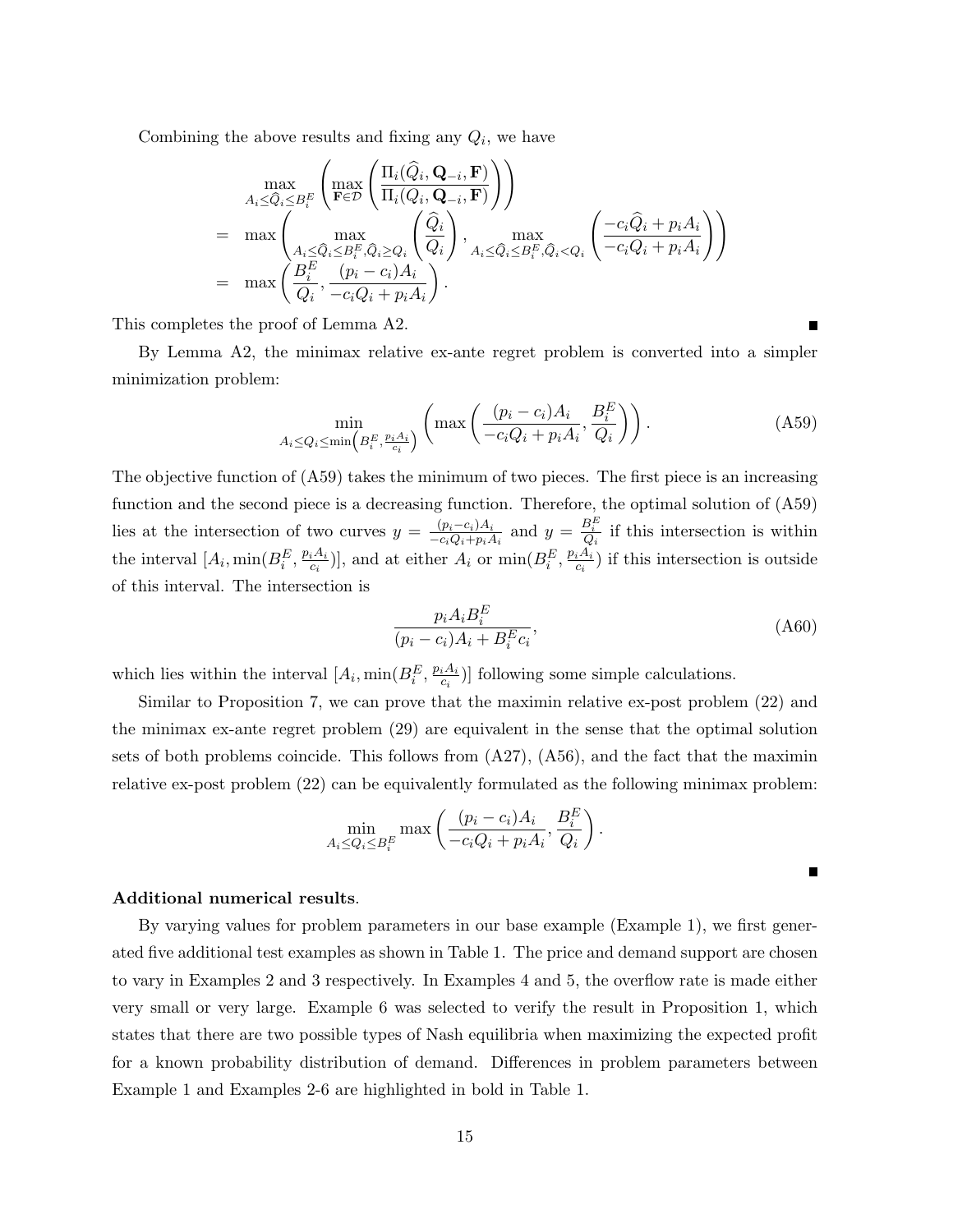| Example        | $\boldsymbol{A}$ | В   | $\boldsymbol{p}$ | c  | $\gamma$ |
|----------------|------------------|-----|------------------|----|----------|
| 1              | 20               | 70  | 20               | 10 | 0.5      |
| $\overline{2}$ | 20               | 70  | 40               | 10 | $0.5\,$  |
| 3              | 20               | 120 | 20               | 10 | 0.5      |
| 4              | 20               | 70  | 20               | 10 | 0.1      |
| 5              | 20               | 70  | 20               | 10 | 1.0      |
| 6              | 20               | 70  | 15               | 10 | 0.95     |

Table 1: Data for test examples.

Computational results for Examples 1-6 are shown in Table 2, where each mini-table corresponds to one of the examples 1-6. In Table 2, for each of four criteria, we also report three additional performance measures: the worst possible profit from all possible demand realizations (WorstRev), the worst possible absolute regret from all possible demand realizations (WorstAbsReg), and the worst possible relative regret from all possible demand realizations (WorstRelReg).

We make several observations about the results in Table 2. It is not surprising to see that the newsvendor can achieve the highest expected profit among all criteria if he/she orders based on Exp-Rev. We observe that the Abs-Reg approach performs exceptionally well given that the Nash equilibrium order quantities for this method are obtained using only demand support information. The performance of the Rel-Reg approach drops below the level of Abs-Reg, but can still be called satisfactory. In contrast, Maximin performed poorly due to its overly conservative nature. Nevertheless, this conservative attitude allows a newsvendor to avoid the worst results as can be seen from column WorstRev. Similarly, in terms of the worst absolute (relative) regret, the Abs-Reg (Rel-Reg) approach is the best as shown in column WorstAbsReg (WorstRelReg).

Results for Examples 2 and 3 demonstrate that the effects of the width of the demand support and the change of the price are quite significant. On the other hand, the changes in the overflow rate have a smaller impact as shown in the results for examples 4 and 5. The limited influence of the overflow rate is due to the fact that the total number of "overflow" customers is not very large, since each newsvendor sets his/her order quantity so as to ensure that most of his primary customers get served by this very newsvendor. Example 6 differs from the first five examples in that the Nash equilibrium order quantities are obtained using the second formula rather than the first formula of (4), as defined in Proposition 1. We also note that in all examples, there is a unique Nash equilibrium based on the criterion of maximizing the expected profits.

For asymmetric games, we generated three sets of 9 examples each that are variations of our basic example. Here we chose to report the results based on the truncated normal distribution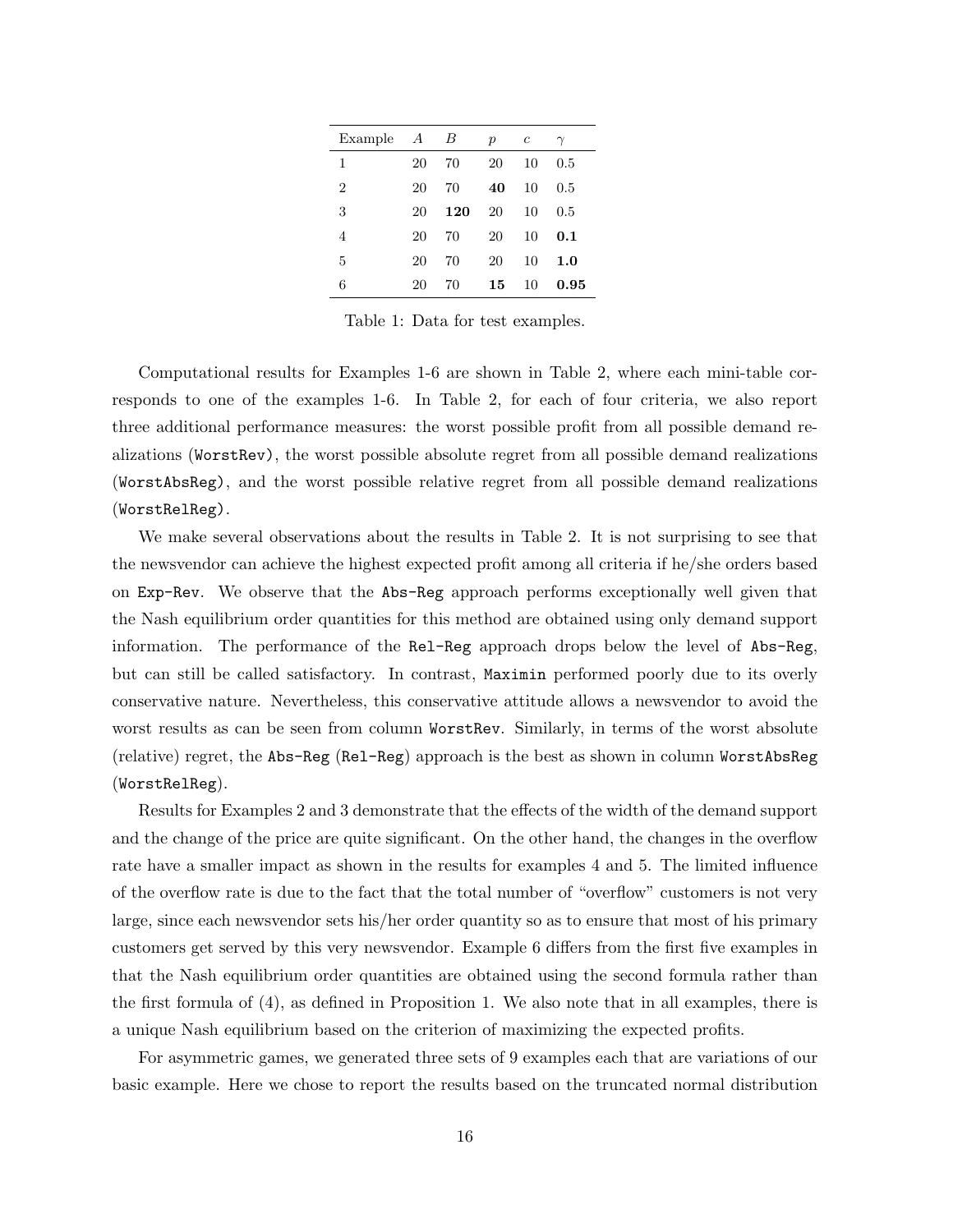| Method    | Solution  | ExpRev  | $\mathrm{AbsReg}$ | RelReg     | WorstRev  | WorstAbsReg | WorstRelReg |
|-----------|-----------|---------|-------------------|------------|-----------|-------------|-------------|
| Exp-Rev   | 47.53     | 347.75  | 0.00              | 1.00       | $-75.26$  | 337.12      | $-0.38$     |
| $Abs-Reg$ | 50.00     | 341.33  | 6.41              | 0.98       | $-100.00$ | 300.00      | $-0.50$     |
| Rel-Reg   | 32.64     | 312.93  | 34.82             | 0.90       | 73.61     | 560.42      | 0.37        |
| Maximin   | 20.00     | 200.00  | 147.75            | 0.58       | 200.00    | 750.00      | 0.21        |
| Exp-Rev   | 58.20     | 1182.50 | 0.00              | $1.00\,$   | 218.03    | 531.15      | 0.36        |
| $Abs-Reg$ | 60.91     | 1170.87 | 11.62             | 0.99       | 190.91    | 409.09      | 0.32        |
| Rel-Reg   | 46.18     | 1161.62 | 20.87             | 0.98       | 338.24    | 1072.07     | 0.56        |
| Maximin   | 20.00     | 600.00  | 582.50            | 0.51       | 600.00    | 2250.00     | 0.21        |
| Exp-Rev   | 75.05     | 495.49  | 0.00              | $1.00\,$   | $-350.51$ | 674.23      | $-1.75$     |
| $Abs-Reg$ | 80.00     | 482.67  | 12.83             | 0.97       | $-400.00$ | 600.00      | $-2.00$     |
| Rel-Reg   | 35.61     | 349.75  | 145.74            | 0.71       | 43.91     | 1265.86     | 0.22        |
| Maximin   | 20.00     | 200.00  | 295.49            | 0.40       | 200.00    | 1500.00     | 0.12        |
| Exp-Rev   | 45.60     | 330.83  | 0.00              | 1.00       | $-55.96$  | 268.45      | $-0.28$     |
| $Abs-Reg$ | 46.19     | 330.48  | 0.36              | 1.00       | $-61.90$  | 261.90      | $-0.31$     |
| Rel-Reg   | 31.48     | 294.47  | 36.36             | 0.89       | 85.24     | 423.76      | 0.43        |
| Maximin   | 20.00     | 200.00  | 130.83            | 0.60       | 200.00    | 550.00      | $0.27\,$    |
| Exp-Rev   | 49.29     | 359.73  | 0.00              | 1.00       | $-92.89$  | 414.21      | $-0.46$     |
| $Abs-Reg$ | 53.33     | 341.98  | 17.75             | $\rm 0.95$ | $-133.33$ | 333.33      | $-0.67$     |
| Rel-Reg   | 33.67     | 323.06  | 36.67             | 0.90       | 63.32     | 726.65      | 0.32        |
| Maximin   | $20.00\,$ | 200.00  | 159.73            | 0.56       | 200.00    | 1000.00     | 0.17        |
| $Exp-Rev$ | 43.37     | 165.13  | 0.00              | 1.00       | $-133.66$ | 259.68      | $-1.34$     |
| $Abs-Reg$ | 44.68     | 162.47  | 2.66              | 0.98       | $-146.84$ | 246.84      | $-1.47$     |
| Rel-Reg   | 27.51     | 135.82  | 29.31             | 0.82       | 24.92     | 414.30      | 0.25        |
| Maximin   | 20.00     | 100.00  | 65.13             | $\,0.61\,$ | 100.00    | 487.50      | 0.17        |

Table 2: Computational results for six test examples.

because similar results were obtained based for either the uniform or the triangular distributions. In each of our tested examples, the mean of the demand distribution was set to be equal to the middle value of the demand support, and the standard deviation was equal to the mean multiplied by 0.4. In the first set of experiments we used parameters identical to Example 1 above but varied the product price for newsvendor 2 from 12 to 28. In the second set of experiments we varied the upper bound of the demand support for newsvendor 2 from 30 to 110. In the third set of experiments we varied the overflow rate from newsvendor 2 to newsvendor 1 from 0.1 to 0.9.

Numerical results for the three sets of experiments are shown in Figures 4, 5, and 6, respectively. In each of these 12 charts, three solid lines describe the performance measures of the three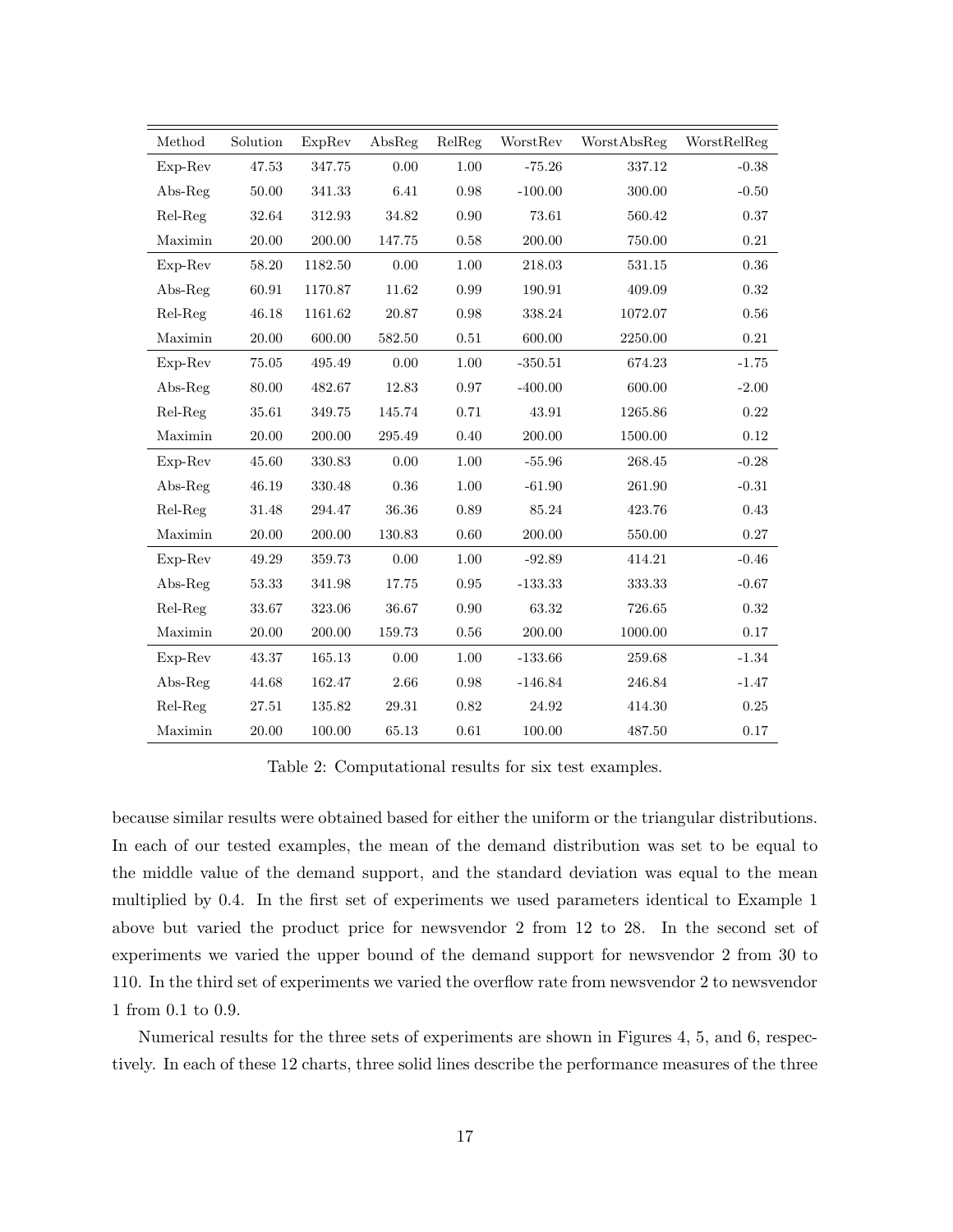methods Exp-Rev, Abs-Reg, and Rel-Reg for newsvendor 1, and three dotted lines depict the performance measures of the three methods Exp-Rev, Abs-Reg, and Rel-Reg for newsvendor 2. To simplify presentation, we do not include numerical results for the Maximin approach because of its inferior performance.



Figure 4: Price sensitivity analysis for an asymmetric game.

A close look at the top-left chart in Figure 4, where the Nash equilibria (or optimal order quantities for both players) based on the three methods Exp-Rev, Abs-Reg, and Rel-Reg are displayed as functions of the product price for the newsvendor 2, yields several observations. First, as expected, newsvendor 2 exhibits lower order quantities than newsvendor 1 when  $p_2$  <  $p_1 = 20$ , and higher order quantities than newsvendor 1 when  $p_2 > p_1 = 20$ . Second, both newsvendors have slightly higher order quantities under the Abs-Reg approach and significantly lower order quantities under the Rel-Reg approach than under the Exp-Rev approach. Third, newsvendor 1, as expected, changes his/her order quantity at a slower rate than newsvendor 2, when the price of newsvendor 2 is changed. Fourth, the Nash equilibrium based on the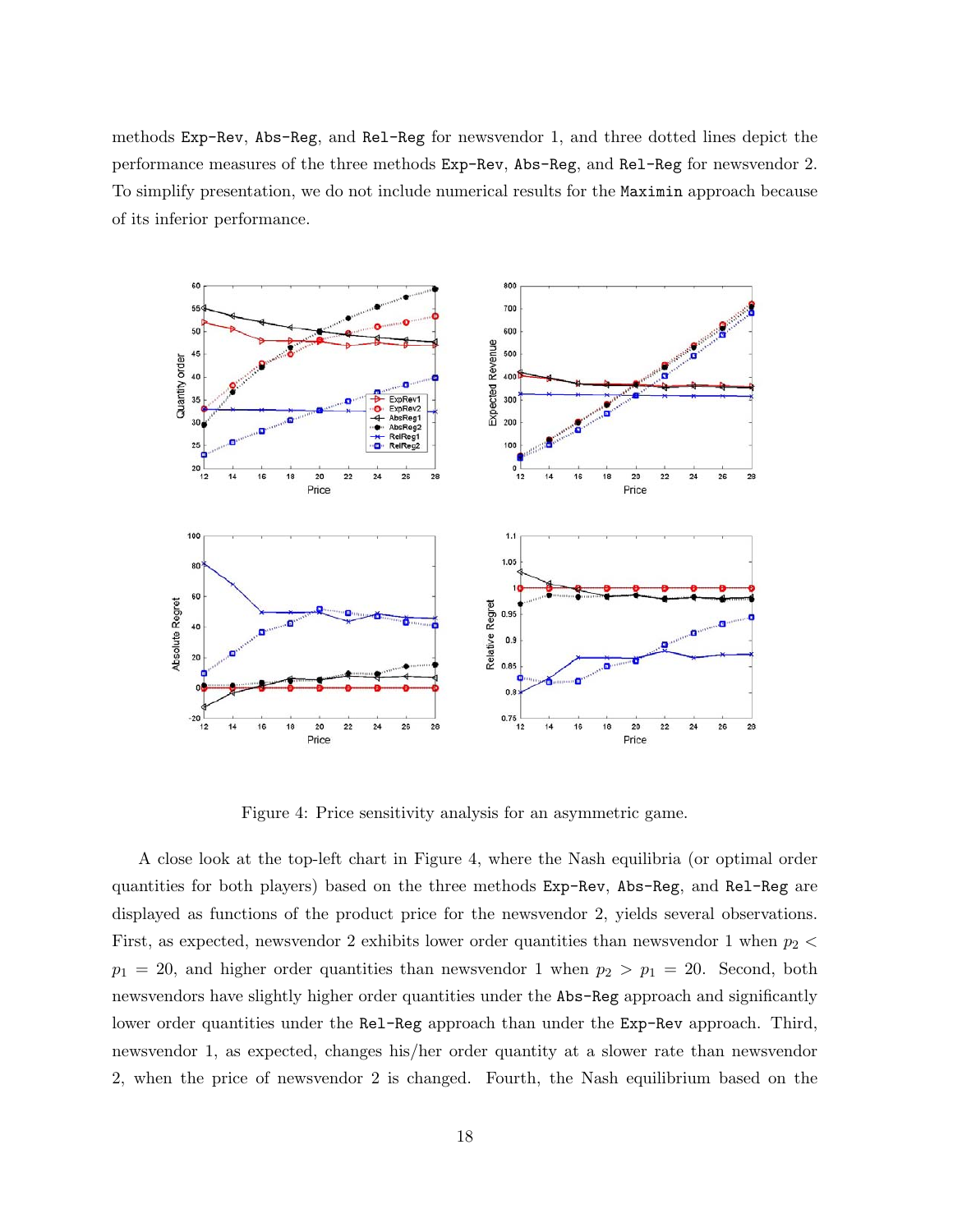

Figure 5: Demand support sensitivity analysis for an asymmetric game.

Abs-Reg approach provides a very good approximation for the Nash equilibrium under the ExpRev approach, while the Nash equilibria under Rel-Reg are very different from those under ExpRev. The observations made in the previous paragraph are further supported by the other three charts in Figure 4. That is, in terms of either ExpRev or AbsReg or RelReg, the performance of the Rel-Reg approach is very poor, and the performance of the Abs-Reg approach is excellent.

Most observations that we can make from Figures 5 and 6 are similar to those from Figure 4. Here we reiterate two important facts. First, in terms of either ExpRev or AbsReg or RelReg, method Abs-Reg performs very well and Rel-Reg performs badly compared with Exp-Rev. Second, Abs-Reg results in slightly higher stocking quantities than the levels under Exp-Rev, and Rel-Reg results in significantly lower stocking quantities than the levels under Exp-Rev. A further interesting observation can be drawn from Figure 5 at  $B_2 = 30$ . In this case, under the Exp-Rev approach, newsvendors 1 and 2 stock approximately 45.42 and 27.65 units, respectively; under the Abs-Reg approach, newsvendors 1 and 2 stock 45.00 and 31.25 units, respectively;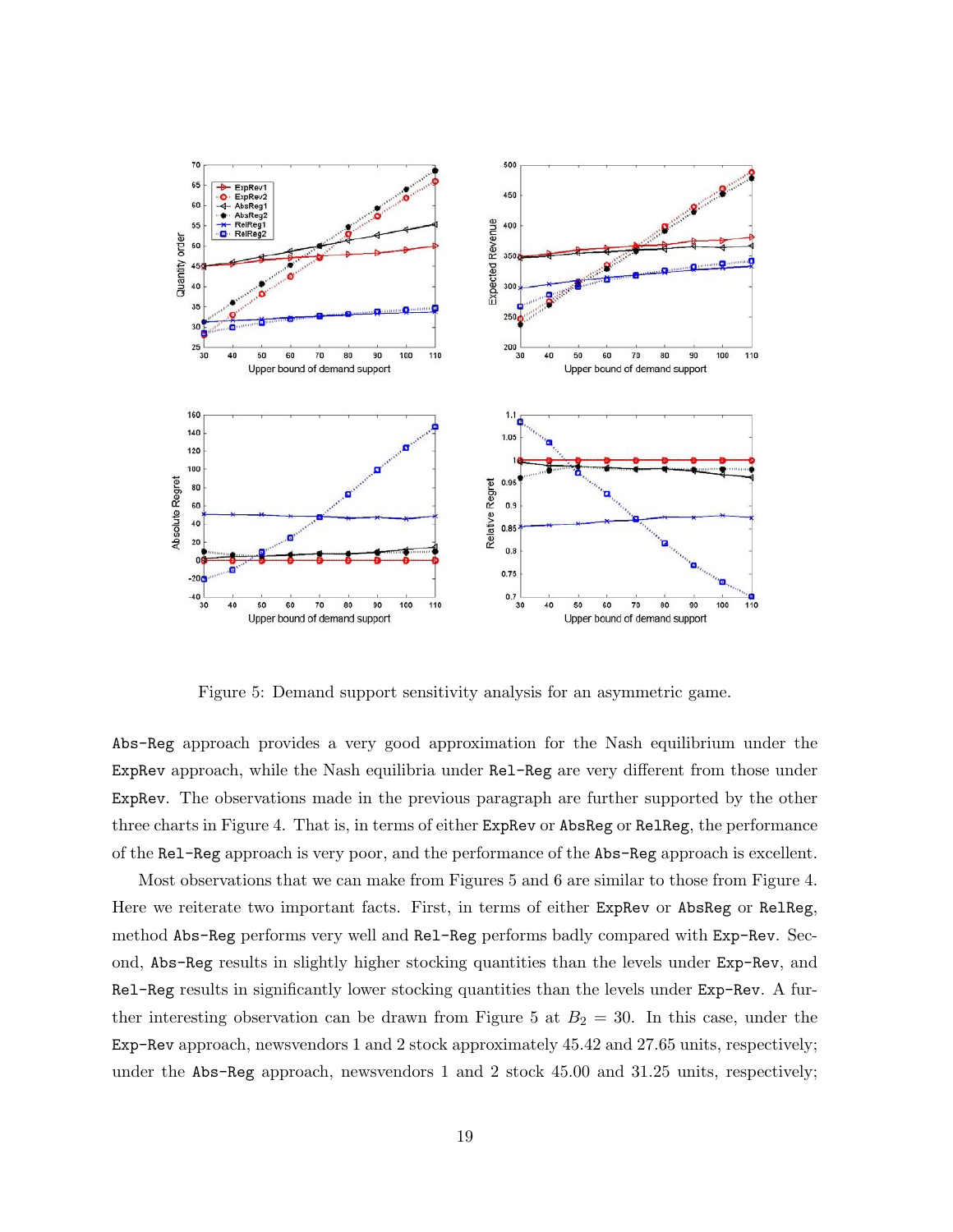

Figure 6: Demand overflow rate sensitivity analysis for an asymmetric game.

and under the Rel-Reg approach, newsvendors 1 and 2 stock 31.19 and 28.47 units, respectively. It is interesting to note that newsvendor 2 stocks more than the upper bound of the support of his/her demand, which never occurs in a monopoly setting. It is even more interesting to see that the absolute regrets for newsvendors 1 and 2 under Rel-Reg are 39.25 and -19.78, respectively. In a monopoly setting, the absolute regret is always non-negative because no method can perform better in terms of maximizing the expected profit than ExpRev. However, due to the demand overflow and competition, newsvendor 2 can generate higher expected profits using the equilibrium order quantity under the Rel-Reg approach than under the Exp-Rev approach. The reason is that, as previous literature indicates, under competition newsvendors are likely to overstock inventory. Since the Rel-Reg method results in lower stocking quantities, it may lead to higher expected profits. This counterintuitive phenomenon is also reflected in the chart of relative regret in Figure 5, where the relative regret for method Re1-Reg is 1.08 at  $B_2 = 30$ . On the other hand, it is well known that the relative regret is always less than or equal to 1 in